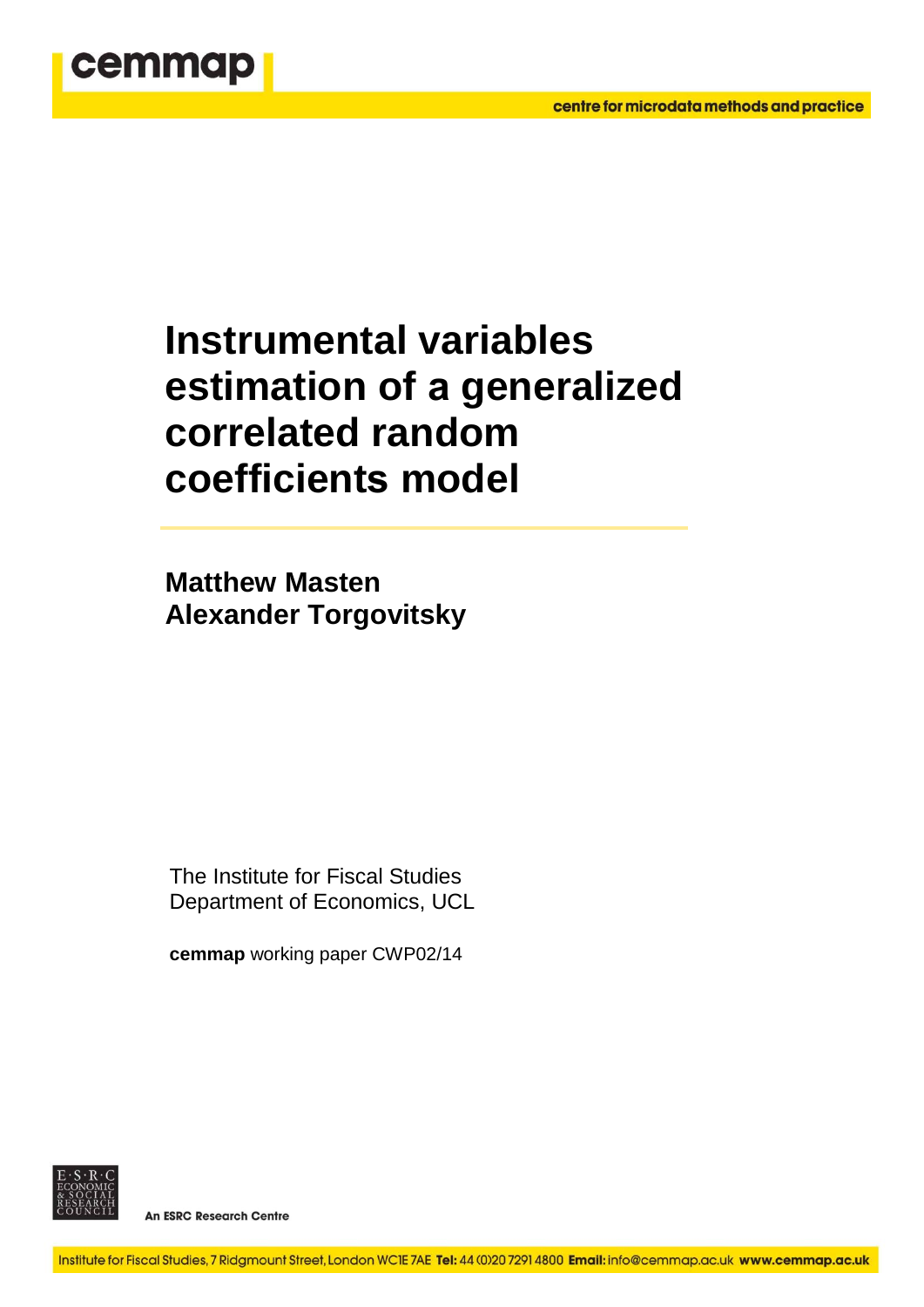## Instrumental Variables Estimation of a Generalized Correlated Random Coefficients Model<sup>\*</sup>

Matthew A. Masten*†* Alexander Torgovitsky*‡*

January 1, 2014

#### Abstract

We study identification and estimation of the average treatment effect in a correlated random coefficients model that allows for first stage heterogeneity and binary instruments. The model also allows for multiple endogenous variables and interactions between endogenous variables and covariates. Our identification approach is based on averaging the coefficients obtained from a collection of ordinary linear regressions that condition on different realizations of a control function. This identification strategy suggests a transparent and computationally straightforward estimator of a trimmed average treatment effect constructed as the average of kernel-weighted linear regressions. We develop this estimator and establish its  $\sqrt{n}$ –consistency and asymptotic normality. Monte Carlo simulations show excellent finite-sample performance that is comparable in precision to the standard two-stage least squares estimator. We apply our results to analyze the effect of air pollution on house prices, and find substantial heterogeneity in first stage instrument effects as well as heterogeneity in treatment effects that is consistent with household sorting.

#### JEL classification: C14; C26; C51

Keywords: correlated random coefficients, instrumental variables, unobserved heterogeneity, semiparametrics, hedonic models, residential sorting, valuation of clean air

<sup>⇤</sup>This paper was presented at the UW–Milwaukee Mini-Conference on Microeconometrics, Duke, Northwestern, Chicago, the Harvard/MIT joint workshop, Ohio State, Boston College, the Triangle econometrics conference, University College London, and the First Conference in Econometric Theory at Universidad de San Andr´es. We thank audiences at those seminars as well as Federico Bugni, Ivan Canay, Matias Cattaneo, Andrew Chesher, Bryan Graham, Jim Heckman, Stefan Hoderlein, Joel Horowitz, Max Kasy, Shakeeb Khan, Jia Li, Arnaud Maurel, Whitney Newey, Maya Rossin-Slater, Elie Tamer, Duncan Thomas, Chris Timmins, and Ed Vytlacil for helpful conversations and comments. We thank Fu Ouyang for research assistance.

*<sup>†</sup>*Department of Economics, Duke University, matt.masten@duke.edu

*<sup>‡</sup>*Department of Economics, Northwestern University, a-torgovitsky@northwestern.edu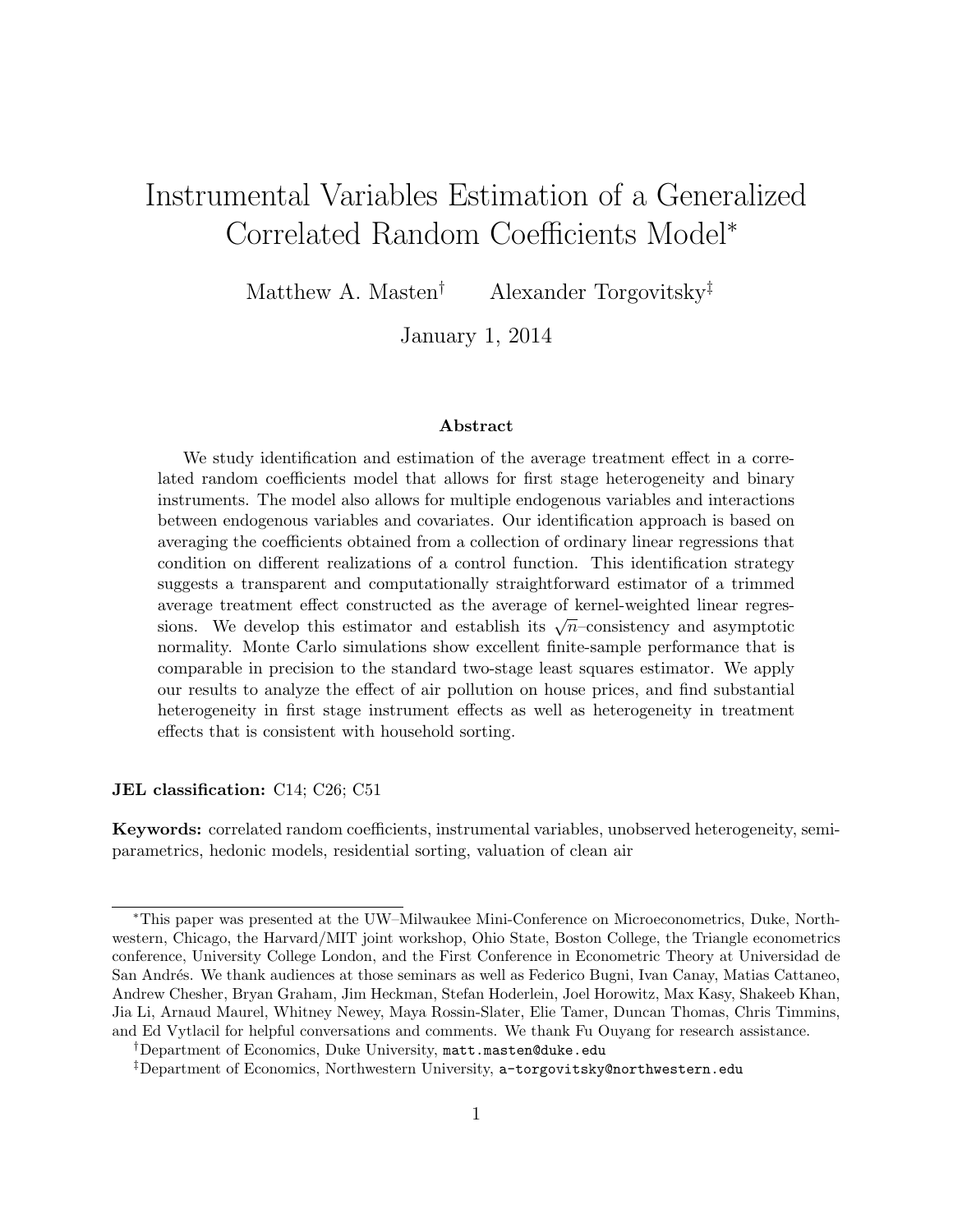### <span id="page-2-1"></span>1 Introduction

This paper is about the linear correlated random coefficients (CRC) model. In its simplest form, the model can be written as

<span id="page-2-0"></span>
$$
Y = B_0 + B_1 X,\tag{1}
$$

where *Y* is an outcome variable, *X* is an explanatory variable and  $B \equiv (B_0, B_1)$  are unobservable variables. The explanatory variable *X* is endogenous in the sense that it may be statistically dependent with  $B_0$  and  $B_1$ . Concerns about endogeneity are widespread in economic applications and are often addressed by using the variation of an instrumental variable,  $Z$ , that is plausibly independent (or uncorrelated) with  $(B_0, B_1)$ , but correlated with *X*. The most common tool for doing this is the two-stage least squares (TSLS) estimator. However, unless the partial effect of  $X$  on  $Y$ , i.e.  $B_1$ , is a degenerate random variable (a constant), the estimand of the TSLS estimator is not necessarily an easily interpretable feature of the distribution of  $B_1$ . Assuming that  $B_1$  is constant is tantamount to assuming that the treatment effect of X on Y is homogenous. As many authors have discussed, the theoretical and empirical evidence does not support the assumption of homogenous treatment effects. See [Heckman](#page-36-0) [\(2001\)](#page-36-0) and [Imbens](#page-36-1) [\(2007\)](#page-36-1) for thorough expositions of this point.

To address this problem, several authors have explored auxiliary assumptions under which the TSLS estimand becomes a parameter of interest. The most influential finding is that of [Imbens and Angrist](#page-37-0) [\(1994\)](#page-37-0), who show that if both  $X$  and  $Z$  are binary and if  $Z$  affects *X* monotonically, then the TSLS estimator is consistent for the local average treatment effect (LATE). The LATE parameter has generated significant debate over whether it is actually a quantity that economists should be interested in; see, for example, the *Journal of Economic Perspectives* (2010) and the *Journal of Economic Literature* (2010) symposia. However, as the support of *X* grows from binary to multi-valued discrete to continuous, the TSLS estimand becomes an increasingly complicated weighted average of LATEs between different X realizations [\(Angrist and Imbens](#page-35-0) [1995\)](#page-35-0). Even if one finds a solitary LATE to be an interesting parameter, the interpretation, economic significance, and policy relevance of such weighted averages of LATEs is more tenuous. A less controversial parameter of interest is the average treatment effect  $(ATE)$ , which due to the linearity in  $(1)$  is determined by the average partial effect (APE),  $\mathbb{E}(B_1)$ . In a series of papers, [Heckman and Vytlacil](#page-36-2) [\(1998\)](#page-36-2) and [Wooldridge](#page-38-0) [\(1997,](#page-38-0) [2003,](#page-38-1) [2008\)](#page-38-2) showed that if the effect of  $Z$  on  $X$  is homogenous, then TSLS will be consistent for  $\mathbb{E}(B_1)$ . This type of homogeneity assumption is somewhat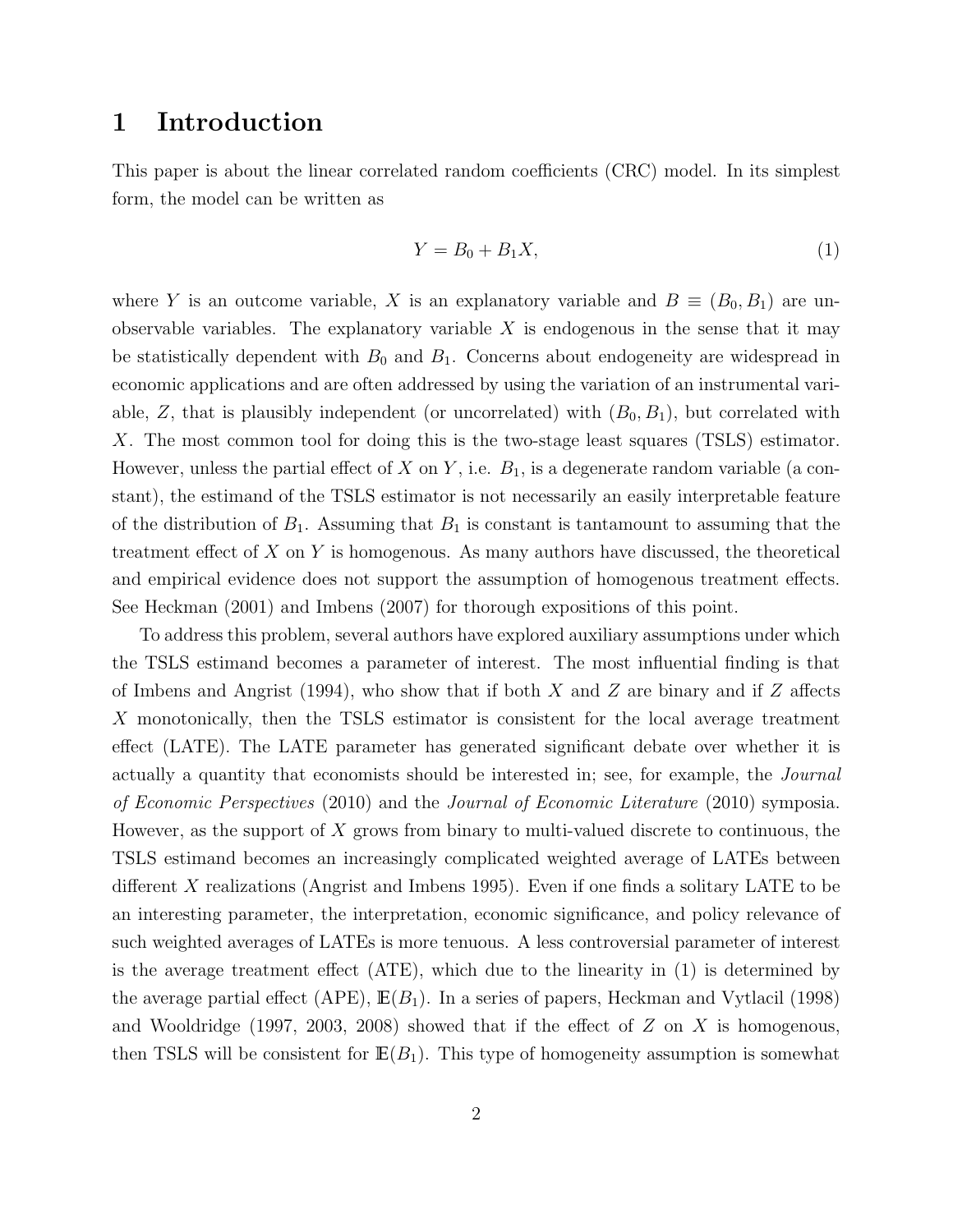<span id="page-3-0"></span>unsatisfying, since accounting for heterogeneity is the main motivation for considering this problem to begin with. (See also [Li and Tobias](#page-37-1) [\(2011\)](#page-37-1), who consider Bayesian inference in those models.)

An alternative is to consider different instrumental variables estimators besides TSLS. [Florens, Heckman, Meghir, and Vytlacil](#page-36-3) [\(2008\)](#page-36-3) take this approach in considering a polynomial version of [\(1\)](#page-2-0) plus an additive nonparametric function of *X* common to all units. They show that the ATE is identified if *X* is continuously distributed and there exists a function *h* that is strictly increasing in a scalar unobservable *V* such that  $X = h(Z, V)$ . This type of first stage restriction allows for heterogeneity in the effect of  $Z$  on  $X$ , albeit in a limited form, and so directly addresses the concerns about previous work by Heckman, Vytlacil and Wooldridge. The utility of the first stage restriction is in creating a random variable *R* which is a control function in the sense that  $X \perp \!\!\!\perp B | R$ . A central contribution of our paper is to exploit this control function property to provide an alternate identification approach to the one considered by [Florens et al.](#page-36-3) [\(2008\)](#page-36-3). Our approach has three main benefits relative to that of [Florens et al.](#page-36-3) [\(2008\)](#page-36-3). First, while [Florens et al.](#page-36-3) [\(2008\)](#page-36-3) require a continuous instrument (see the discussion on page [8\)](#page-8-0), we can achieve identification with binary and discrete instruments in many cases. Second, our approach enables us to include multiple endogenous variables, non-polynomial terms and interactions between endogenous variables and covariates in more general linear-in-coefficients specifications of  $(1)$ . Third, it suggests a computationally straightforward estimator that appears to have good finite sample properties. The main drawbacks of our approach relative to that of [Florens et al.](#page-36-3) [\(2008\)](#page-36-3) is that their model allows for a common additive nonparametric function of *X*, and, when *Z* is continuous, their "measurable separability" assumption may hold in some cases that our corresponding relevance condition does not.

Our results build on recent research on nonparametric identification in nonseparable models. A recurring finding in this work is a trade-off between the dimension of heterogeneity and the required variation in the instrument *Z*. At one extreme lie the papers by [Imbens and](#page-37-2) [Newey](#page-37-2) [\(2009\)](#page-37-2) and [Kasy](#page-37-3) [\(2013\)](#page-37-3), who show that unrestricted forms of heterogeneity can be allowed in the outcome and/or first stage equations while still attaining point identification of the ATE, as long as *Z* satisfies a large support assumption (they also provide sharp partial identification results when the large support assumption does not hold). Despite their ubiquity across the econometric theory literature, such large support assumptions are unlikely to ever be even approximately satisfied in practice. In particular, they rule out the binary and discrete instruments that are commonly found in applied work, such as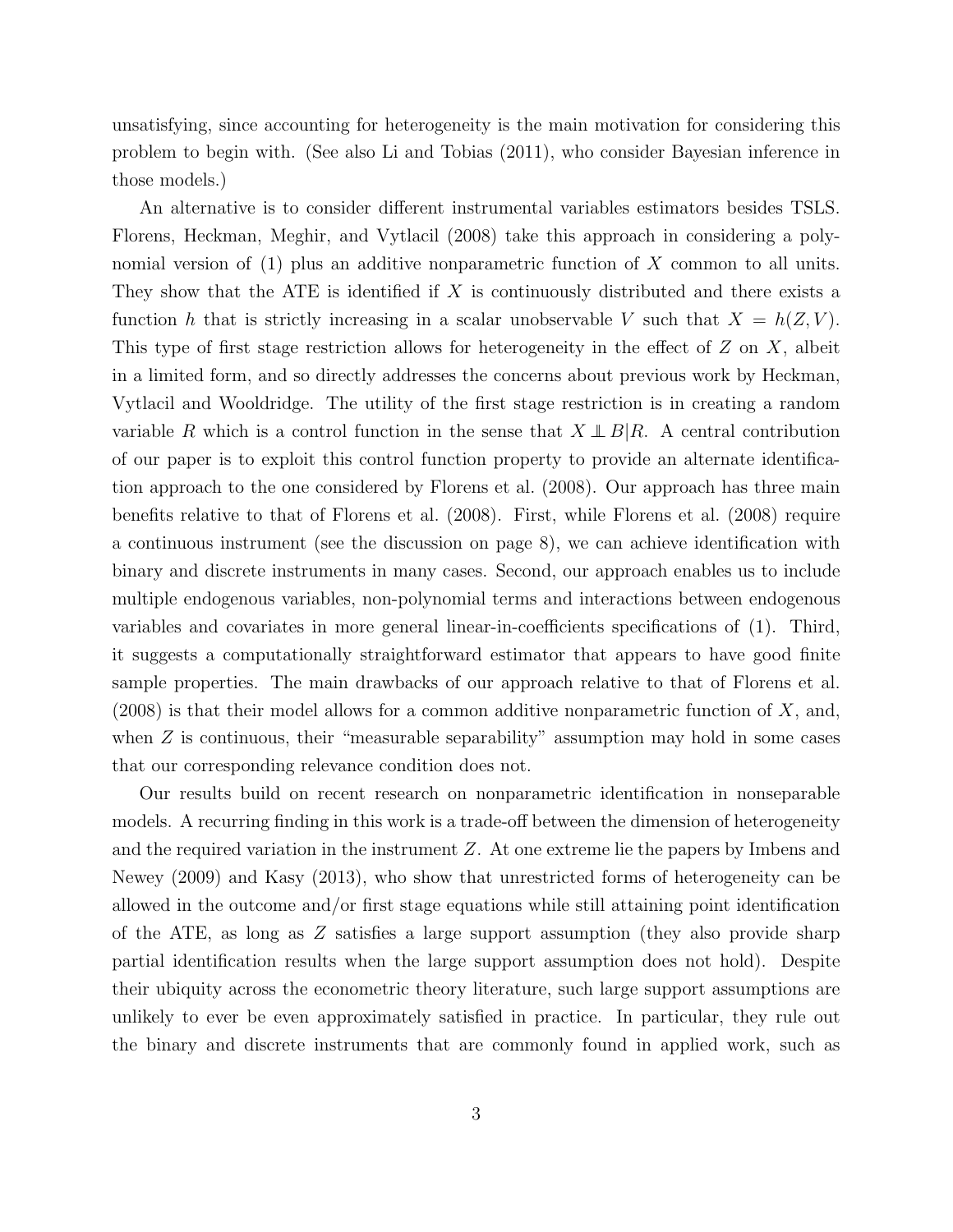<span id="page-4-0"></span>policy shifts, institutional changes, and natural experiments. On the other hand, work by [Chernozhukov and Hansen](#page-35-1) [\(2005\)](#page-35-1), [Torgovitsky](#page-38-3) [\(2012\)](#page-38-3) and D'Haultfœuille and Février [\(2012\)](#page-35-2) has shown that binary and discrete instruments of this sort can secure identification, as long as the dimension of heterogeneity is sufficiently restricted. These restrictions on heterogeneity rule out simple, parsimonious specifications like [\(1\)](#page-2-0) which contain more than one unobservable. Between these two extremes lies the paper by [Florens et al.](#page-36-3) [\(2008\)](#page-36-3) and also those of [Chesher](#page-35-3) [\(2003\)](#page-35-3) and [Masten](#page-37-4) [\(2012\)](#page-37-4), both of which require a continuous instrument with small support but also allow for additional heterogeneity. Our paper contributes to this middle ground and, among other things, provides an example where a broadly interesting parameter can be identified in a model with high-dimensional heterogeneity and discrete instruments.

The recent work of [Graham and Powell](#page-36-4) [\(2012\)](#page-36-4) (who build on work by [Chamberlain](#page-35-4) [1992\)](#page-35-4) on CRC models with panel data is related in motivation to this paper. Both papers seek to identify the APE—at least among some subpopulation—but the analysis is fundamentally different due to differences between using panels and instruments as sources of identification. Partially related to their paper as well as ours is the literature on random uncorrelated coefficient models; for example, [Beran and Hall](#page-35-5) [\(1992\)](#page-35-5) and Hoderlein, Klemelä, and Mammen [\(2010\)](#page-36-5). That literature assumes *X* and  $(B_0, B_1)$  are independent and centers on estimating the distribution of  $(B_0, B_1)$ . In contrast, we limit our focus to identifying averages, but have to contend with the difficulty of dependence between *X* and  $(B_0, B_1)$ .

An advantage of our identification approach and the linear structure in [\(1\)](#page-2-0) is that it facilitates estimators that are precise, easy to implement, and which do not suffer from the curse of dimensionality. A main contribution of our paper is to develop such an estimator of  $E(B)$  and establish its  $\sqrt{n}$ –consistency and asymptotic normality. (Due to uniformity issues, we actually develop asymptotic theory for an estimator of a trimmed version of  $E(B)$ ; see section [4.](#page-15-0)) Our estimator is essentially an average of ordinary linear regressions run conditional on a realization of a control function and so shares similarities with the control function approaches of, for example, [Blundell and Powell](#page-35-6) [\(2004\)](#page-35-6), [Imbens and Newey](#page-37-2) [\(2009\)](#page-37-2), [Rothe](#page-37-5) [\(2009\)](#page-37-5), [Hoderlein and Sherman](#page-36-6) [\(2013\)](#page-36-6) and [Torgovitsky](#page-38-4) [\(2013\)](#page-38-4). The control function is estimated with a first stage quantile or distribution regression and the conditioning is approximated with kernel weights. Hence, our estimator reduces to a straightforward average of weighted linear regressions, where the weights are determined by a first stage quantile or distribution regression of *X* on *Z*. Incorporating covariates is a simple matter of including them in these linear mean and quantile regressions. Monte Carlo experiments show that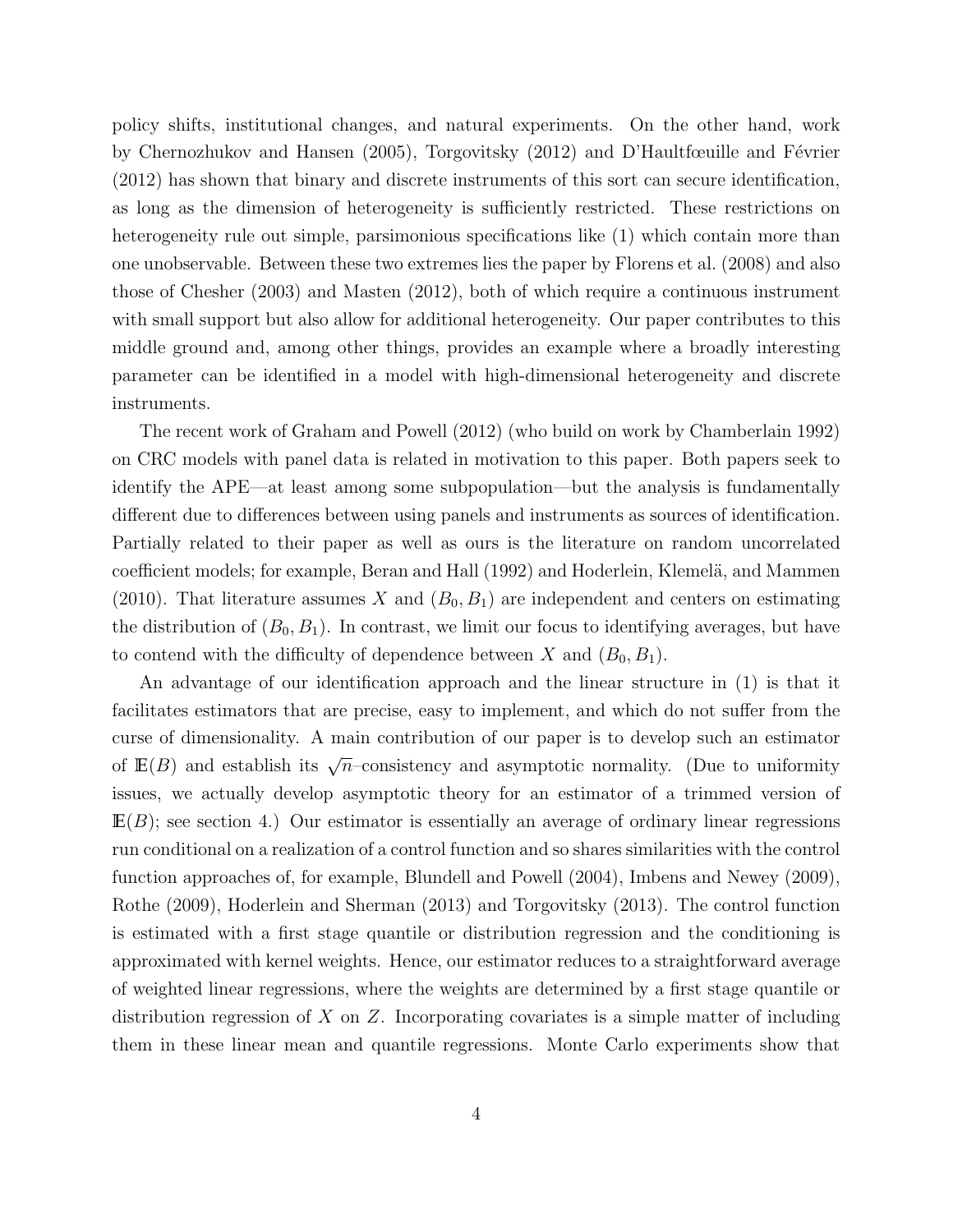<span id="page-5-2"></span>our estimator can perform as well or better than the TSLS estimator under conditions when both would be consistent, while remaining consistent in situations where TSLS would be inconsistent.

We apply our results to study the effect of air pollution on house prices. We follow the empirical approach of [Chay and Greenstone](#page-35-7) [\(2005\)](#page-35-7), who argue that instrumenting is necessary to deal with unobserved economic shocks and sorting of households based on unobserved preferences for clean air. They also argue that this sorting leads to correlated random coefficients. They define a binary instrument based on regulation implemented by the 1970 Clean Air Act Amendments. We demonstrate substantial first stage heterogeneity in the effect of this instrument, which strongly suggests that the simpler estimators discussed by [Heckman and Vytlacil](#page-36-2) [\(1998\)](#page-36-2) and [Wooldridge](#page-38-0) [\(1997,](#page-38-0) [2003,](#page-38-1) [2008\)](#page-38-2) would be inconsistent for the APE. Likewise, the binary instrument precludes approaches which rely on continuous variation, such as [Florens et al.](#page-36-3) [\(2008\)](#page-36-3). For two subsets of counties where the instrument has a statistically significant effect on pollution levels, we estimate unweighted APEs of changes in pollution on changes in house prices. These estimates demonstrate patterns that are consistent with household sorting. Taken together, these estimates along with TSLS suggest there is substantial heterogeneity in households' valuation of clean air.

The structure of the paper is as follows. In the next section we formally discuss the model, assumptions and our identification results. In Section [3,](#page-12-0) we describe our estimator and discuss its implementation. In Section [4,](#page-15-0) we analyze the asymptotic properties of our estimator. In Section [5,](#page-20-0) we report the results of Monte Carlo studies that demonstrate the performance of our estimator. Finally, in Section [6,](#page-21-0) we present our application to air pollution and house prices. Section [7](#page-27-0) concludes.

### <span id="page-5-1"></span>2 Model and Identification

A general version of model [\(1\)](#page-2-0) is

<span id="page-5-0"></span>
$$
Y = B_0 + \sum_{j=1}^{d_x} B_j X_j + \sum_{j=1}^{d_1} B_{d_x + j} Z_{1j} \equiv W'B,
$$
\n(2)

where  $X \in \mathbb{R}^{d_x}$  is a vector of potentially endogenous variables,  $Z_1 \in \mathbb{R}^{d_1}$  is a vector of included exogenous variables with  $j^{\text{th}}$  component  $Z_{1j}$ ,  $W \equiv [1, X', Z_1']' \in \mathbb{R}^{d_w}$  with  $d_w \equiv$  $1 + d_x + d_1$ , and  $B \in \mathbb{R}^{d_w}$  is a vector of unobservable variables. In addition to  $Z_1$ , there is a vector of excluded exogenous variables (instruments)  $Z_2 \in \mathbb{R}^{d_2}$  that do not directly affect *Y*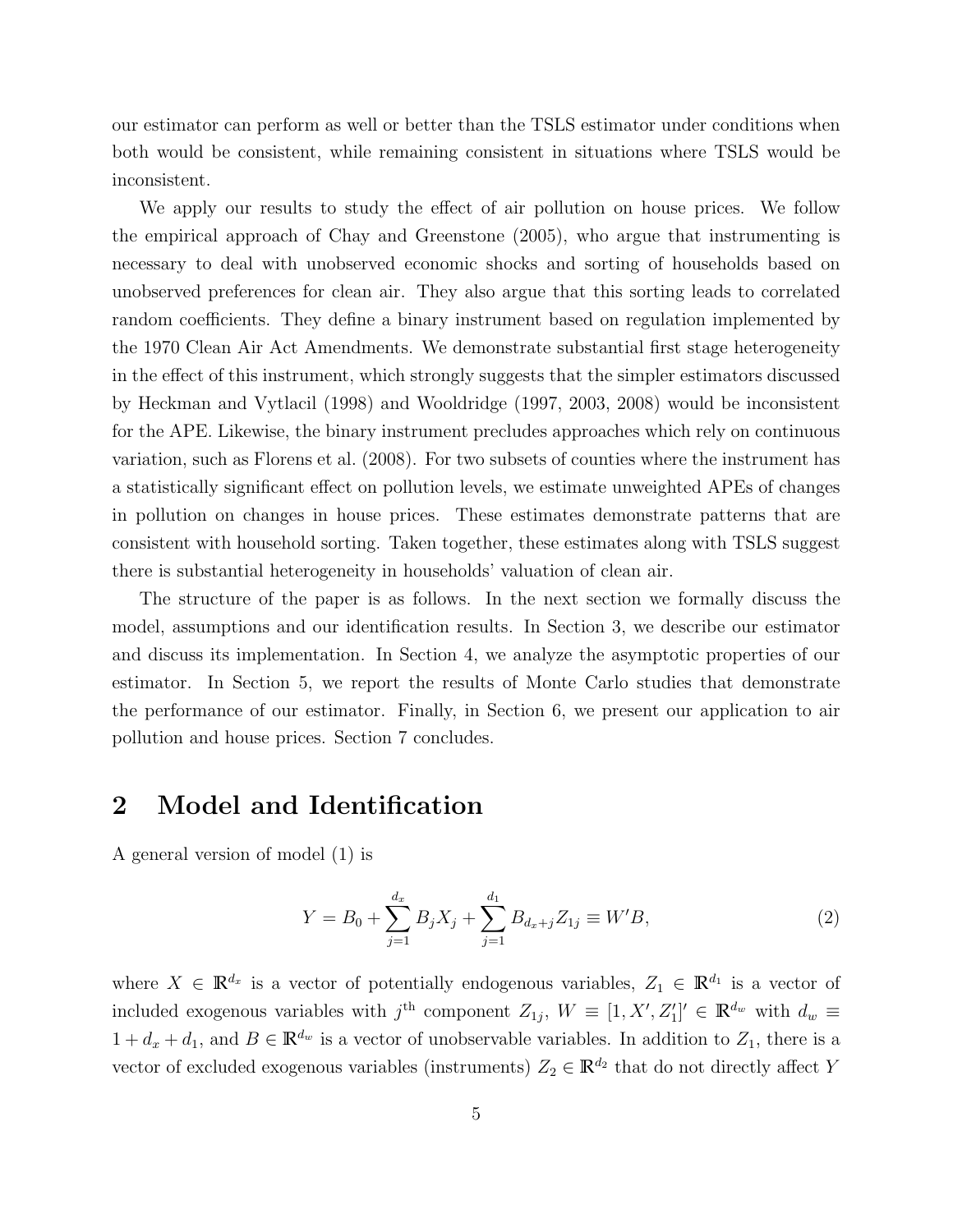<span id="page-6-4"></span>in [\(2\)](#page-5-0). We write the exogenous variables together as  $Z \equiv [Z'_1, Z'_2]' \in \mathbb{R}^{d_z}$  with  $d_z \equiv d_1 + d_2$ .

We divide the vector of endogenous variables into subvectors of lengths  $d_b \geq 1$  and  $d_x - d_b \geq 0$ . We refer to the first  $d_b$  components of *X* as the *basic* endogenous variables and the last  $d_x - d_b$  components of X as the *derived* endogenous variables. We assume that the basic endogenous variables satisfy a particular first stage structure that is specified in the assumptions ahead. In contrast, the derived endogenous variables are assumed to be functions of the basic endogenous variables and the included exogenous variables  $Z_1$ . For example, we could have  $d_b = 1$  and derived endogenous variables  $X_k = X^k$  for  $k > d_b$ , as in the model of [Florens et al.](#page-36-3) [\(2008\)](#page-36-3). Or, we could have  $X_k = X_1 Z_1$  for some  $k > d_b$  be an interaction variable, which would allow the distribution of partial effects to differ arbitrarily across values of  $Z_1$ . This allows, for example, men and women to have different distributions of treatment effects, allowing for heterogeneity on observables to be dealt with in the usual way.

Throughout our analysis we frequently use the random vector

$$
R \equiv [F_{X_1|Z}(X_1|Z), \ldots, F_{X_{d_b}|Z}(X_{d_b}|Z)]',
$$

which we refer to as the *conditional rank* of *X*. We are only concerned with the conditional ranks of the basic endogenous variables, since under our assumptions the conditional ranks of the derived endogenous variables  $F_{X_k|Z}(X_k|Z)$  for  $k = d_b + 1, \ldots, d_x$  will contain less information. Below, we will restrict  $X_k$  to be continuously distributed for  $k = 1, \ldots, d_b$  so that  $R_k$  is distributed uniformly on [0, 1] for these k. Note, however, that if  $d_b > 1$  then the support of *R* may be a proper subset of  $[0, 1]^{d_b}$ . Consider the following assumptions.

#### *Assumption I.*

- <span id="page-6-3"></span>*I1. (Existence of moments)*  $\mathbb{E}(B) < \infty$  and  $\mathbb{E}(\|W\|^2) < \infty$ .
- <span id="page-6-0"></span>*I2.**(First stage equation)* For each basic endogenous variable  $k = 1, \ldots, d_b$ , there exists a *scalar random variable*  $V_k$  *and a possibly unknown function*  $h_k$  *that is strictly increasing in its second argument, for which*  $X_k = h_k(Z, V_k)$ *. The vector*  $V \equiv (V_1, \ldots, V_{d_b})$  *is continuously distributed.*
- <span id="page-6-2"></span>*I3. (Derived endogenous variables)* For each  $k = d_b + 1, \ldots, d_x$ , there exists a known *function*  $g_k$  *such that*  $X_k = g_k(X_1, \ldots, X_{d_k}, Z_1)$ *.*
- <span id="page-6-1"></span>*I4. (Instrument exogeneity)*  $(B, V) \perp Z$ *.*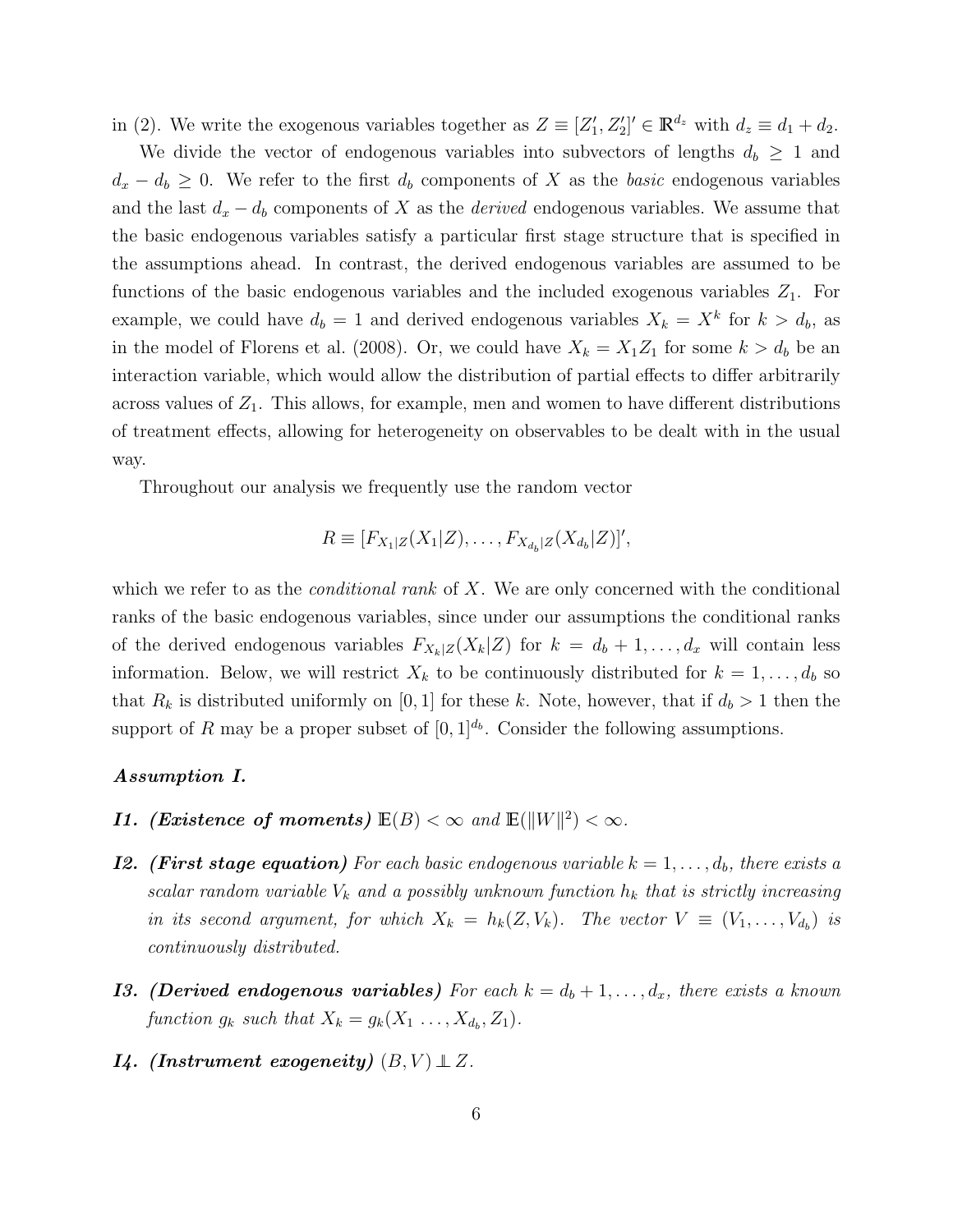<span id="page-7-3"></span><span id="page-7-2"></span>*I5. (Instrument relevance)*  $\mathbb{E}[WW'|R=r]$  *is invertible for almost every r in a known Lebesgue measurable set*  $\mathcal{R} \subseteq \text{supp}(R)$ *.* 

<span id="page-7-0"></span>**Theorem 1.** *Define*  $\beta(r) \equiv \mathbb{E}[B|R=r]$ *. Under Assumptions I,* 

$$
\beta(r) = \mathbb{E}[WW'|R=r]^{-1}\mathbb{E}[WY|R=r]
$$

*for any*  $r \equiv (r_1, \ldots, r_{d_b}) \in \mathcal{R}$ *. Hence both*  $\beta(r)$  *and*  $\beta_{\mathcal{R}} \equiv \mathbb{E}[B | R \in \mathcal{R}]$  *are point identified.* 

The proof of Theorem [1](#page-7-0) uses the following implication of [I2](#page-6-0) and [I4,](#page-6-1) which has been used and analyzed in various forms by [Imbens](#page-36-1) [\(2007\)](#page-36-1), [Florens et al.](#page-36-3) [\(2008\)](#page-36-3), [Imbens and Newey](#page-37-2) [\(2009\)](#page-37-2), [Kasy](#page-37-6) [\(2011\)](#page-37-6) and [Torgovitsky](#page-38-3) [\(2012\)](#page-38-3). Since our version is a slight extension, we provide a short proof in the appendix.

<span id="page-7-1"></span>**Proposition 1.** *[I2](#page-6-0) and [I4](#page-6-1) imply that*  $(R, B) \perp Z$ *. If [I3](#page-6-2) also holds, then*  $W \perp B | R$ *.* 

*Proof of Theorem [1](#page-7-0).* [I1](#page-6-3) ensures that all conditional moments of interest exist. Premulti-plying both sides of [\(2\)](#page-5-0) by *W* and taking expectations conditional on  $R = r$  for any  $r \in \mathcal{R}$ , we have

$$
\mathbb{E}[WY|R=r] = \mathbb{E}[WW'B|R=r] = \mathbb{E}[WW'|R=r]\beta(r),
$$

by Proposition [1.](#page-7-1) Given [I5,](#page-7-2) we can premultiply both sides by the inverse of  $\mathbb{E}[WW'|R=r]$ to obtain the claimed expression for  $\beta(r)$ . Since  $\mathbb{E}[WW'|R = r]^{-1}$  and  $\mathbb{E}[WY|R = r]$ are features of the observable data, this shows that  $\beta(r)$  and  $\beta_{\mathcal{R}} \equiv \mathbb{E}[B|R \in \mathcal{R}]$  are both identified for any known  $\mathcal{R} \subseteq \text{supp}(R)$  satisfying [I5.](#page-7-2)  $Q.E.D.$ 

The intuition behind Theorem [1](#page-7-0) is as follows. After conditioning on  $R = r$ , all of the variation in the basic endogenous variables is due to variation in *Z*, by the definition of *R*. Since the derived endogenous variables are functions of the basic endogenous variables and  $Z_1$ , all of the variation in *W* conditional on  $R = r$  is also due to variation in *Z*. Variation in *Z*, however, is independent of *B* conditional on  $R = r$  by instrument exogeneity [\(I4\)](#page-6-1) via Proposition [1.](#page-7-1) As a result, a linear regression of *Y* on *X* conditional on  $R = r$  identifies  $\beta(r) \equiv \mathbb{E}[B|R=r]$ . Averaging  $\mathbb{E}[B|R=r]$  over  $r \in \mathcal{R}$  then yields  $\beta_{\mathcal{R}} \equiv \mathbb{E}[B|R \in \mathcal{R}]$ . If instrument relevance [\(I5\)](#page-7-2) holds for some measure one subset of supp $(R)$ , then  $\beta_R = \mathbb{E}[B]$  is identified. This intuition is illustrated in Figure [1.](#page-8-0)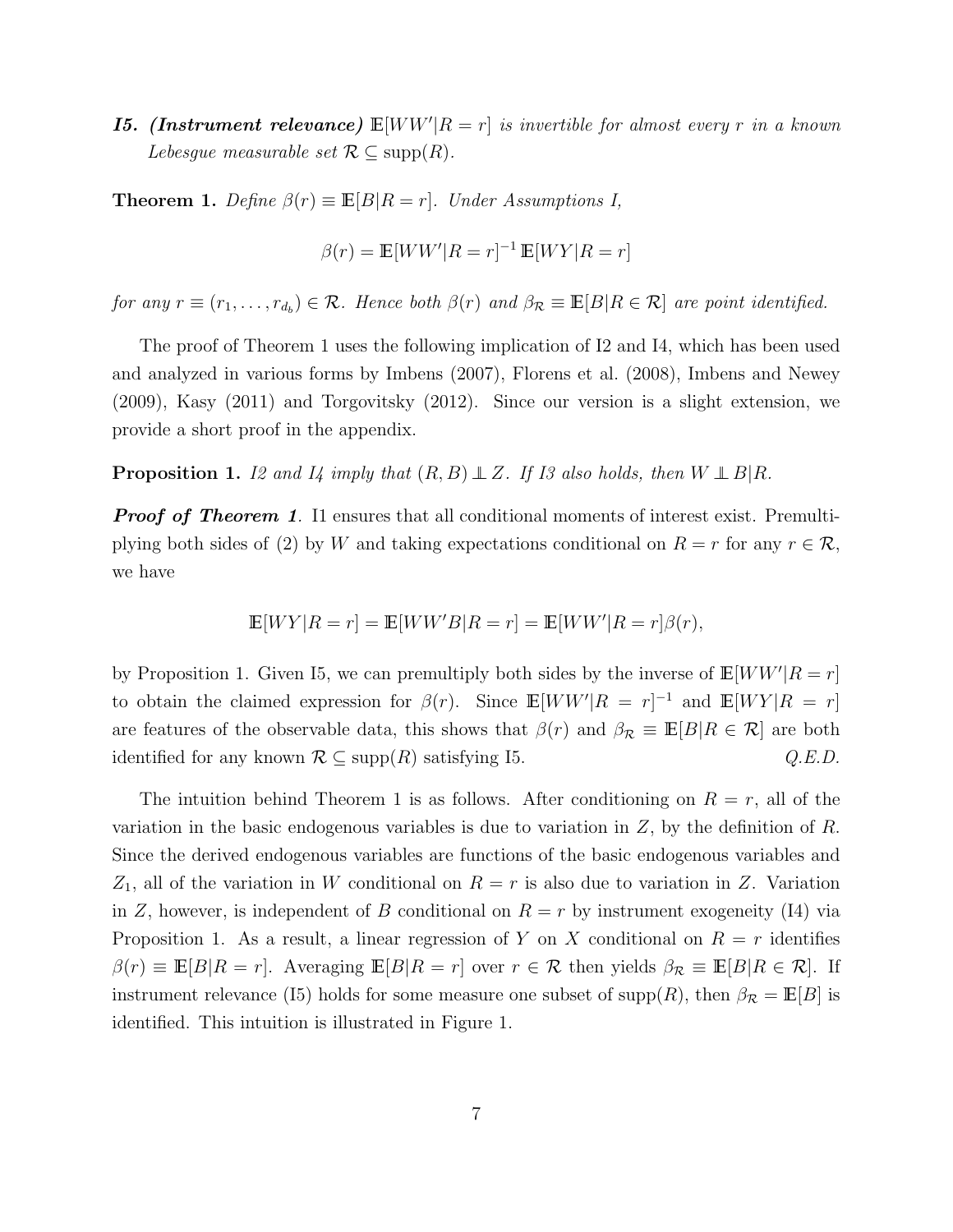<span id="page-8-1"></span>

<span id="page-8-0"></span>Figure 1: Consider the simple CRC model [\(1\)](#page-2-0),  $Y = B_0 + B_1 X$ , and suppose Z is binary. Conditional on  $R = 0.8$ , X assumes two values  $(x_0 \text{ and } x_1)$  depending on the realization of Z. Since  $Z \perp B \mid \{R = 0.8\}$ , a mean regression of *Y* on *X* conditional on  $R = 0.8$  identifies the means of the intercept and slope coefficients,  $\mathbb{E}(B_0 | R = 0.8)$  and  $\mathbb{E}(B_1 | R = 0.8)$ . For the plotted quantile functions, the relevance condition [I5](#page-7-2) holds for almost every  $r \in (0, 1)$ , since the curves intersect at only one point. Hence the previous argument yields  $\mathbb{E}(B \mid R = r)$ for all  $r \in (0,1)$  and averaging then gives  $\mathbb{E}(B)$ . Note also that the instrument's effect is nonmonotonic—it is positive for units with large  $R$  (above  $R = 0.3$ ) and negative for units with small *R*.

Theorem [1](#page-7-0) is complementary to a result by [Florens et al.](#page-36-3) [\(2008\)](#page-36-3). Those authors consider a model with a single basic endogenous variable *X* and the outcome equation

$$
Y = \varphi(X) + B_0 + B_1 X + B_2 X^2 + \dots + B_K X^K,
$$

for some pre-specified K, where  $\varphi$  is an unknown function, and  $(B_0, \ldots, B_K)$  are random coefficients that are potentially correlated with X. Except for  $\varphi$ , this outcome equation can be obtained from [\(2\)](#page-5-0) with basic endogenous variable *X*, and derived endogenous variables  $(X^2, \ldots, X^K)$ . The price of including the  $\varphi$  function is that [Florens et al.](#page-36-3) [\(2008\)](#page-36-3) require a continuous small support instrument (see their identification proof on page 1203, the step from equation 10 to the next line). We do not include the  $\varphi$  function, but are generally able to achieve identification of the average coefficients in the polynomial outcome equation model so long as the distribution of *Z* has at least  $K+1$  support points. [Florens et al.](#page-36-3) [\(2008\)](#page-36-3) also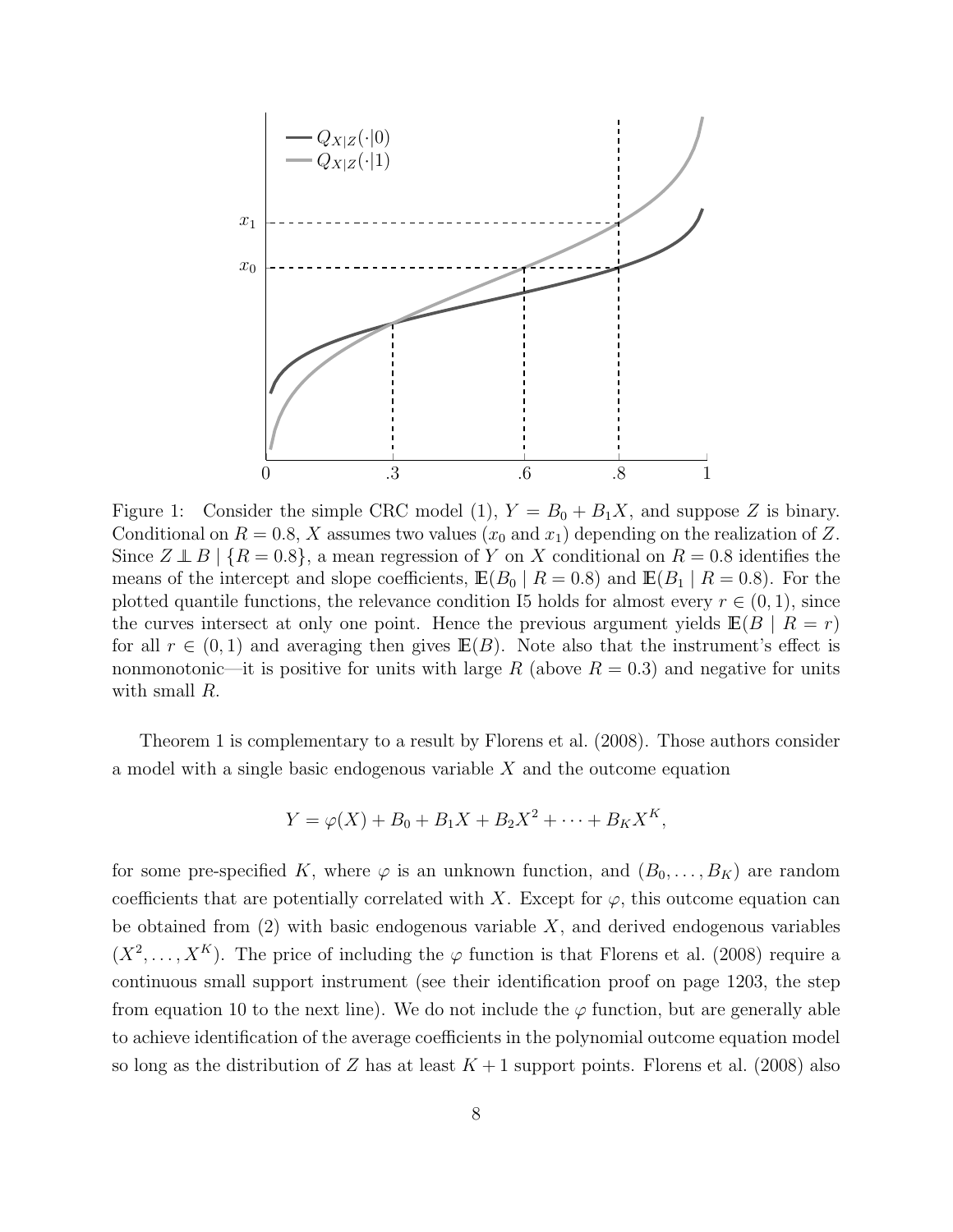<span id="page-9-0"></span>maintain [I2](#page-6-0) and [I4,](#page-6-1) but in place of [I5](#page-7-2) they impose a "measurable separability" condition that is somewhat high-level. As those authors discuss, their measurable separability condition may fail if the first stage equation is not continuous in  $V$ . In contrast, our relevance condition [I5](#page-7-2) does not require such continuity. This allows for the support of *X* conditional on *Z* to be disjoint.

[I5](#page-7-2) is directly analogous to the standard no-multicollinearity condition in ordinary least squares and consequently requires the analyst to avoid standard causes of failure, such as the dummy variable trap. When  $d_x = d_b = 1$ , so that there is a single basic endogenous variable and no derived endogenous variables, [I5](#page-7-2) requires that  $Var[Q_{X|Z}(r | Z)] > 0$  for all  $r \in \mathcal{R}$ . If  $Z \in \{0,1\}$  is binary, then  $\text{Var}[Q_{X|Z}(r \mid Z)] > 0$  happens if and only if  $Q_{X|Z}(r | 0) \neq Q_{X|Z}(r | 1)$  $Q_{X|Z}(r | 0) \neq Q_{X|Z}(r | 1)$  $Q_{X|Z}(r | 0) \neq Q_{X|Z}(r | 1)$ ; that is, the two curves in Figure 1 are separated at *r*. Since  $Q_{X|Z}(r \mid Z) = h[Z, Q_V(r)]$  by strict monotonicity [\(I2\)](#page-6-0) and independence [\(I4\)](#page-6-1), we must have that for each  $r \in \mathcal{R}$  there are distinct  $z, z' \in \text{supp}(Z)$  with  $h[z, Q_V(r)] \neq h[z', Q_V(r)]$ . Hence, for all units with first stage unobservables  $v = Q_V(r)$  for which we want to learn  $E(B)$ , the instrument must affect those units' endogenous variable. Generally, whether [I5](#page-7-2) holds is an empirical matter in the sense that the condition only depends on the distribution of observables and so, at least in principle, can be checked in the data.

When [I5](#page-7-2) only holds for some proper subset  $R$  of supp(*R*) then Theorem [1](#page-7-0) identifies  $\beta_R \equiv$  $\mathbb{E}[B|R \in \mathcal{R}]$ , which generally will not equal  $\mathbb{E}[B]$ . Nevertheless,  $\beta_{\mathcal{R}}$  has an interpretation similar to the unweighted LATE of [Imbens and Angrist](#page-37-0) [\(1994\)](#page-37-0). That is,  $\beta_{\mathcal{R}}$  is the unweighted average of *B* for those agents for whom the instrument has an effect. Note that we do not require this effect to be monotonic. If  $Z$  is assumed to have a monotonic effect on  $X$  (as in [Imbens and Angrist](#page-37-0) [1994\)](#page-37-0), then  $\beta_{\mathcal{R}}$  is the unweighted average of *B* for those agents who are induced to increase their treatment intensity *X* due to a change in *Z*. This type of parameter may be of comparable (or even greater) interest than **E**[*B*] for a policy maker considering a policy change that a↵ects the determination of *X* through an incentive *Z*.

While [I5](#page-7-2) may fail for some subset of  $\text{supp}(R)$ , it is an intuitively appealing requirement for an instrument. Agents characterized by an  $r$  at which  $\mathbb{E}[WW'|R = r]$  is singular do not experience independent variation in *W* due to variation in *Z*, and so it is natural that  $\mathbb{E}[B|R=r]$  should not be identifiable for those agents. Assuming that the effect of *Z* on *X* is homogenous, as in [Heckman and Vytlacil](#page-36-2) [\(1998\)](#page-36-2) and [Wooldridge](#page-38-0) [\(1997,](#page-38-0) [2003,](#page-38-1) [2008\)](#page-38-2), ignores this distinction and explicitly includes agents in the average for whom the instrument might be completely ineffectual—in effect, extrapolating from *Z*-sensitive agents to *Z*-insensitive agents. Similarly, the measurable separability condition of [Florens et al.](#page-36-3) [\(2008\)](#page-36-3) could ap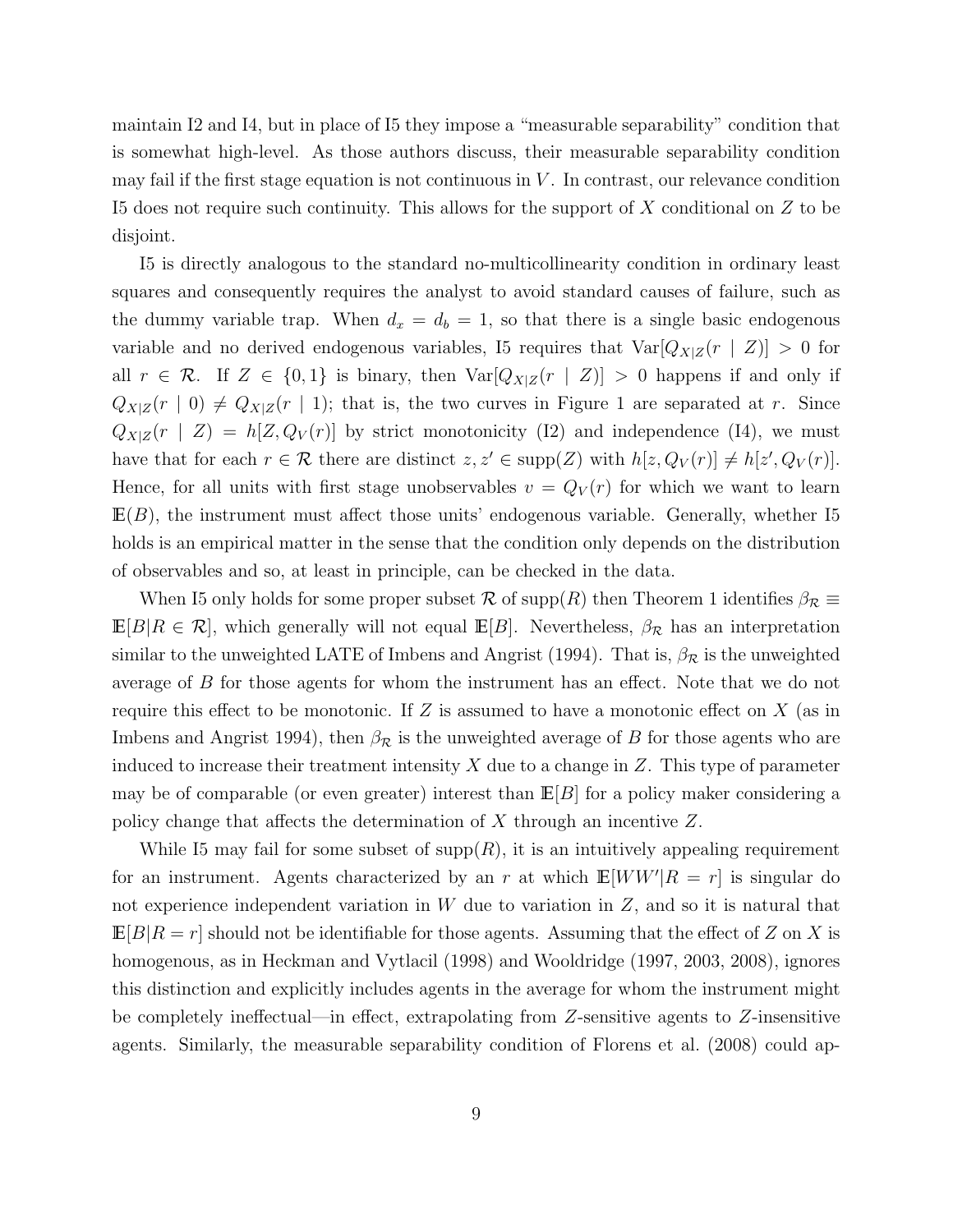<span id="page-10-0"></span>parently hold even if there is a non-negligible subset of agents for whom the instrument is irrelevant.

As in standard linear regression analysis, identification of **E**(*B*) (or some conditional version of it) via Theorem [1](#page-7-0) provides identification of the ATE and APE when the outcome equation includes nonlinear functions of  $X$  or interactions with covariates  $Z_1$ . This is an elementary point, but we mention it for clarity. Suppose that  $Y = B_0 + B_1X + B_2XZ_1$ . Then the APE is given by  $\mathbb{E}[B_1] + \mathbb{E}[B_2] \mathbb{E}[Z_1]$  while the ATE for an exogenous change from *x* to  $\bar{x}$  is given by  $(\mathbb{E}[B_1] + \mathbb{E}[B_2] \mathbb{E}[Z_1])(\bar{x} - x)$ . Both of these quantities can be obtained from estimates of  $\mathbb{E}[B_1], \mathbb{E}[B_2]$  and  $\mathbb{E}[Z_1]$ . Alternatively, an analyst may be interested in the APE for some predetermined value of  $z_1$ , which would be given by  $\mathbb{E}[B_1] + \mathbb{E}[B_2]z_1$ . When [\(2\)](#page-5-0) contains nonlinear terms, e.g.  $Y = B_0 + B_1X + B_2X^2$ , then an analyst may be more interested in reporting  $\mathbb{E}[B_1]+2\mathbb{E}[B_2]x$  as the APE when *X* is exogenously set to *x*. All of these quantities can be obtained after applying our identification results.

Among the maintained assumptions for Theorem [1,](#page-7-0) [I2](#page-6-0) is generally the most controver-sial. While it is more flexible than the homogenous effect specifications of [Heckman and](#page-36-2) [Vytlacil](#page-36-2) [\(1998\)](#page-36-2) and [Wooldridge](#page-38-0) [\(1997,](#page-38-0) [2003,](#page-38-1) [2008\)](#page-38-2), it does restrict the basic endogenous variables to be continuous and also limits the heterogeneity in their first stage equations to have dimension one. One-dimensional heterogeneity of the sort in [I2](#page-6-0) can be interpreted as "rank invariance" in the effect of  $Z$  on each basic component of  $X$ . (The concept of rank invariance was first introduced by [Doksum](#page-35-8) [1974.](#page-35-8)) Rank invariance means that the ordinal ranking of any two agents in terms of any component of  $X_k$  ( $k \leq d_b$ ) would be the same if both agents received the same realization of *Z*, for any realization of *Z*. See [Heckman,](#page-36-7) [Smith, and Clements](#page-36-7) [\(1997\)](#page-36-7), [Chernozhukov and Hansen](#page-35-1) [\(2005\)](#page-35-1) and [Torgovitsky](#page-38-3) [\(2012\)](#page-38-3) for further discussions of rank invariance. While one-dimensional heterogeneity is restrictive, there are few alternatives in the literature that allow for high-dimensional heterogeneity in both the outcome and first stage equations while attaining point identification of a broadly interpretable parameter. An important exception to this is the work of [Kasy](#page-37-3) [\(2013\)](#page-37-3), who obtains such a result but under the assumption that *Z* affects a scalar *X* monotonically and also has large support.

Assumptions [I2](#page-6-0) and [I4](#page-6-1) together generally imply that correlation between *X* and the random coefficients  $B$  must occur through  $V$ . For example, specifying  $B$  as a direct function of *X*, such as setting  $B_0 = X$ , implies that, conditional on *R*, some variation remaining in *B* is due to *Z*, and hence [I4](#page-6-1) will typically not hold. Thus, [I2](#page-6-0) and [I4](#page-6-1) should be viewed as also placing restrictions on the manner in which *X* and *B* may be dependent. This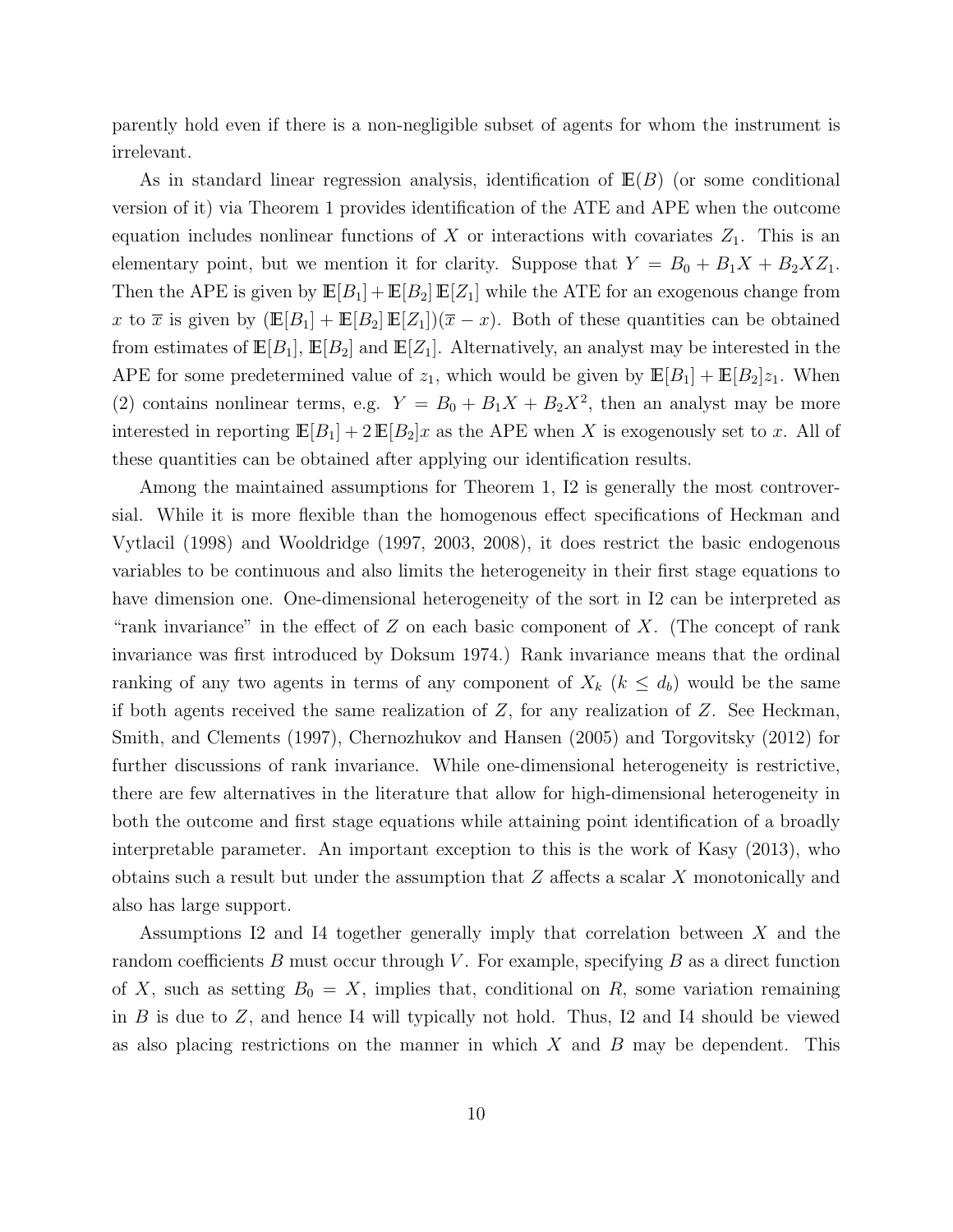<span id="page-11-1"></span>point is not unique to our model—even in a simple textbook model [\(1\)](#page-2-0) with a constant *B*1, data generating processes like  $B_0 = X$  will violate the usual uncorrelatedness assumption  $E(ZB_0) = 0$ . Consequently, if we wish to express model [\(1\)](#page-2-0) in terms of potential outcomes, it is helpful to view  $(B_0, B_1, V)$  as unobserved heterogeneity parameters which are intrinsic to each unit. After the instrument is assigned, the value of *X* is determined via the first stage equation of [I2](#page-6-0) and then the value of *Y* is determined through [\(1\)](#page-2-0). Thus the average partial effect  $E(B_1)$  tells us the average effect of exogenously increasing X by one for all units.

In addition to the overall average of **E**(*B*) identified in Theorem [1,](#page-7-0) the following result shows that averages for groups determined by their treatment intensity are also identified. This parameter is analogous to the "effect of the treatment on the treated" parameter defined in [Florens et al.](#page-36-3) [\(2008\)](#page-36-3).

<span id="page-11-0"></span>**Theorem 2.** Under Assumptions I, the "average effect of treatment on the treated" parameter  $\mathbb{E}(B \mid X_k = x_k, k \leq d_b)$  is point identified for any  $x = (x_1, \ldots, x_{d_b}) \in \text{supp}(X_1, \ldots, X_{d_b})$ *such that*

$$
\left\{ \Big( F_{X_1|Z}(x_1|z),\ldots,F_{X_{d_b}|Z}(x_{d_b}|z) \Big) : z \in \text{supp}(Z|(X_1,\ldots,X_{d_b})=x) \right\} \subseteq \mathcal{R}.
$$

*Proof of Theorem [2](#page-11-0).* From the proof of Theorem [1,](#page-7-0)  $\beta(r) \equiv \mathbb{E}(B \mid R = r)$  is identified for all  $r \in \mathcal{R}$ . For notational convenience, let  $\widetilde{X} \equiv (X_1, \ldots, X_{d_b})$ . By iterated expectations, the definition of *R*, and Proposition [1,](#page-7-1) we have

$$
\mathbb{E}(B \mid \widetilde{X} = x) = \mathbb{E}_{R \mid \widetilde{X}}[\mathbb{E}(B \mid \widetilde{X} = x, R) \mid \widetilde{X} = x]
$$
  
\n
$$
= \mathbb{E}_{Z \mid \widetilde{X}}[\mathbb{E}(B \mid \widetilde{X} = x, R = (F_{X_1 \mid Z}(x_1 | Z), \dots, F_{X_{d_b} \mid Z}(x_{d_b} | Z))) \mid \widetilde{X} = x]
$$
  
\n
$$
= \mathbb{E}_{Z \mid \widetilde{X}}[\mathbb{E}(B \mid R = (F_{X_1 \mid Z}(x_1 | Z), \dots, F_{X_{d_b} \mid Z}(x_{d_b} | Z))) \mid \widetilde{X} = x]
$$
  
\n
$$
= \mathbb{E}_{Z \mid \widetilde{X}}[\beta((F_{X_1 \mid Z}(x_1 | Z), \dots, F_{X_{d_b} \mid Z}(x_{d_b} | Z))) \mid \widetilde{X} = x],
$$

which is identified since  $(F_{X_1|Z}(x_1|z),...,F_{X_{d_h}|Z}(x_{d_h}|z)) \in \mathcal{R}$  for all  $z \in \text{supp}(Z|\tilde{X}=x)$ . *Q.E.D.*

The support condition in Theorem [2](#page-11-0) holds trivially if  $\mathcal{R} = (0, 1)$ . To interpret the support condition when  $\mathcal R$  is a strict subset of  $(0, 1)$ , suppose for simplicity there is a single basic endogenous variable. Then the condition states that for every  $z \in \text{supp}(Z)$  such that there is an *r* with  $x = h[z, Q_V(r)]$ , or equivalently  $x = Q_{X|Z}(r|z)$ , that *r* must be such that we can identify  $\beta(r)$ . That is, the value x must be obtainable via some r for which we can identify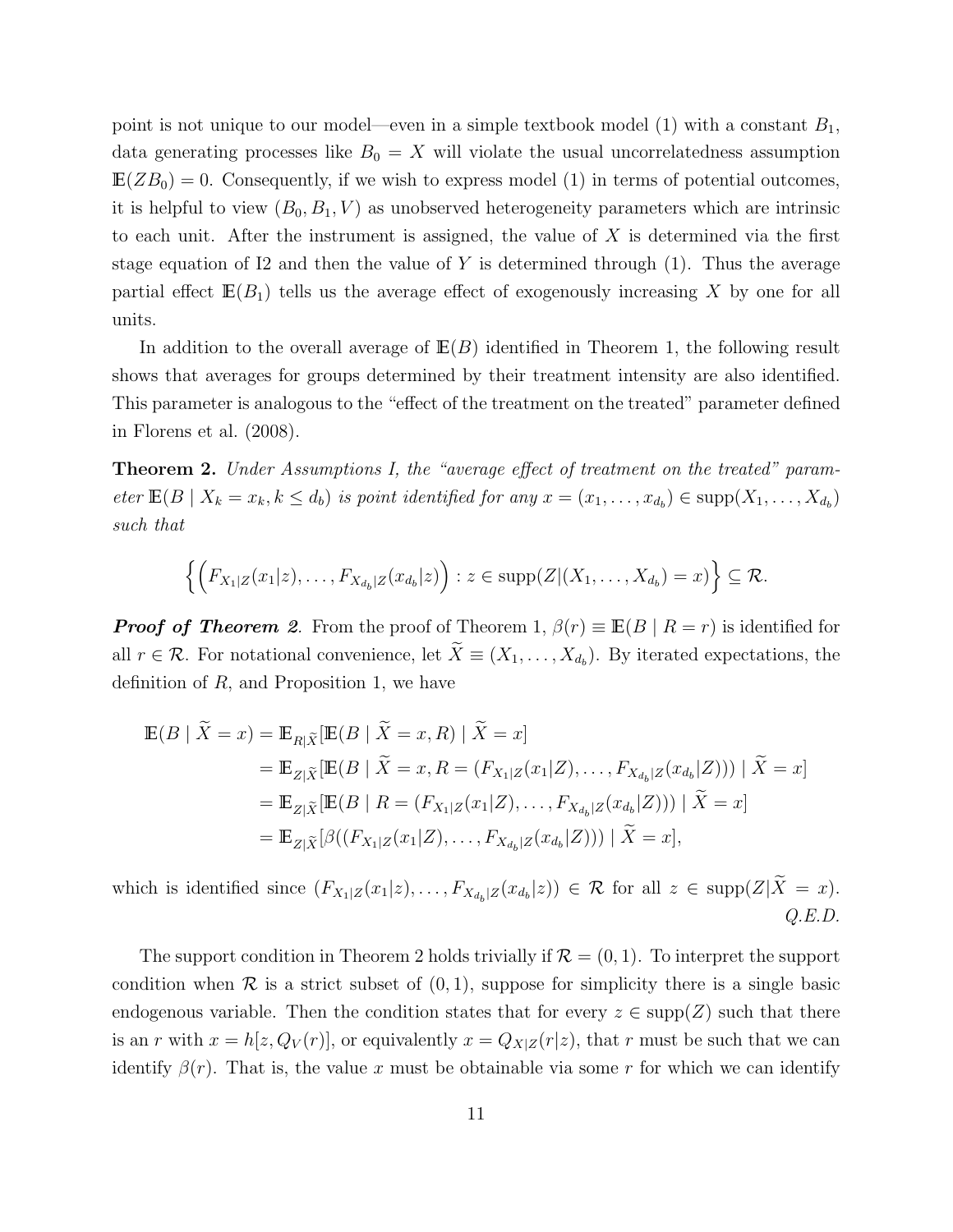<span id="page-12-2"></span> $\beta(r)$ . For example, in the simple model  $Y = B_0 + B_1 X$ ,  $Var[F_{X|Z}(x | Z)] > 0$  is sufficient for the support condition. This variance condition says there are at least two different instrument values  $z$  and  $z'$  which could have yielded  $x$ , and which correspond to different conditional ranks *r* and *r'*. That is,  $x = h[z, Q_V(r)] = h[z', Q_V(r')]$ . By strict monotonicity in the first stage equation,  $h[z, Q_V(r)] \neq h[z, Q_V(r')]$  and  $h[z', Q_V(r)] \neq h[z', Q_V(r')]$ . Thus  $h[z, Q_V(r)] \neq h[z', Q_V(r)]$  and  $h[z, Q_V(r')] \neq h[z', Q_V(r')]$ , and hence the relevance condition [I5](#page-7-2) holds so that  $r, r' \in \mathcal{R}$ . For example, see Figure [1](#page-8-0) in which  $x_0$  can be obtained via either  $(z, r) = (1, 0.6)$  or  $(z', r') = (0, 0.8)$ . Both  $r = 0.6$  and  $r' = 0.8$  are points at which  $\beta(r)$  is identified. The figure also shows why this condition is not necessary: consider an *x* value much larger than  $x_1$ . Such a value may be obtained only through  $z = 1$ , and yet the corresponding conditional rank may be a point at which we can identify  $\beta(r)$ .

The treatment on the treated parameter  $\mathbb{E}(B \mid (X_1, \ldots, X_{d_b}) = x)$  provides one way of exploring heterogeneity in treatment effects. A truly constant treatment effect would yield a function  $\mathbb{E}(B \mid (X_1, \ldots, X_{d_b}) = x)$  which is constant over *x*. An increasing function would show positive correlation between received treatment and the coefficients, while a decreasing function would show negative correlation between received treatment and the coefficients. Indeed, if  $\mathcal{R} = (0,1)^{d_b}$  then  $\mathbb{E}(B \mid (X_1,\ldots,X_{d_b}) = x)$  is identified for all  $x \in \text{supp}(X_1, \ldots, X_{d_b})$  and hence the correlations  $\mathbb{E}[B_j X_l] = \mathbb{E}(\mathbb{E}[B_j | X_k = x_k, k \leq d_b]X_l)$ are identified for any *j* and any  $l \leq d_b$ .

### <span id="page-12-0"></span>3 Estimation

We construct estimators of  $\beta(r)$  and  $\beta_{\mathcal{R}}$  from an i.i.d. sample  $\{(Y_i, X_i, Z_i)\}_{i=1}^n$  using the sample analog of the expressions in Theorem [1.](#page-7-0) We limit our focus to the case where there is one basic endogenous variable  $(d_b = 1)$ , although there may be any number of known derived endogenous variables and exogenous variables Z. We discuss generalizations to  $d_b > 1$  at the end of the section. To simplify notation, we let *X* denote the one basic endogenous variable in both this section and the next. As a first step towards approximating the event that  $R = r$ , we construct estimates  $\widehat{R}_i$  of  $R_i \equiv F_{X|Z}(X_i|Z_i)$  for  $i = 1, \ldots, n$  as

<span id="page-12-1"></span>
$$
\widehat{R}_i \equiv \widehat{F}_{X|Z}(X_i|Z_i),\tag{3}
$$

where  $\widehat{F}_{X|Z}(x|z)$  is an estimator of  $F_{X|Z}(x|z)$ . This step of our estimation procedure is similar to those of [Imbens and Newey](#page-37-2) [\(2009\)](#page-37-2) and [Jun](#page-37-7) [\(2009\)](#page-37-7), among others.

The asymptotic theory we develop in the next section is general enough to allow for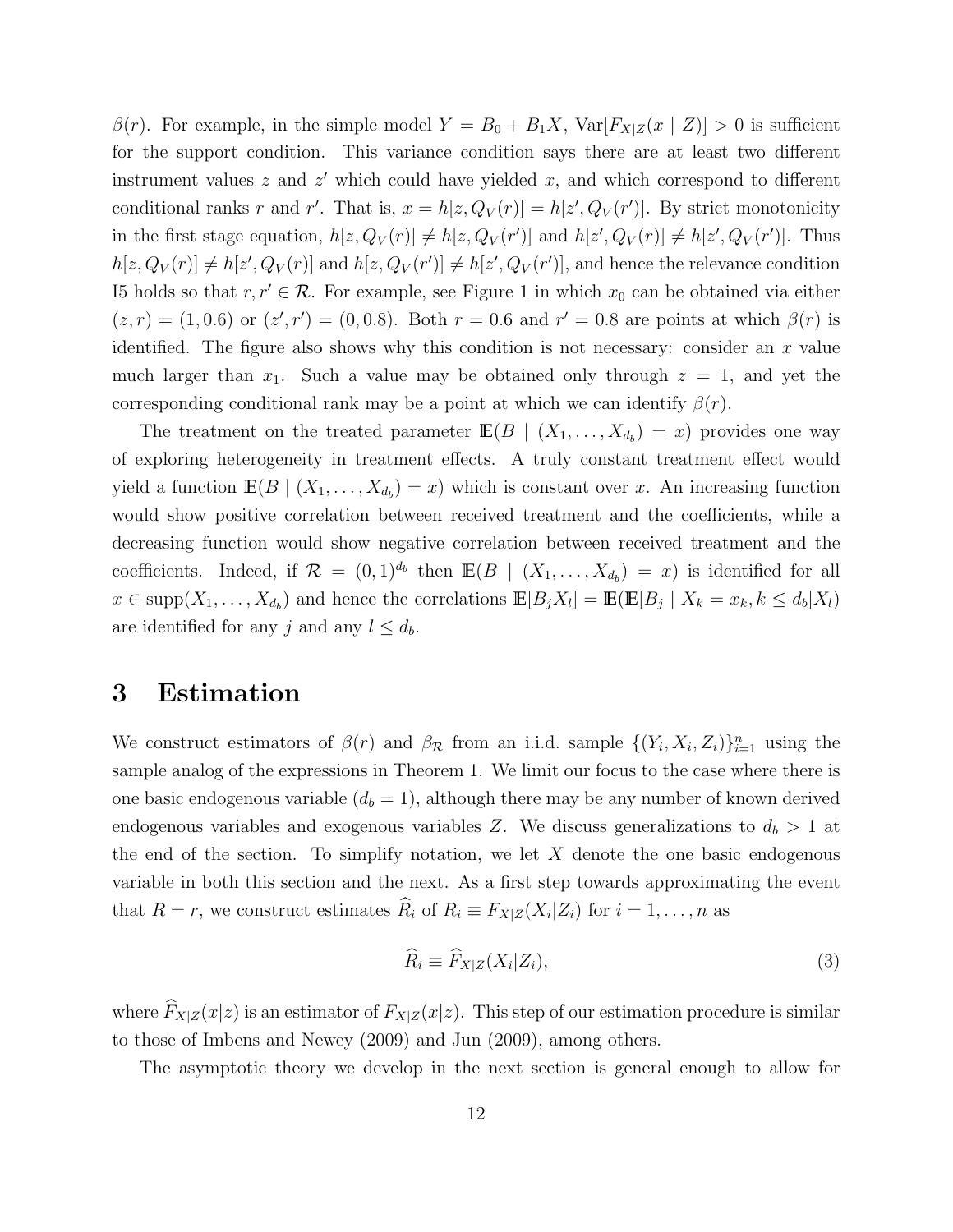<span id="page-13-2"></span>many different  $\sqrt{n}$ –consistent estimators  $\widehat{F}_{X|Z}$ . One could use a direct estimator such as the empirical conditional distribution function in the case that all *Z* variables are discrete. Alternatively, as pointed out by Chernozhukov, Fernández-Val, and Galichon [\(2010\)](#page-35-9), one can estimate  $Q_{X|Z}(s|z)$  at several quantiles *s* and then use the "pre-rearrangement" operator to construct an indirect estimator

<span id="page-13-0"></span>
$$
\widehat{F}_{X|Z}(x|z) = \int_0^1 \mathbb{1}[\widehat{Q}_{X|Z}(s|z) \le x] ds. \tag{4}
$$

Chernozhukov, Fernández-Val, and Melly [\(2009,](#page-35-10) [2012\)](#page-35-11) discuss several different parametric direct and indirect estimators.

For our purposes, we prefer nonparametric direct estimators (such as the empirical conditional distribution function) when the dimension of *Z* is small and discrete, and parametric indirect estimators when there are more than a few covariates. The latter are easier than direct estimators to link to primitives under [I2,](#page-6-0) since, by strict monotonicity and independence,  $Q_{X|Z}(r|z) = h(z, Q_V(r))$ . For example, the linear quantile regression model of [Koenker and Bassett](#page-37-8) [\(1978\)](#page-37-8) implies that  $h(z, Q_V(r)) = Q_{X|Z}(r|z) = z'\pi(r)$  for a function  $\pi$ that is strictly increasing in *r*. Substituting  $F_V(v)$  for *r*, we have  $h(z, v) = z'\pi(F_V(v))$ , so that the linear quantile regression model imposes that  $h$  is linear with respect to  $z$ , while [I2](#page-6-0) links together the components of  $\pi$  to depend on a single underlying random variable *V*. For practical implementation when *Z* has more than just a few components, we advo-cate using linear quantile regression together with [\(4\)](#page-13-0) to construct  $\widehat{F}_{X|Z}$  and  $\widehat{R}_i$ . Besides being easy to interpret under [I2,](#page-6-0) the linear quantile regression estimator has the additional benefits of being straightforward to compute, amenable to high-dimensional *Z*, and widely available in statistical packages. The integral in [\(4\)](#page-13-0) can be evaluated using a uniform grid  $\{s_j\}_{j=1}^J \subset (0,1).$ 

Having constructed  $\widehat{R}_i$ , we estimate  $\beta(r)$  for a given *r* as

<span id="page-13-1"></span>
$$
\widehat{\beta}(r) \equiv \left(\frac{1}{n}\sum_{i=1}^{n}\widehat{k}_i^h(r)W_iW_i'\right)^{+}\left(\frac{1}{n}\sum_{i=1}^{n}\widehat{k}_i^h(r)W_iY_i\right),\tag{5}
$$

where  $(\cdot)^+$  is the Moore-Penrose inverse and  $k_i^h(r) \equiv h^{-1}K((\hat{R}_i - r)/h)$  are weights constructed through a kernel function *K* with bandwidth parameter *h* that tends to 0 asymptotically. The Moore-Penrose inverse is useful here because the matrix in question may not be invertible for all values of *r* and *h* in small samples, although our assumptions in the next section will ensure invertibility asymptotically. Since *R* is always distributed uniformly with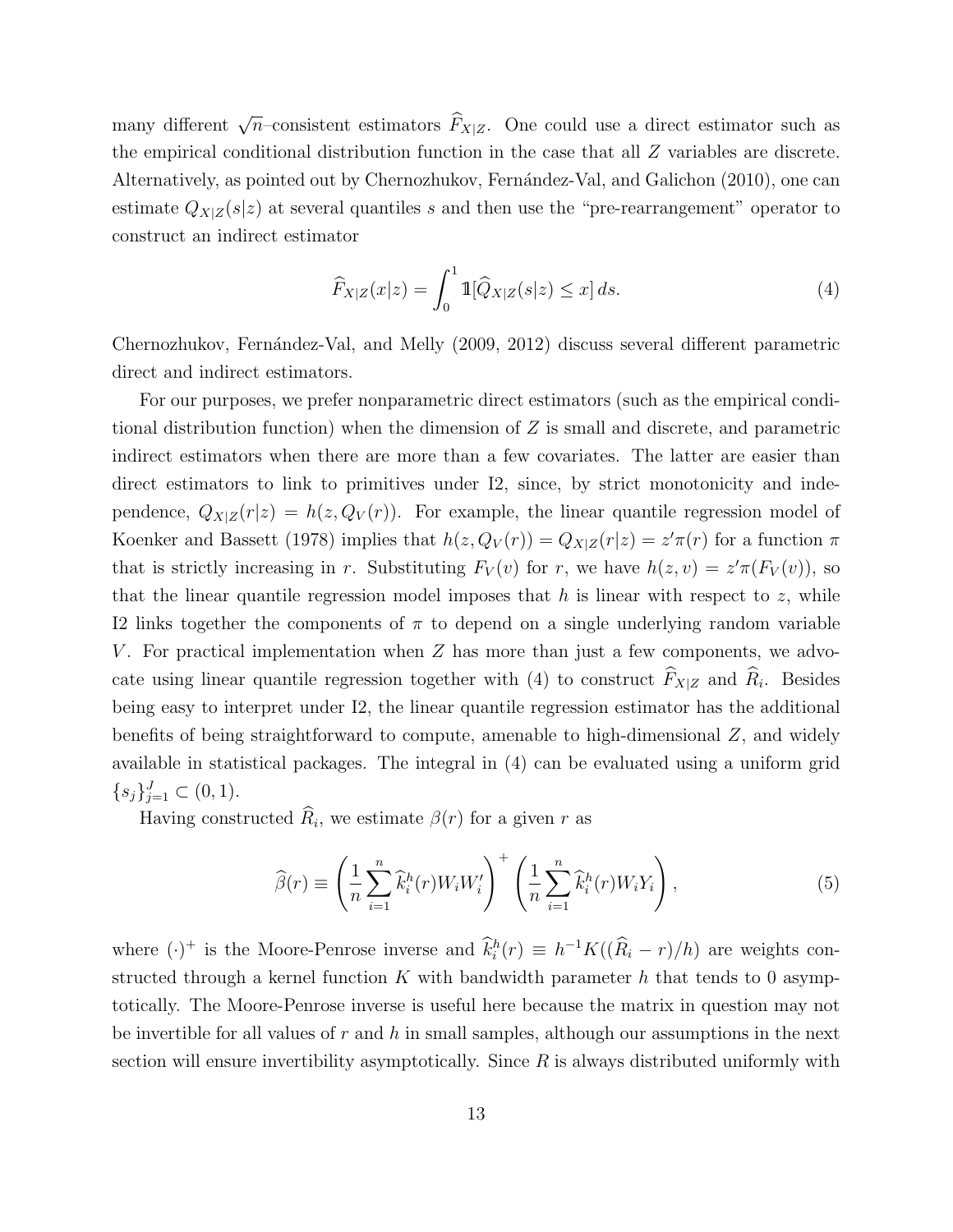<span id="page-14-2"></span>support  $[0, 1]$  when  $d_b = 1$ , we can use our estimates of  $\beta(r)$  to estimate  $\beta_{\mathcal{R}}$  by

<span id="page-14-1"></span>
$$
\widehat{\beta}_{\mathcal{R}} \equiv \lambda(\mathcal{R})^{-1} \int_{\mathcal{R}} \widehat{\beta}(r) dr,
$$
\n(6)

where  $\mathcal R$  is a measurable subset of [0, 1] that is specified by the analyst and  $\lambda$  is the Lebesgue measure.<sup>[1](#page-14-0)</sup> As we show in Section [4,](#page-15-0) this estimator is  $\sqrt{n}$ –consistent and asymptotically normal for  $\beta_R$  under relatively weak regularity conditions. In studying a related problem for a different model, [Hoderlein and Sherman](#page-36-6) [\(2013\)](#page-36-6) described the strategy of an estimator like  $\beta_R$  as "localize-then-average." We find this terminology appealing as it captures the idea that for any given *r*,  $\beta(r)$  only depends on the portion of the data local to the event  $R = r$ , while  $\beta_{\mathcal{R}}$  forms an average of these various local estimators.

Overall, the computational complexity of [\(6\)](#page-14-1) is very light for modern computing systems. A typical implementation would first estimate  $\hat{R}_i$ , e.g. by using [\(4\)](#page-13-0) with a moderate sized grid. Next, one would numerically integrate to compute  $(6)$ . A simple and effective way to do this is to use variance-reducing pseudo-random draws, such as Halton sequences (see e.g. Section 9.3.3 of [Train](#page-38-5) [2009\)](#page-38-5) or a uniform grid. Typically, a few hundred draws should be more than sufficient. Moreover, unlike Monte Carlo integration, deterministic sequences can yield the same numerical results for all researchers. At each draw, one would estimate  $\beta(r)$  using [\(5\)](#page-13-1), which is essentially just a weighted linear regression. Finally, the draws are averaged together to obtain  $\beta_{\mathcal{R}}$ .

As we discuss in the next section,  $\widehat{\beta}_{\mathcal{R}}$  is  $\sqrt{n}$ –consistent and asymptotically normal, but the asymptotic variance turns out to be complicated due to the effect of estimating *Ri*. Consequently, we use the nonparametric bootstrap to obtain standard errors. The typical procedure draws *S* sets of *n* observations with replacement from  $\{(Y_i, X_i, Z_i)\}_{i=1}^n$ , say  $\{(Y_{si}, X_{si}, Z_{si})\}_{i=1}^n$  for  $s = 1, \ldots, S$ . These observations are used to compute  $\hat{\beta}_{\cal R}^s$  for  $s = 1, \ldots, S$ . Then

$$
\widehat{\Sigma} \equiv \frac{1}{S-1} \sum_{s=1}^{S} (\widehat{\beta}_{\mathcal{R}}^s - \overline{\beta}_{\mathcal{R}}) (\widehat{\beta}_{\mathcal{R}}^s - \overline{\beta}_{\mathcal{R}})'
$$

with  $\overline{\beta}_{\mathcal{R}} \equiv S^{-1} \sum_{s=1}^S \widehat{\beta}_{\mathcal{R}}^s$  forms a bootstrapped estimate of the variance of  $\widehat{\beta}_{\mathcal{R}}$ . This estimator can be used to construct confidence intervals or conduct hypothesis tests in the usual fashion. For example, a two-sided confidence interval of level  $\alpha$  for the first component of  $\beta_{\mathcal{R}}$  would

<span id="page-14-0"></span> $\overline{1}$  Here and throughout the paper, the integration of vectors as in [\(6\)](#page-14-1) should be understood as componentwise.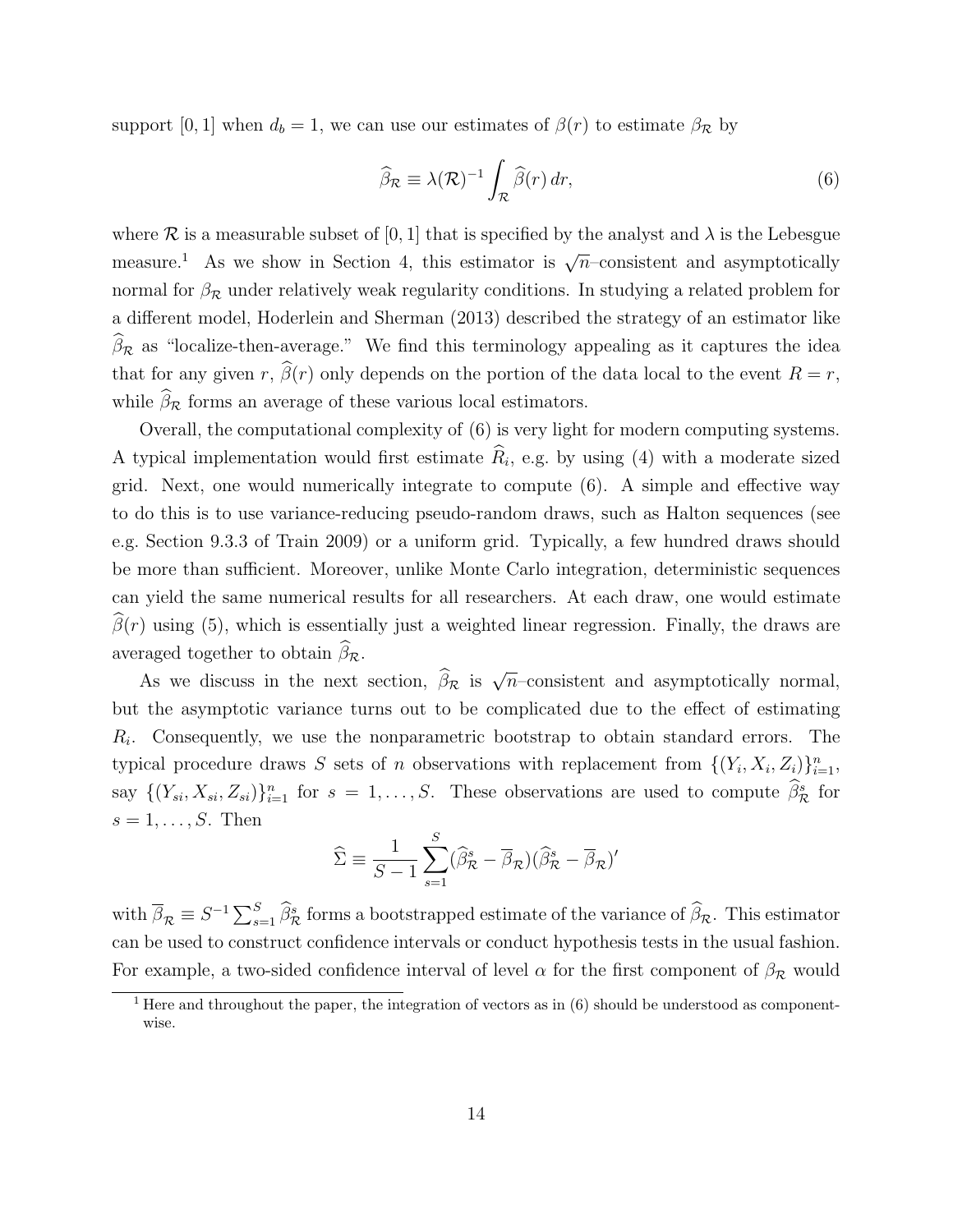be given by

$$
\left[\widehat{\beta}_{\mathcal{R},1} - \widehat{\Sigma}_{11}^{1/2} \Phi^{-1} (1 - \alpha/2), \widehat{\beta}_{\mathcal{R},1} + \widehat{\Sigma}_{11}^{1/2} \Phi^{-1} (1 - \alpha/2)\right],
$$

where  $\beta_{\mathcal{R},1}$  is the first component of  $\beta_{\mathcal{R}}, \Sigma_{11}$  is the  $(1,1)$  component of  $\Sigma$ , and  $\Phi$  is the cumulative distribution function for the standard normal distribution.

Extending our estimator to the case where there are multiple basic endogenous variables  $(d_b > 1)$  requires a few modifications. First, we need to estimate  $R_{ki} \equiv F_{X_k|Z}(X_{ki}|Z_i)$  for each  $k = 1, \ldots, d_b$ . This can be done the same way as in the  $d_b = 1$  case. Second,  $\beta(r)$  in [\(5\)](#page-13-1) needs to be modified so that the kernel weights are multivariate. The curse of dimensionality would accompany this sort of multivariate smoothing, and while  $\beta_{\mathcal{R}}$  could still be expected to be formally  $\sqrt{n}$ –convergent under certain conditions on the kernel function, *K*, its small sample behavior will likely be quite poor with realistic sample sizes if *d<sup>b</sup>* is greater than 3 or 4. Third, when  $d_b > 1$ , the density of R is no longer known *a priori*, so that  $\beta_R$  could no longer be constructed by integrating as in [\(6\)](#page-14-1). A natural solution to the latter problem is to use the empirical measure to approximate the integral by taking

$$
\widehat{\beta}_{\mathcal{R}} = \frac{\sum_{i=1}^{n} \mathbb{1}[\widehat{R}_{i} \in \mathcal{R}]\widehat{\beta}(\widehat{R}_{i})}{\sum_{i=1}^{n} \mathbb{1}[\widehat{R}_{i} \in \mathcal{R}]}.
$$

The asymptotic analysis of this estimator involves third-order U-statistics and is much more complicated than that for [\(6\)](#page-14-1). Given this complication and since the case  $d_b = 1$  is by far the most commonly encountered in applications, we focus our formal analysis in the next section on  $\beta_{\mathcal{R}}$  defined by [\(6\)](#page-14-1).

### <span id="page-15-0"></span>4 Asymptotic Theory

In this section we discuss an asymptotic normality result for  $\beta_{\mathcal{R}}$ . The proof is in Appendix [A.](#page-28-0) In the following, we let  $P(r) \equiv \mathbb{E}[WW'|R=r]$  and use  $\leadsto$  to denote convergence in distribution.

<span id="page-15-1"></span>Theorem 3. *Under Assumptions I and E,*

$$
\sqrt{n}(\widehat{\beta}_{\mathcal{R}}-\beta_{\mathcal{R}})\rightsquigarrow N\left(0,\lambda(\mathcal{R})^{-2}\,\mathbb{E}[(\zeta_{1i}+\zeta_{2i})(\zeta_{1i}+\zeta_{2i})']\right),
$$

*where*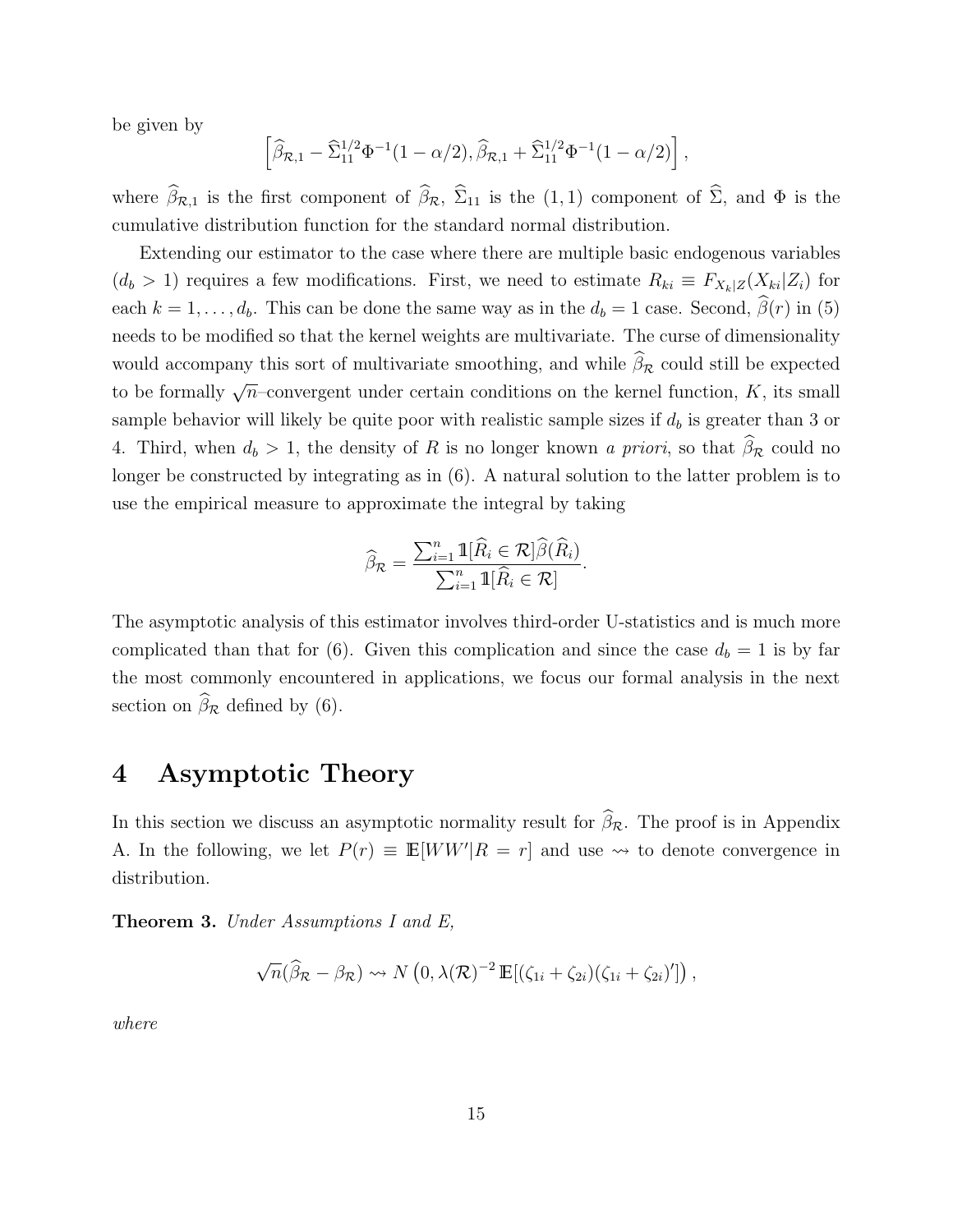$$
\zeta_{1i} \equiv \mathbb{1}[R_i \in \mathcal{R}] P(R_i)^{-1} W_i W_i'(B_i - \beta(R_i))
$$
  
\n
$$
\zeta_{2i} \equiv -\mathbb{E}[\mathbb{1}[R_j \in \mathcal{R}] \xi_i(X_j | Z_j) P(R_j)^{-1} W_j W_j' \dot{\beta}(R_j) | i] \qquad (j \neq i),
$$

<span id="page-16-8"></span>*with all additional notation being defined below in Assumptions E.*

#### *Assumptions E.*

- <span id="page-16-1"></span>*E1. (Random sample)*  $(Y_i, X_i, Z_i)$  *is an i.i.d. sample.*
- <span id="page-16-2"></span>*E2. (Integration set)*  $R$  *is a closed, measurable subset of*  $[\delta, 1 - \delta]$  *for some*  $\delta > 0$ *.*
- <span id="page-16-4"></span>*E3. (Kernel) K has support*  $[-1, 1]$  *and is twice continuously differentiable and symmetric*  $around\ 0\ with\ \int_{-1}^{1} K(\eta) d\eta = 1\ and\ \int_{-1}^{1} \eta^2 K(\eta) d\eta < \infty.$
- <span id="page-16-5"></span>*E4. (Bandwidth) As*  $n \to \infty$ ,  $\sqrt{n}h^2 \to 0$  *and*  $\sqrt{n}h/\log(n) \to \infty$ .
- <span id="page-16-6"></span>*E5. (Smoothness) Every component of*  $P(r)$  *and*  $\beta(r)$  *is twice continuously differentiable over*  $r \in \mathcal{R}$  *with first and second component-wise derivatives*  $\dot{P}(r), \ddot{P}(r), \dot{\beta}(r), \ddot{\beta}(r)$ *.*
- <span id="page-16-7"></span>*E6. (Existence of moments)*  $\mathbb{E}(\|WW'\|^4 | R \in \mathcal{R})$  *and*  $\mathbb{E}(\|B\|^4 | R \in \mathcal{R})$  *are both finite.*
- <span id="page-16-3"></span>*E7. (Rank estimation)*  $\widehat{R}_i$  *is constructed from* [\(3\)](#page-12-1) *and for all*  $(x, z) \in \mathcal{XZ}(\mathcal{R}) \equiv \{(x, z) :$  $F_{X|Z}(x|z) \in \mathcal{R}$ ,

$$
\sqrt{n}(\widehat{F}_{X|Z}(x|z) - F_{X|Z}(x|z)) = \frac{1}{\sqrt{n}} \sum_{i=1}^{n} \xi_i(x|z) + \rho_n(x|z)
$$
(7)

with  $\mathbb{E}[\xi_i(x|z)] = 0$ ,  $\mathbb{E}[\mathbb{1}[R_i \in \mathcal{R}]\xi_i(X_i|Z_i)^4] < \infty$  for both  $j = i$  and  $j \neq i$ , and  $\sup_{(x,z)\in\mathcal{X}Z(\mathcal{R})}|\rho_n(x|z)| = o_{\mathbb{P}}(1)$ *. Also, with probability approaching* 1*,*  $\widehat{F}_{X|Z}$  *belongs to a class of functions*  $\mathcal F$  *such that*  $\log N(\epsilon, \mathcal F, \|\cdot\|_{\infty}) < C\epsilon^{-1/2}$  $\log N(\epsilon, \mathcal F, \|\cdot\|_{\infty}) < C\epsilon^{-1/2}$  $\log N(\epsilon, \mathcal F, \|\cdot\|_{\infty}) < C\epsilon^{-1/2}$  *for some*  $C > 0$ .<sup>2</sup>

The i.i.d. assumption [E1](#page-16-1) is standard for microeconometric applications and could in principle be extended to cover non-identical and/or dependent data frameworks. The assumption that  $R$  is closed and measurable in [E2](#page-16-2) is mild and of no practical significance. The additional restriction that *R* is a subset of  $[\delta, 1 - \delta]$  for some small  $\delta > 0$  is made to avoid boundary issues. While these issues could potentially be addressed by using local linear weights, we

<span id="page-16-0"></span><sup>&</sup>lt;sup>2</sup> The notation  $N(\epsilon, \mathcal{F}, \|\cdot\|_{\infty})$  stands for the  $\epsilon$ -covering number of  $\mathcal F$  under the sup–norm; that is, the minimal number of  $\|\cdot\|_{\infty}$ -balls of radius  $\epsilon$  that are required to cover *F*. Intuitively, the covering number is a measure of the complexity of the class of functions *F*. See [van der Vaart and Wellner](#page-38-6) [\(1996\)](#page-38-6) for more details.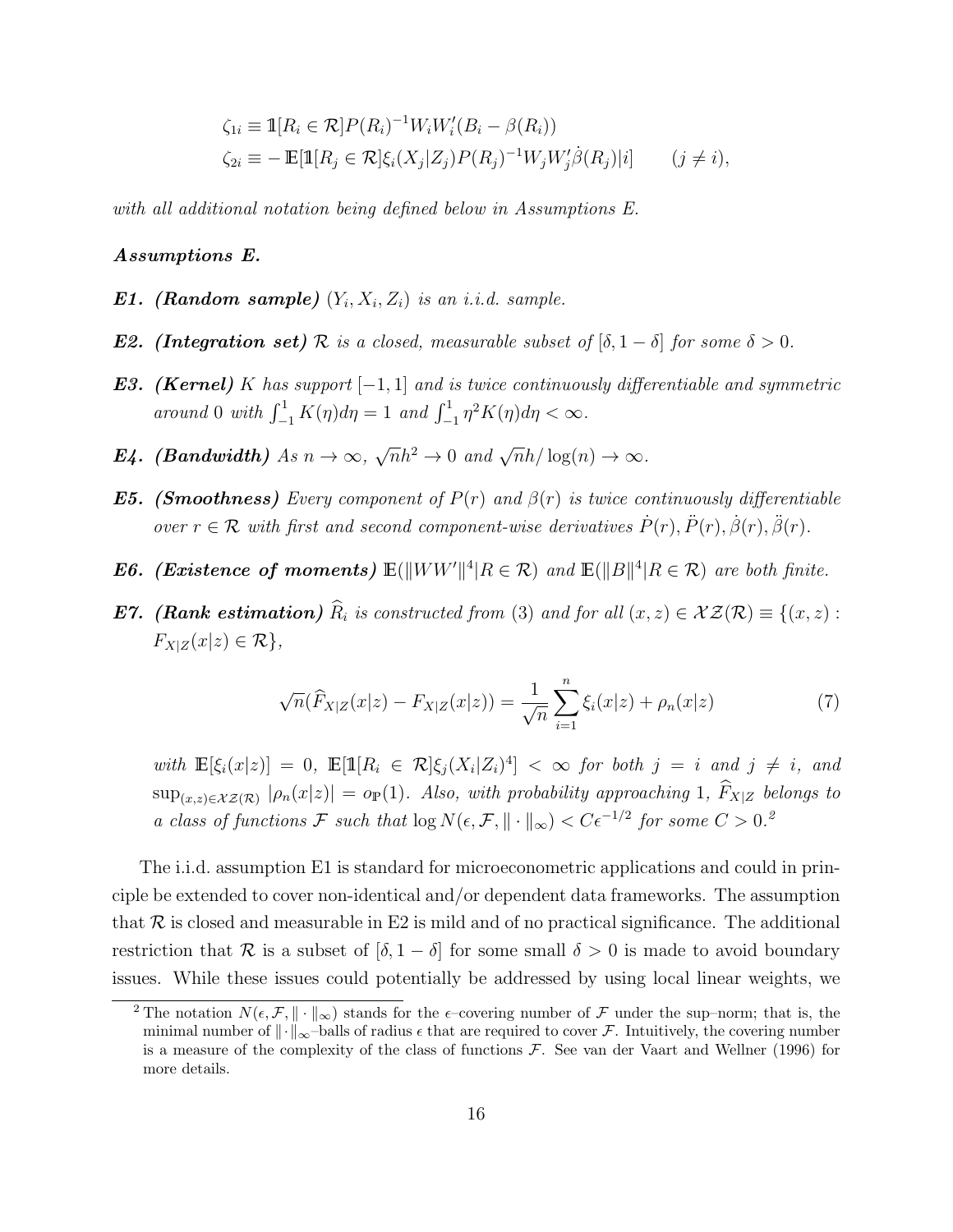<span id="page-17-0"></span>have found that these work poorly in practice. This is perhaps not surprising in our framework since the density of R is uniform, which is a particularly unfavorable case for local linear regression (see Remark 4 of [Ruppert and Wand](#page-37-9) [1994\)](#page-37-9). Additionally, as we discuss further below, [E7](#page-16-3) will in practice also require that *R* does not contain extremal ranks. We therefore see [E2](#page-16-2) as a natural restriction given our identification strategy, although it does imply that we can only estimate a trimmed version of  $E(B)$ . It is likely possible to adjust our estimator to allow for  $\delta \to 0$  asymptotically, or to use a different smoothing approach that is less sensitive to boundary effects, such as sieves. We leave these modifications for future research.

The restrictions on the kernel in [E3](#page-16-4) are relatively mild and allow for a broad range of commonly used kernels, such as the uniform or biweight kernel. We rule out kernels with unbounded support such as the Gaussian kernel in order to apply results in the literature on kernel regression with generated regressors (specifically, those in [Mammen, Rothe, and](#page-37-10) [Schienle](#page-37-10) [2012\)](#page-37-10). Our bandwidth conditions in [E4](#page-16-5) prescribe a choice of *h* that undersmooths (goes to zero faster) relative to the usual optimal bandwidth choice for nonparametric kernel regression. This is standard given the semiparametric nature of our estimator  $\beta_{\mathcal{R}}$  and appears in similar contexts like the average derivative estimator of [Powell, Stock, and Stoker](#page-37-11) [\(1989\)](#page-37-11). Intuitively, while  $\beta(r)$  only uses a portion of the data,  $\beta_{\mathcal{R}}$  uses all the data and thus has a much smaller variance. Consequently, the bandwidth *h* can be sent to 0 more quickly in order to remove the bias of  $\widehat{\beta}_{\mathcal{R}}$  at a  $\sqrt{n}$ –rate and achieve the overall  $\sqrt{n}$ –rate of convergence asserted in Theorem [3.](#page-15-1)

Assumption [E5](#page-16-6) places some standard smoothness conditions on the population objects  $P(r)$  and  $\beta(r)$ . In combination with [I5](#page-7-2) and [E2,](#page-16-2) these imply that  $P(r)$  is invertible uniformly over  $R$ , and so serves to strengthen [I5](#page-7-2) in a way that is theoretically important for the asymptotics. The practical implication is that  $R$  should not include neighborhoods of isolated points where [I5](#page-7-2) fails, such as where the curves cross in Figure [1](#page-8-0) ( $r = .3$ ). Assumption [E6](#page-16-7) is a standard type of assumption regarding the number of existing moments for *W* and *B*. Since  $WW'$  contains squared terms, [E6](#page-16-7) essentially requires each component of  $W$  to have a finite eighth moment.

The conditions in [E7](#page-16-3) require the estimator of  $F_{X|Z}$  used in constructing  $\widehat{R}_i$  to be asymptotically linear and  $\sqrt{n}$ –convergent. This assumption is not very restrictive for parametric models. [Chernozhukov et al.](#page-35-10) [\(2009,](#page-35-10) [2012\)](#page-35-11) provide several examples of direct conditional distribution function estimators that satisfy this condition. In addition, [Chernozhukov et al.](#page-35-9) [\(2010\)](#page-35-9) show that [\(4\)](#page-13-0), viewed as a functional mapping from conditional quantile to condi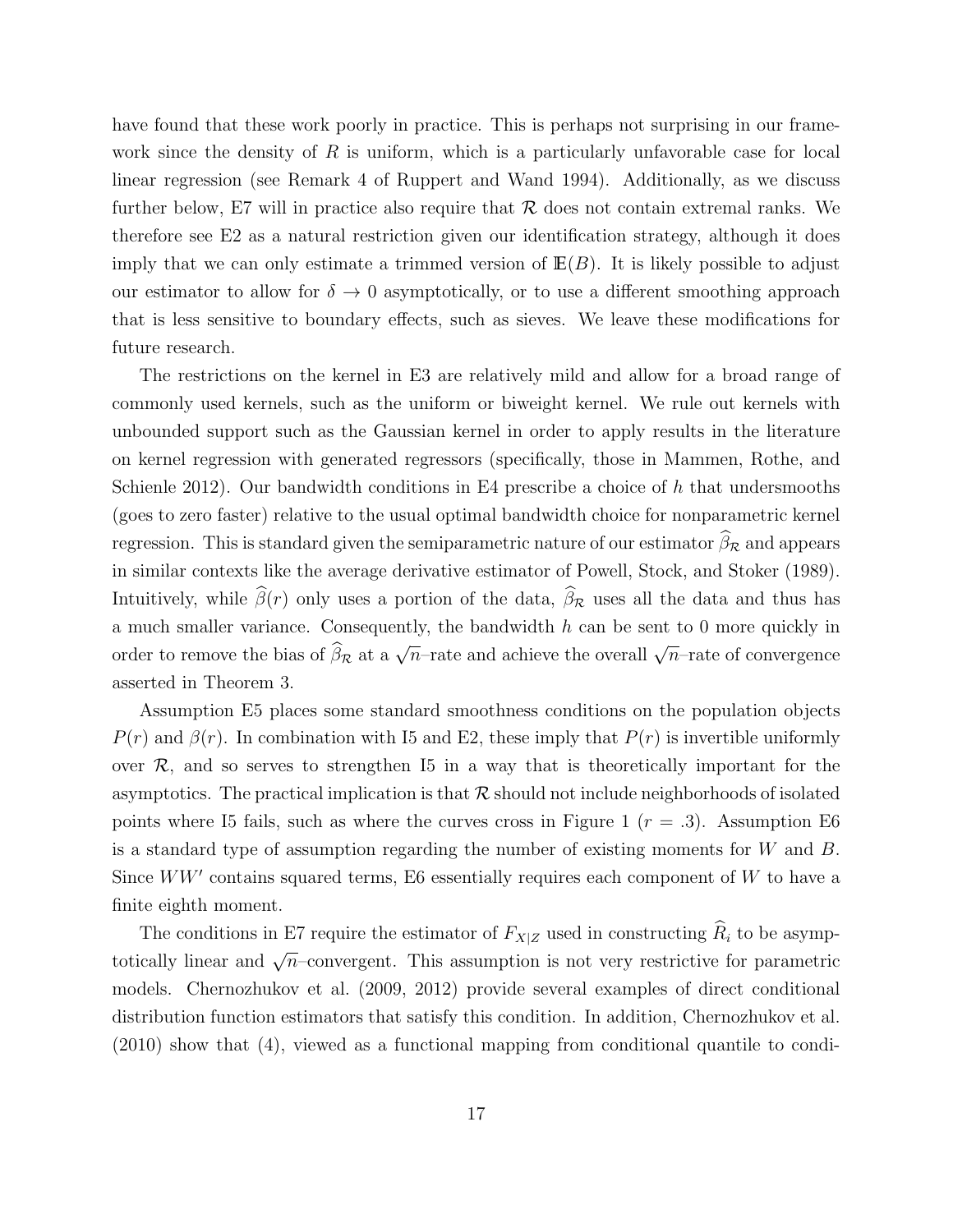<span id="page-18-1"></span>tional distribution functions, is Hadamard differentiable. As a result, asymptotically linear representations for conditional quantile estimators give rise to asymptotically linear representations for conditional distribution estimators defined by [\(4\)](#page-13-0) after applying the functional delta method. The results from the vast literature on quantile regression can therefore be transferred fairly easily to conditional distribution estimators defined by [\(4\)](#page-13-0).

The more restrictive part of [E7](#page-16-3) is the requirement that the estimation error  $\rho_n$  be convergent uniformly over *x* and *z* such that  $F_{X|Z}(x|z) \in \mathcal{R}$ . For some estimators of  $F_{X|Z}$ , such as the conditional empirical distribution function, this condition does not present a problem. For our preferred estimator that uses [\(4\)](#page-13-0) and a linear quantile regression estimator of  $Q_{X|Z}$ , it is well-known that this condition will generally not hold for subsets  $R$  that include extremal points in  $[0, 1]$  unless strong restrictions are placed on the tail behavior of X. However, since we rule out extremal ranks in [E2,](#page-16-2) this does not represent a substantive additional restriction in our setting. The following result, which is Theorem 3 in Chernozhukov, Fernández-Val, [and Kowalski](#page-35-12) [\(2011\)](#page-35-12), provides sufficient conditions for [E7](#page-16-3) for our preferred estimator of  $R_i$ .

<span id="page-18-0"></span>**Proposition 2.** Suppose that  $\widehat{F}_{X|Z}$  is estimated using [\(4\)](#page-13-0) with  $\widehat{Q}_{X|Z}$  taken as the linear quan*tile regression estimator of [Koenker and Bassett](#page-37-8) [\(1978\)](#page-37-8). Then [E7](#page-16-3) holds under Assumptions QR with*

$$
\xi_i(x|z) = f_{X|Z}(x|z)z' \mathbb{E} [f_{X|Z}(Z'\pi_0(F_{X|Z}(x|z))|Z)ZZ']^{-1}
$$
  
 
$$
\times (F_{X|Z}(x|z) - \mathbb{1} [X_i \leq \pi_0(F_{X|Z}(x|z))]) Z_i.
$$

#### *Assumptions QR.*

- *QR1. (Well-specified)*  $Q_{X|Z}(r|z) = z'\pi_0(r)$  *for all*  $r \in \mathcal{R}$  *and*  $z \in \text{supp}(Z)$ *.*
- *QR2. (Smooth quantile function)*  $Q_{X|Z}(r|z)$  *is three times continuously differentiable in r over R with a uniformly bounded third derivative.*
- *QR3. (Well-behaved density) f<sup>X</sup>|<sup>Z</sup>*(*x|z*) *is uniformly continuous, uniformly bounded and uniformly bounded away from* 0 *over*  $(x, z) \in \mathcal{XZ}(\mathcal{R})$ *.*
- *QR4. (Existence of moments)*  $\mathbb{E}(\Vert Z \Vert^8) < \infty$ .
- *QR5. (No multicollinearity)*  $E(ZZ')$  *is invertible.*

The asymptotic variance of  $\beta_{\mathcal{R}}$  given in Theorem [3](#page-15-1) depends on two components. If  $R_i$ were known and did not need to be estimated by  $\widehat{R}_i$ , the asymptotic variance would only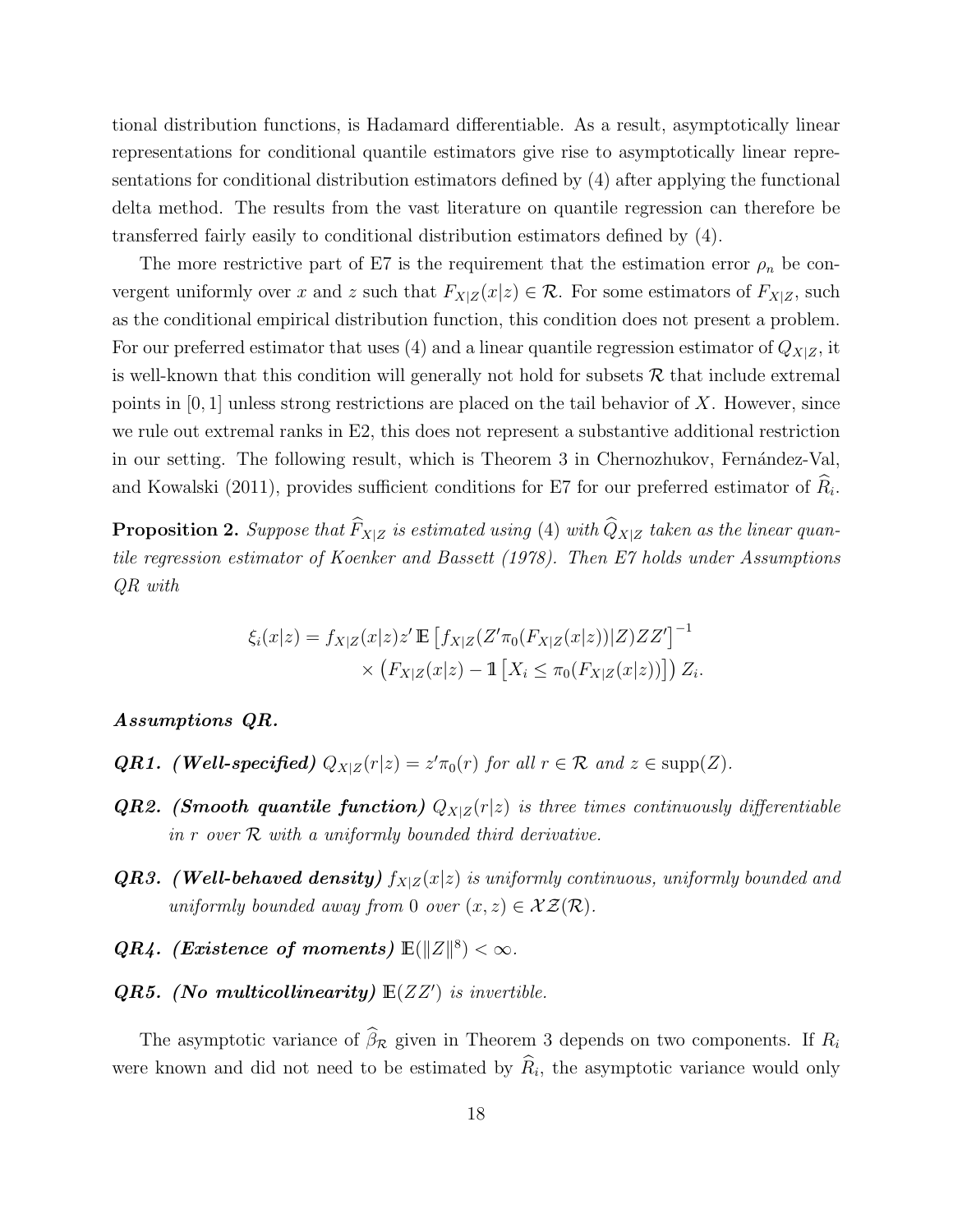depend on  $\zeta_{1i}$  and would be given by  $\lambda(\mathcal{R})^{-2} \mathbb{E}[\zeta_{1i}\zeta'_{1i}]$ . To interpret this quantity, rewrite  $Y_i = W_i'B_i$  as  $Y_i = W_i'\beta(r) + U_i(r)$ , where  $U_i(r) \equiv W_i'(B_i - \beta(r))$  satisfies  $\mathbb{E}[U_i(r)|R_i = r] = 0$ by Proposition [1.](#page-7-1) Suppose that we were to regress *Y* on *X* in a large sample drawn from the subpopulation  $R = r$ . (Of course, even if we knew  $R_i$  *a priori*, this wouldn't be feasible since the event  $R = r$  has measure zero.) Then the asymptotic variance of the coefficient vector would be given by the usual sandwich form,  $P(r)^{-1} \mathbb{E}[U_i(r)^2 W_i W_i' | R_i = r] P(r)^{-1}$ , where all of the typical components have been conditioned on  $R = r$ . This sandwich form is exactly what appears in

$$
\lambda(\mathcal{R})^{-2}\mathbb{E}[\zeta_{1i}\zeta'_{1i}] = \mathbb{E}\left[P(R_i)^{-1}\mathbb{E}[U_i(R_i)^2W_iW_i'R_i]P(R_i)^{-1}|R_i \in \mathcal{R}\right]\lambda(\mathcal{R})^{-1},
$$

except that it is now being integrated over all  $r \in \mathcal{R}$  under consideration and scaled to account for the size of *R*.

The second component of the asymptotic variance expression,  $\zeta_{2i}$ , accounts for the effect of estimating  $\hat{R}_i$ . This term involves the influence function from the first stage,  $\xi_i$ , and so will depend on the estimator of  $F_{X|Z}$  that is used. It appears to generally have a complicated form, and at least for our preferred rank estimator discussed in Proposition [2,](#page-18-0) we have not found that the form of  $\xi_i$  provides any useful simplification in the expression for  $\zeta_{2i}$ . Note also that  $\zeta_{2i}$  depends multiplicatively on the first derivative of  $\beta(r)$ . Hence, in the case of no treatment effect heterogeneity,  $\zeta_{2i}$  is identically zero and the asymptotic variance of  $\beta_{\mathcal{R}}$ is determined exclusively by  $\zeta_{1i}$ .

Constructing a direct estimator of the asymptotic variance of  $\beta_{\mathcal{R}}$  would be tedious and difficult, likely requiring an additional estimator of  $\dot{\beta}(r)$  as a function of r. Instead, we propose bootstrapping to approximate the limiting distribution of  $\beta_{\mathcal{R}}$ . The procedure for constructing bootstrapped standard errors and confidence intervals was outlined in Section [3.](#page-12-0) This type of bootstrap procedure is generally consistent, and our framework does not possess any of the usual causes of inconsistency that have been studied in the literature. We therefore anticipate that the bootstrap is consistent, although we have not attempted a formal proof.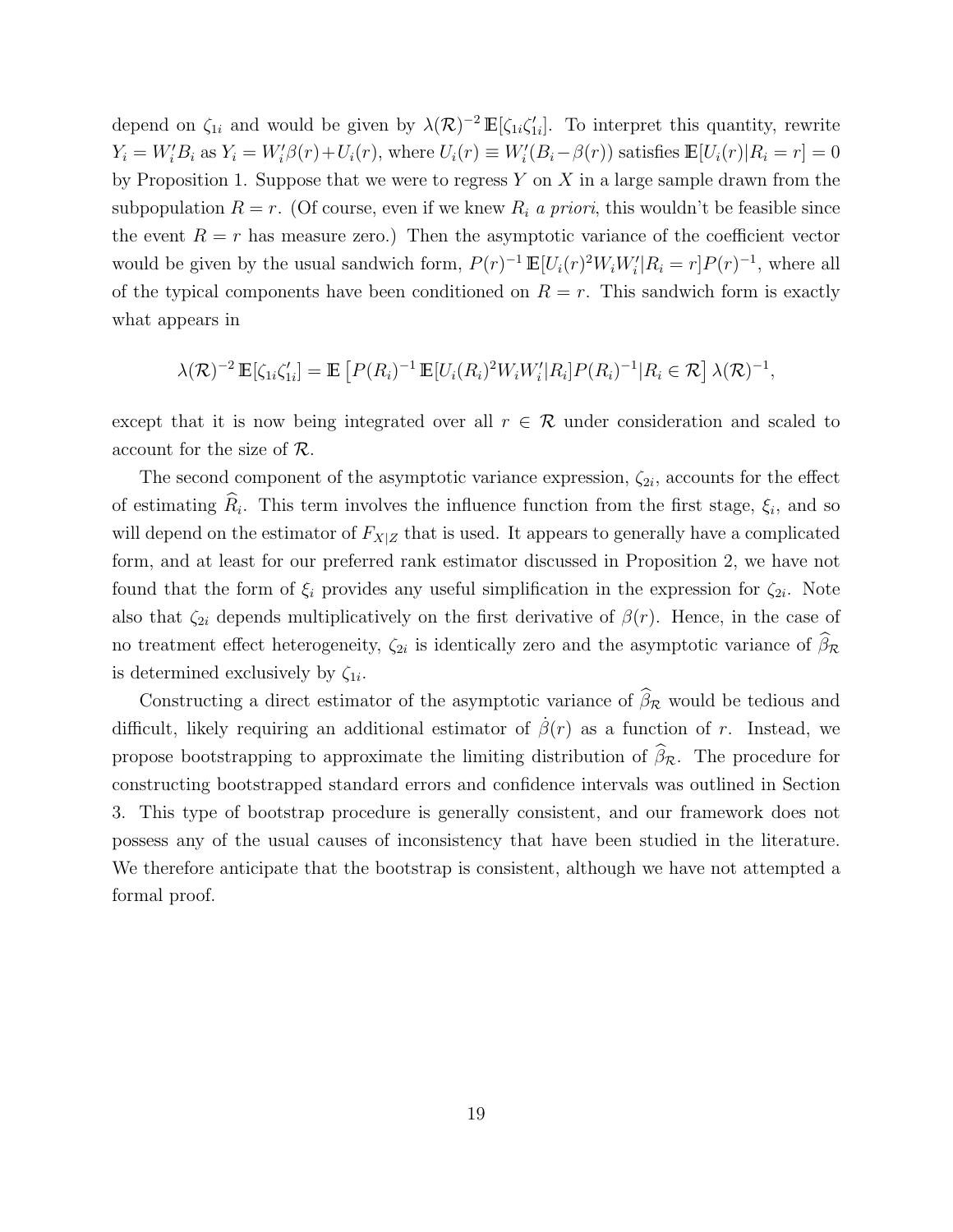### <span id="page-20-1"></span><span id="page-20-0"></span>5 Monte Carlo Simulations

This section contains the results of Monte Carlo simulations on the finite-sample behavior of  $\beta_{\mathcal{R}}$ . We consider a data generating process with an outcome equation specified as

$$
Y = B_0 + B_1 X,
$$

and with a first stage equation given by

$$
X = \pi Z + \gamma Z V + V.
$$

We draw *V* independently from a normal distribution with mean 0*.*1 and standard deviation 0.4. The random coefficients in the outcome equation are then generated as  $B_j = \rho_j V + \epsilon_j$  for  $j = 0, 1$  with  $\epsilon_j$  distributed  $N(\mu_j, \sigma_j^2)$  independently of all other variables. In particular, we take  $\rho_0 = .3$ ,  $\mu_0 = .2$ ,  $\sigma_0 = .2$  and  $\rho_1 = .7$ ,  $\mu_1 = .45$ ,  $\sigma_1 = 1$ , which implies that  $\mathbb{E}(B_0) = .23$ and  $\mathbb{E}(B_1) = .52$ . Since both  $\rho_j \neq 0$ , there is a strong endogeneity problem in this data generating process in the sense that *B* and *X* are highly correlated through their mutual dependence on *V* . As a consequence, the ordinary least squares (OLS) estimator will be inconsistent for **E**(*B*).

In the first stage equation we set  $\pi = .2$  and consider the cases where  $\gamma = 0$  and  $\gamma = .4$ . In the first case, the effect of *Z* on *X* is homogenous, so the results of [Heckman and Vytlacil](#page-36-2) [\(1998\)](#page-36-2) and [Wooldridge](#page-38-0) [\(1997,](#page-38-0) [2003,](#page-38-1) [2008\)](#page-38-2) imply that the TSLS estimator will be consistent for  $\mathbb{E}(B_1)$ , although it is still generally inconsistent for  $\mathbb{E}(B_0)$ . In the second case, the effect of *Z* on *X* varies with *V*, so that TSLS will generally be inconsistent for both  $E(B_0)$  and  $\mathbb{E}(B_1)$ . In contrast,  $\beta_{\mathcal{R}}$  will be consistent for both components of  $\mathbb{E}(B)$  for either value of  $\gamma$ . The instrument *Z* is a binary random variable that takes values  $\{0, 1\}$  with equal probability and is drawn independently from  $(V, \epsilon_0, \epsilon_1)$ . We used a conditional empirical distribution function to estimate  $\widehat{R}_i$ , a biweight kernel for *K* and specified  $\mathcal{R} = [0, 1]$ . Although this choice of  $R$  does not satisfy [E2,](#page-16-2) we have found the results of these simulations to be insensitive to different values of  $\delta$ . The number of replications in all simulations presented is 1000 and the integrals in the definition of  $\beta_{\mathcal{R}}$  were evaluated using 300 Halton draws.

Table [1](#page-39-0) reports the performance of the first and second components of  $\beta_{\mathcal{R}}$  as estimators of  $\mathbb{E}(B_0)$  and  $\mathbb{E}(B_1)$  relative to both the OLS and TSLS estimators in the case without first stage heterogeneity,  $\gamma = 0$ . As expected, the OLS estimator is inconsistent for both parameters. The results support the prediction of [Heckman and Vytlacil](#page-36-2) [\(1998\)](#page-36-2) and [Wooldridge](#page-38-0)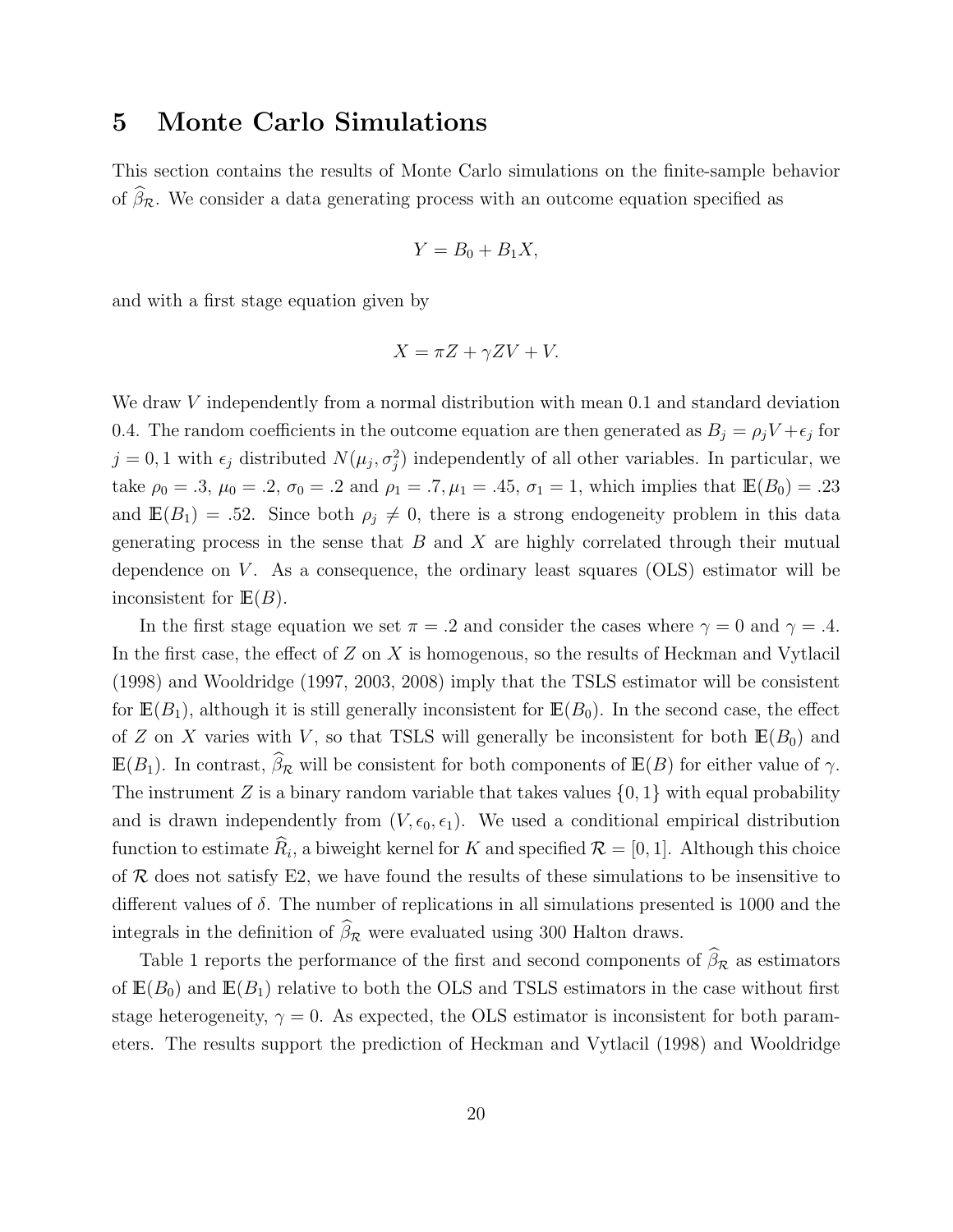<span id="page-21-1"></span>[\(1997,](#page-38-0) [2003,](#page-38-1) [2008\)](#page-38-2) that TSLS is consistent for  $E(B_1)$  but inconsistent for  $E(B_0)$ . The performance of  $\beta_{\mathcal{R}}$  is reported for a variety of bandwidth choices *h*. Our prediction of the consistency of both components of  $\widehat{\beta}_{\mathcal{R}}$  at the  $\sqrt{n}$  rate is supported by the decrease in mean squared error (mse) that occurs when increasing *N* from 500 to 1000. Most remarkable is the performance of the second component of  $\beta_{\mathcal{R}}$  as an estimator of  $\mathbb{E}(B_1)$  relative to TSLS. Our results suggest a mean-squared error that is actually slightly lower than TSLS across a broad range of bandwidth values. For smaller bandwidth values, both the bias and standard deviation (std) are comparable to TSLS, perhaps even being a bit smaller.

Table [2](#page-40-0) reports the same type of results as Table [1](#page-39-0) for the case with first stage heterogeneity,  $\gamma = .4$ . Here, we see that the heterogeneity in the effect of *Z* on *X* leads to severe inconsistency for the TSLS estimator. On the other hand,  $\beta_{\mathcal{R}}$  remains consistent and performs similarly to the case where  $\gamma = 0$ . We interpret these results as promising evidence in support of the practical applicability of our estimator to situations where heterogeneity in the first stage cannot be ruled out.

### <span id="page-21-0"></span>6 Air Pollution and House Prices

In this section, we apply our results to analyze the relationship between air pollution and house prices. A large literature on hedonic methods uses relationships like this to infer the value of non-market amenities, such as clean air (e.g. [Rosen](#page-37-12) [1974,](#page-37-12) [Smith and Huang](#page-38-7) [1995,](#page-38-7) [Ekeland, Heckman, and Nesheim](#page-36-8) [2004,](#page-36-8) [Palmquist](#page-37-13) [2005,](#page-37-13) [Heckman, Matzkin, and Nesheim](#page-36-9) [2010\)](#page-36-9). Reliable measurements of these valuations are important for quantifying the economic benefit of air quality regulation. We follow the empirical approach of [Chay and Greenstone](#page-35-7)  $(2005)$ . They argue that previous analysis based on cross-sectional OLS or first-differences yields small, zero, or perverse-signed effects due to omitted variables, such as unobserved economic shocks, or sorting of households based on unobserved preferences for clean air. To remedy this, they use regulation introduced by the 1970 Clean Air Act Amendments to define a binary instrument for change in total suspended particulates (TSP) from 1970 to 1980 and then use TSLS to estimate the effect of TSP changes on county-level house price changes.

Our analysis builds on Chay and Greenstone in several directions. As they note (page 393), a correlated random coefficients model is appropriate due to sorting of households based on unobserved preferences for clean air (we also discuss this below). We demonstrate substantial first stage heterogeneity in the effect of the instrument, which strongly suggests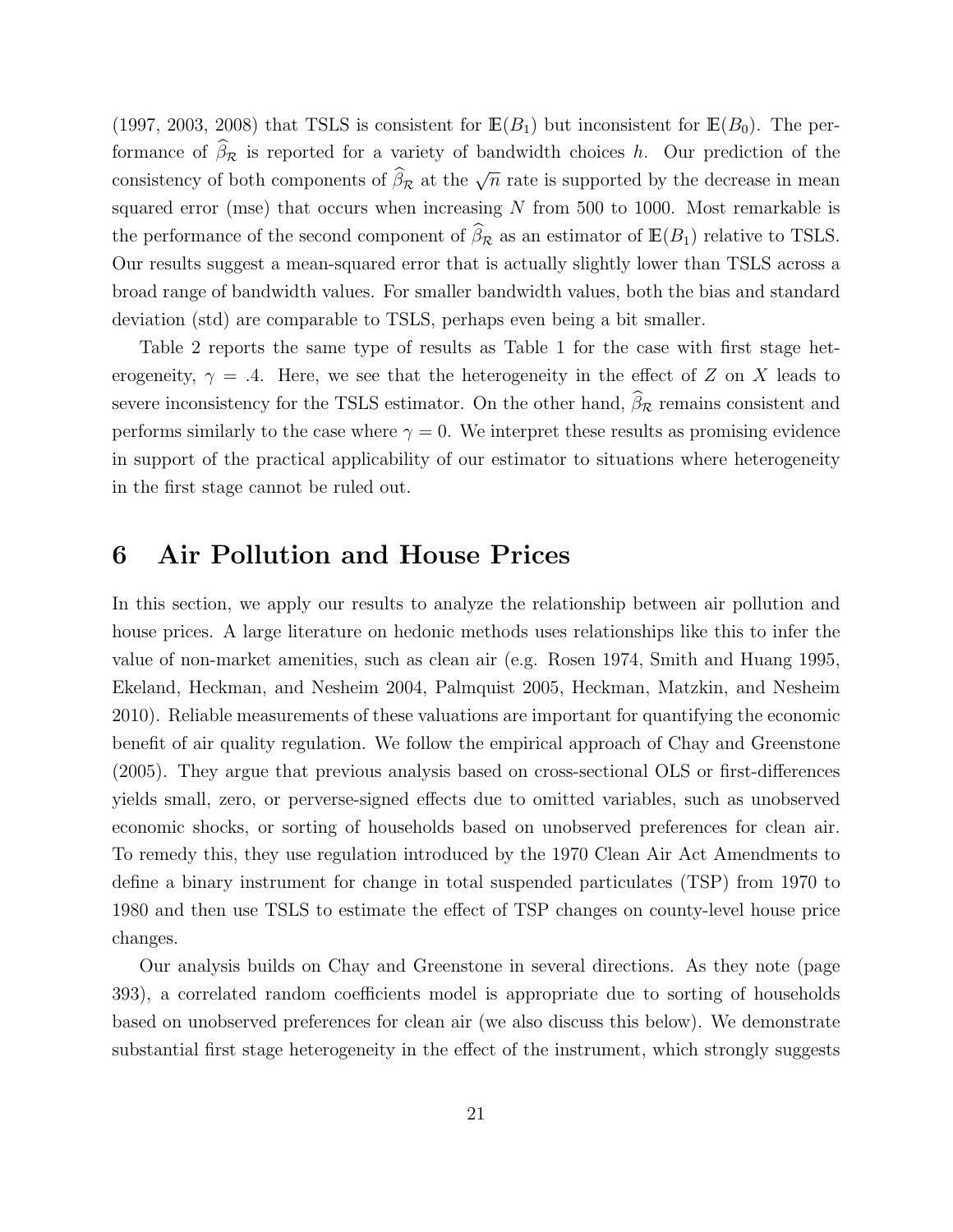<span id="page-22-0"></span>that the simpler estimators discussed by [Heckman and Vytlacil](#page-36-2) [\(1998\)](#page-36-2) and [Wooldridge](#page-38-0) [\(1997,](#page-38-0) [2003,](#page-38-1) [2008\)](#page-38-2) would be inconsistent for the APE. Likewise, the binary instrument precludes approaches which rely on continuous variation, such as [Florens et al.](#page-36-3) [\(2008\)](#page-36-3). For two subsets of counties where the instrument has a statistically significant effect on pollution levels, we estimate unweighted average partial effects of changes in pollution on changes in house prices. These estimates demonstrate patterns that are consistent with household sorting. Taken together, these estimates along with TSLS suggest there is substantial heterogeneity in households' value of clean air.

#### 6.1 The dataset and institutional background

The 1970 Clean Air Act Amendments set national ambient air quality standards (NAAQS) for TSPs with the goal that all counties would eventually meet these standards. The law requires the U.S. Environmental Protection Agency (EPA) to annually designate each county as either attainment, if the county meets the standard, or as nonattaintment if it does not. Firms in nonattainment counties are subject to much stricter pollution regulations than firms in attainment counties. Consequently, nonattainment status should affect counties' pollution levels. Chay and Greenstone argue (pages 395–406) that a county's nonattainment status in 1975 and 1976 is plausibly independent of unobserved variables which change between 1970 and 1980 and affect housing prices, such as unobserved economic shocks, as well as unobserved changes in clean air preferences from 1970 to 1980 due to sorting. In addition, there is no reason to expect that households care about nonattainment status above and beyond its effect on pollution; i.e., the exclusion restriction holds. For these reasons, Chay and Greenstone conclude that mid-decade nonattaintment status is a valid instrument for identifying causal effects of changes in TSP from 1970 to 1980 on changes in house prices from 1970 to 1980. We take the instrument definition and validity arguments as given and investigate the implications of allowing for first stage heterogeneity via our CRC estimator.

Our dataset is essentially identical to that of [Chay and Greenstone](#page-35-7) [\(2005\)](#page-35-7), as described in their data appendix (pages 419–421). We obtain house price data as well as covariates from the 1972 and 1983 County and City Data Books (obtained via ICPSR). This price and covariate data is only available at the county level and hence the units of analysis are counties. TSP pollution data may be downloaded from the EPA. One minor difference between our dataset and Chay and Greenstone's is that we do not have TSP data from 1969; this data is not available for download and the EPA has not responded to our requests. Chay and Greenstone define TSP levels for 1970 as the average of TSP levels for 1969–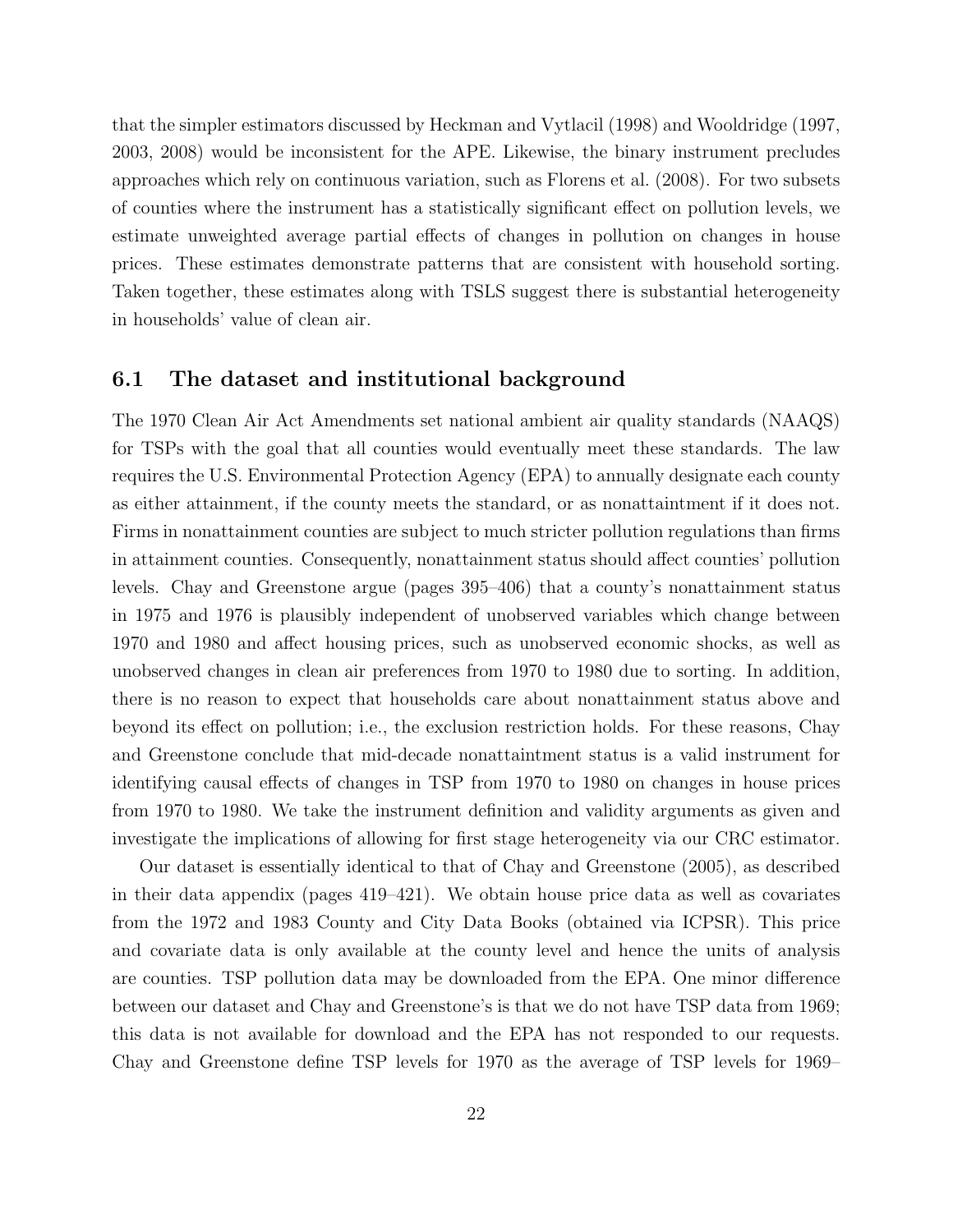1972. Since we are missing 1969, we average over just 1970–1972. To define the 1980 TSP level, we average over 1977–1980 levels, as in Chay and Greenstone. The annual TSP levels are derived by aggregating observations throughout the year at different pollution monitors located across the country, as in Chay and Greenstone (page 384). Also as in their paper (page 391), we use the TSP data from 1974 and 1975 to define the instrument as the binary indicator variable for mid-decade nonattaintment status, since data on the actual EPA designated nonattaintment status does not exist. A second difference between their paper and our analysis arises here. Of our 989 observations, our definition of the instrument yielded 300 nonattaintment counties, whereas Chay and Greenstone have only 280 nonattaintment counties out of 988 observations.<sup>[3](#page-23-0)</sup> This difference may explain why our TSLS results in table [4](#page-42-0) differ somewhat from theirs.

Table [3](#page-41-0) shows summary statistics along with a list of all covariates included in the analysis (see pages 420–421 of Chay and Greenstone for further explanation of the covariates). This table is comparable to Chay and Greenstone's table 1. All prices are adjusted to 1982–1984 dollars. Mean house prices increased from around \$40,000 to around \$53,000 while TSP levels fell by about 9  $\mu$ g/m<sup>3</sup>. The goal of the instrumental variable analysis is to determine to what extent this correlation between the rise in house prices and fall in pollution levels reflects causal effects.

#### 6.2 Empirical results

Let  $X$  denote the change in TSP between 1970 and 1980,  $Z_2$  denote mid-decade nonattainment status, and  $Z_1$  denote the vector of 22 covariates. As discussed in Section [3,](#page-12-0) we begin by estimating a linear quantile regression of the treatment variable *X* on the instrument and the covariates for several different quantiles (similar results obtain when the covariates are omitted). Figure [2](#page-24-0) plots the coefficient on the instrument  $Z_2$  against the quantile used. Recall that the first stage assumption [I2](#page-6-0) implies that countries with small conditional ranks generally have smaller values of *X*—that is, larger drops in pollution—than counties with

<span id="page-23-0"></span><sup>&</sup>lt;sup>3</sup> This difference may arise due to an ambiguity in determining whether a county violates the "bad day" rule", which says that the second largest daily TSP value within a year must not exceed  $260 \mu g/m^3$ and would place a county in nonattainment. For counties with multiple monitors, there are at least two approaches: (1) compute the second highest daily TSP value for each monitor, and say a county violates the rule if any monitor within the county violates that rule, and (2) compute a county-level daily reading by averaging all monitors for a given day, and then compute the second highest daily TSP from that averaging. Our reading of the EPA regulations suggest that (1) is the approach EPA used and hence is what we use as well. Approach (2) leads to far fewer counties being designated as nonattaintment—222 out of 989. Hence this approach cannot be what Chay and Greenstone used either. We are unsure what they used, and neither author has responded to our requests for clarification.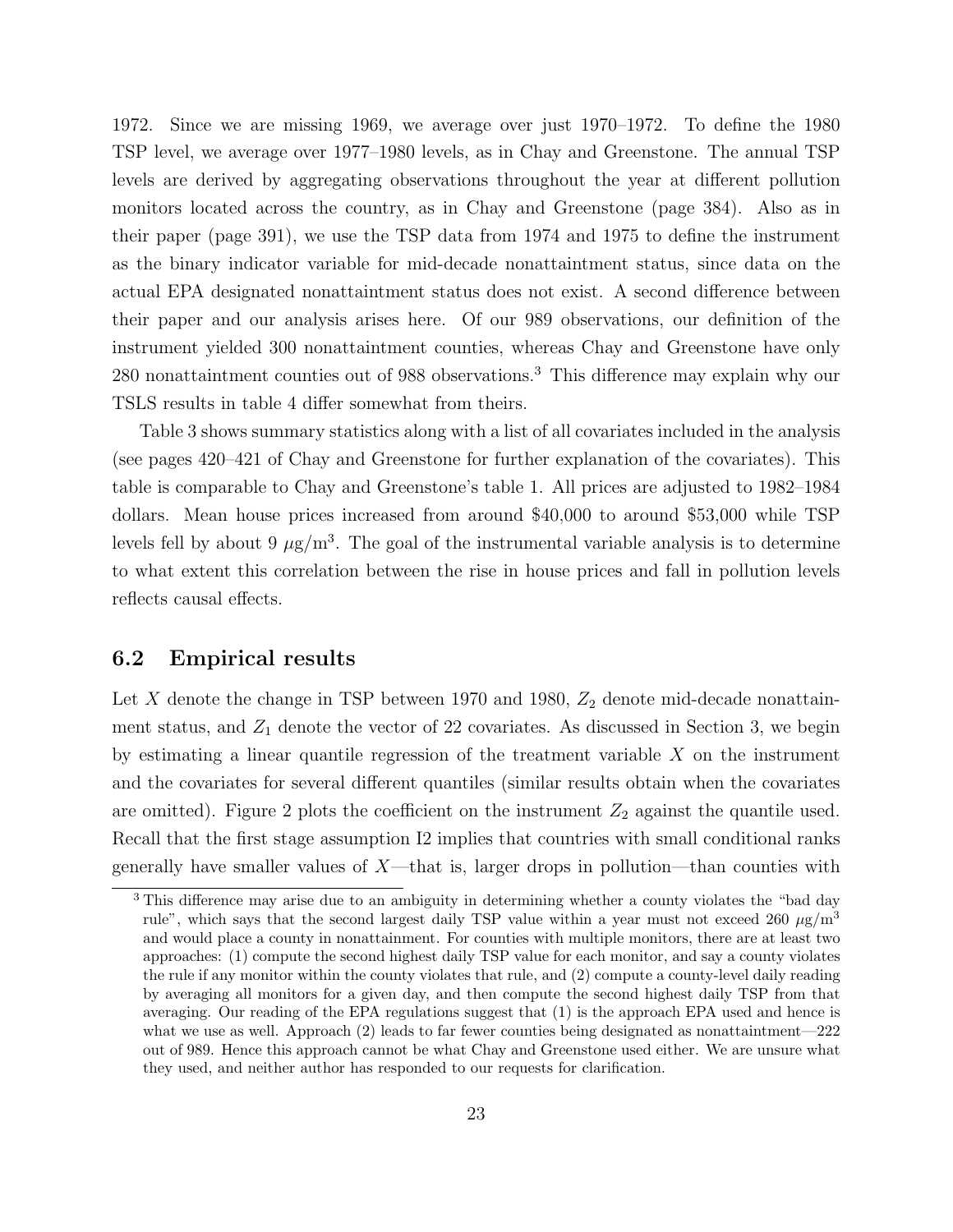larger conditional ranks. A *r*th-quantile regression tells us the effect of the instrument for counties with conditional rank  $R = r$ . For example, the median quantile regression tells us the effect of the instrument for counties generally at the middle of the distribution of changes in TSP. For these counties, the coefficient is around  $-0.1$ , which suggests that being in a nonattaintment county caused pollution to drop by  $-10 \mu g/m^3$  relative to attainment counties, all else equal. Recall from table [3](#page-41-0) that the average TSP level in 1970 was 65.5  $\mu$ g/m<sup>3</sup>, and it fell by around 9  $\mu$ g/m<sup>3</sup>. So a -10  $\mu$ g/m<sup>3</sup> effect is quite large. The effect of  $-20 \mu$ g/m<sup>3</sup> for counties with the smallest conditional ranks is even larger. Note that the coefficient we find at the median, about  $-10 \mu g/m^3$ , is essentially equal to the coefficient obtained from a linear mean regression, as in Chay and Greenstone's table 4 panel A column 2.



<span id="page-24-0"></span>Figure 2: Plot of estimation results from several linear quantile regressions of treatment *X* (change in TSP, where TSP here is in units of  $1 \times 10^{-4}$  grams/m<sup>3</sup> rather than  $1 \times$  $10^{-6}$  grams/m<sup>3</sup> =  $\mu$ g/m<sup>3</sup>) on the instrument  $Z_2$  (nonattainment status) and controls. The solid line plots the estimated coefficient on the instrument on the vertical axis against the corresponding quantile on the horizontal axis, from *.*05 to *.*95 in *.*05 increments. The dotted lines plot simultaneous confidence intervals for each of these quantiles.

The plot shows a heterogeneous effect of the instrument on treatment—the instrument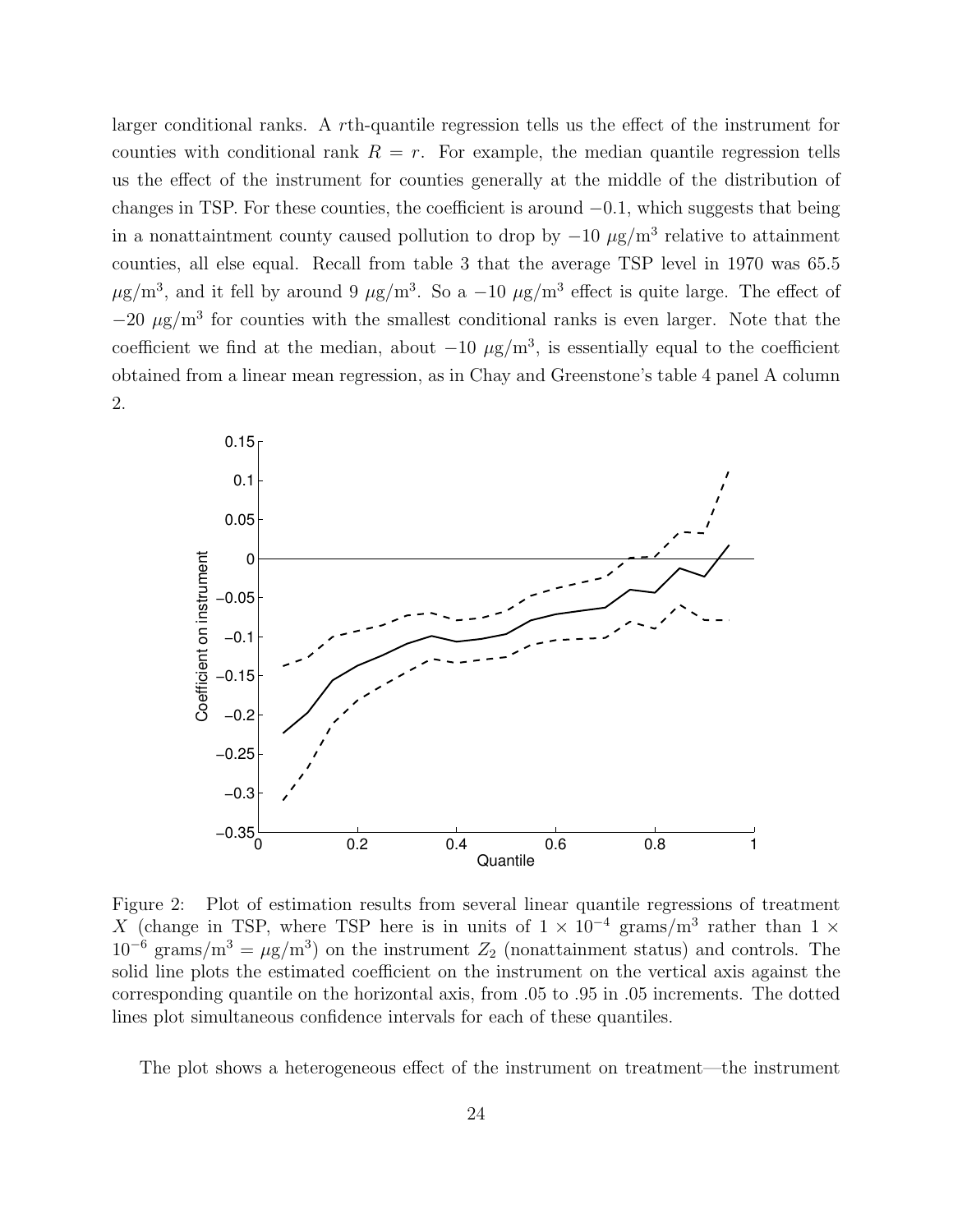has a strong negative effect at low quantiles, but this effect decreases towards zero for higher quantiles. For quantiles from about 0.75 to 1 the instrument does not have a statistically significant effect on treatment. Even though the standard *F*-statistic for the instrument suggests that there is no weak instrument problem  $(F = 25)$  $(F = 25)$  $(F = 25)$ , figure 2 shows that the instrument is not uniformly strong for all counties, and indeed there are many counties (about 25% of them) where the instrument appears to have no effect at all.

Counties with smaller conditional ranks have the smallest values of *X*—that is, the largest drops in pollution over the decade. Large drops in pollution are strongly negatively correlated with having a high baseline level of pollution in 1970 ( $\rho = -0.78$ ). Consequently, the heterogeneous effect of the instrument is to be expected. Counties in nonattainment are more heavily regulated than counties in attainment. But being regulated only matters if a county has a pollution problem to begin with. Hence the counties with the highest baseline pollution are also the ones where the instrument has a strongest effect. Conversely, the counties with the lowest baseline pollution (and hence lowest potential drops in pollution) are the ones where the instrument has essentially a zero effect.

Next we implement our generalized CRC estimator. We choose two different sets of conditional ranks to consider:  $\mathcal{R} = [0.1, 0.4]$  and  $\mathcal{R} = [0.4, 0.7]$ . First, we omit estimating average partial effects near the tails as discussed in Section [4.](#page-15-0) Second, we omit estimating average partial effects near the region where the instrument is weak or irrelevant, as discussed in Sections [2](#page-5-1) and [4.](#page-15-0) We split up the region [0*.*1*,* 0*.*7] for which we can estimate average partial effects into two pieces in order to examine potential heterogeneity in the effect of pollution on house prices. For each choice of  $R$  we use the following tuning parameters: 1999 points for the first stage grid (equation [4\)](#page-13-0), which corresponds to 1999 linear quantile regressions (an equally spaced grid with step size 0.0005). 2000 Halton draws for integration of  $\beta(r)$ over  $r \in \mathcal{R}$  (equation [6\)](#page-14-1). We use 500 bootstrap draws to compute 95% confidence intervals. Finally, we present a range of bandwidths from  $h = 0.04$  to  $h = 0.085$ . In our Monte Carlo simulations, the bandwidth  $h = 0.07$  minimized MSE for the sample size  $N = 1000$  and when there was first stage heterogeneity (Table [2\)](#page-40-0).

Table [4](#page-42-0) shows the main results. There are four columns. Columns (1) and (2) show estimation results without any control variables while columns (3) and (4) show estimation results with the control variables. Chay and Greenstone present additional specifications which use a "flexible functional form", but they do not specify what precisely they mean, and they have not responded to our requests for clarification. Hence we present only their first two specifications. Columns (1) and (3) show the generalized CRC estimates for the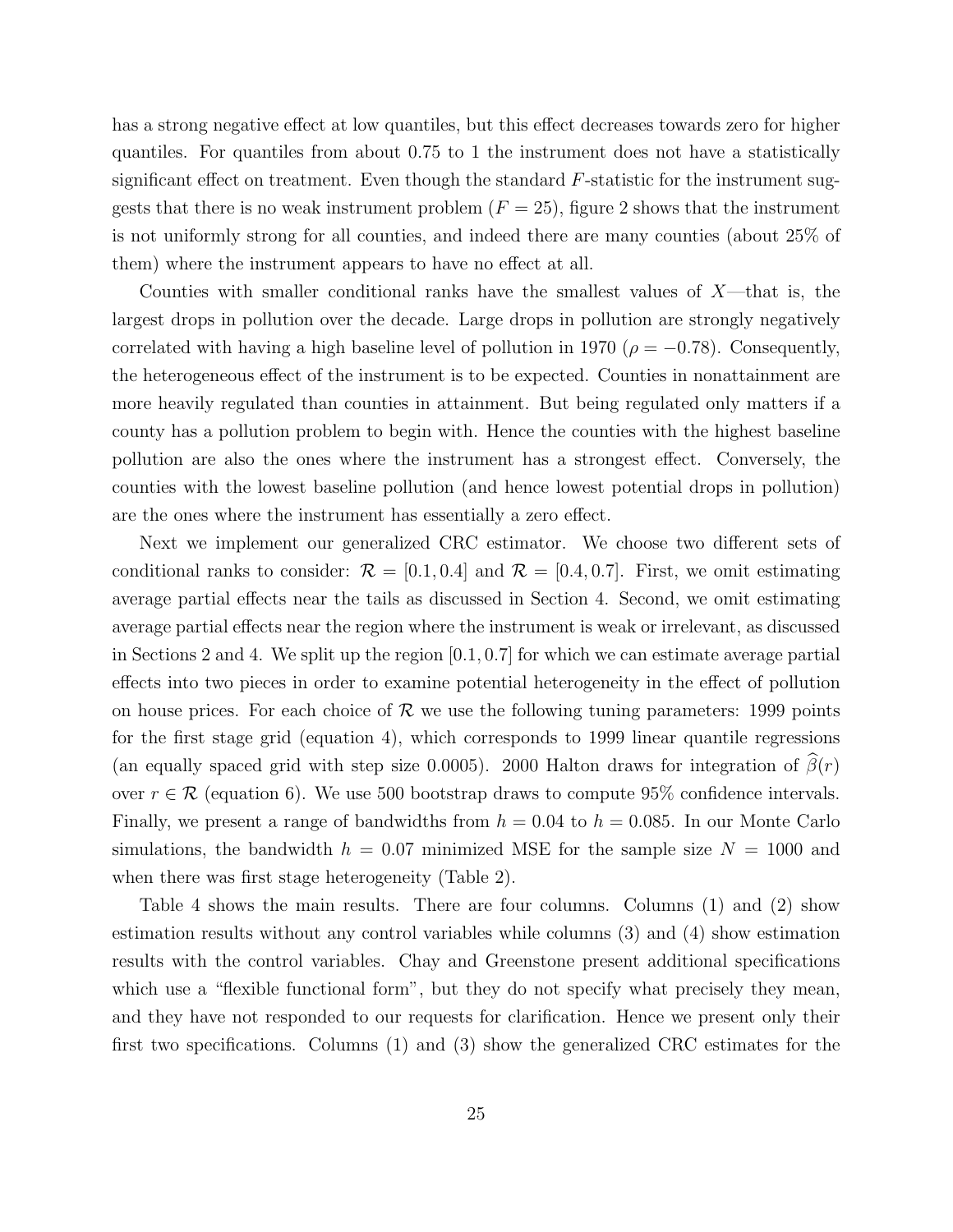choice  $\mathcal{R} = [0.1, 0.4]$  while columns (2) and (4) show estimates for  $\mathcal{R} = [0.4, 0.7]$ .

First, notice that OLS—which is a first-differences regression here—has the perverse sign (implying prices go up when pollution goes up), and is even statistically significant without covariates, as also found by Chay and Greenstone (their Table 3 panel C columns 1 and 2). The TSLS results also mirror the main findings of Chay and Greenstone (their Table 5 panel A columns 1 and 2): Without covariates, we find a large negative effect of pollution on log house prices: a 1  $\mu$ g/m<sup>3</sup> reduction in mean TSP causes a 0.42 percent increase in property values. With covariates, this effect size is cut in half and becomes marginally statistically insignificant. Chay and Greenstone's corresponding TSLS point estimate is  $-0.213$  with a 95 percent confidence interval of  $[-0.4, -0.025]$ , which is not too different from the confidence interval we obtain (the difference is likely due to the data discrepancies previously mentioned).

Second, consider the bootstrap confidence intervals for the generalized CRC estimates. None of them are statistically significant. We have already seen that the instrument is strongest for smaller conditional ranks. Consequently, the confidence intervals are nearly twice as wide for the 'weaker' instrument region  $\mathcal{R} = [0.4, 0.7]$  than for the 'stronger' instrument region  $\mathcal{R} = [0.1, 0.4]$ . For the region  $\mathcal{R} = [0.1, 0.4]$ , the confidence intervals are roughly the same length as for TSLS for column (3), and they're actually smaller for column (1). But the point estimates for both of these columns are close to zero, as expected under the sorting story discussed below. Consequently, since the TSLS confidence interval was already quite close to zero, the generalized CRC estimate confidence intervals here have just been shifted over to be centered near zero.

Next consider the generalized CRC estimates. Begin by considering the point estimates. The point estimates are fairly insensitive to changes in bandwidths, especially after controlling for covariates. When controlling for covariates, the estimates for  $\mathcal{R} = [0.4, 0.7]$  are roughly twice as large as those for  $\mathcal{R} = [0.1, 0.4]$ . A similar finding is true when comparing column  $(2)$  to column  $(1)$ , although the difference in magnitudes is much larger without the controls. Moreover, all the CRC estimates are smaller than the TSLS estimates. These findings are consistent with the possibility that households sort according to their unobserved preference for clean air during the baseline year of 1970. In that case, households with the strongest taste for clean air will move to counties with low baseline pollution, while households who do not care about clean air will move to counties with high baseline pollution. As we saw earlier, the baseline pollution and conditional rank are strongly correlated. Hence counties where the instrument has the strongest effect are also counties where most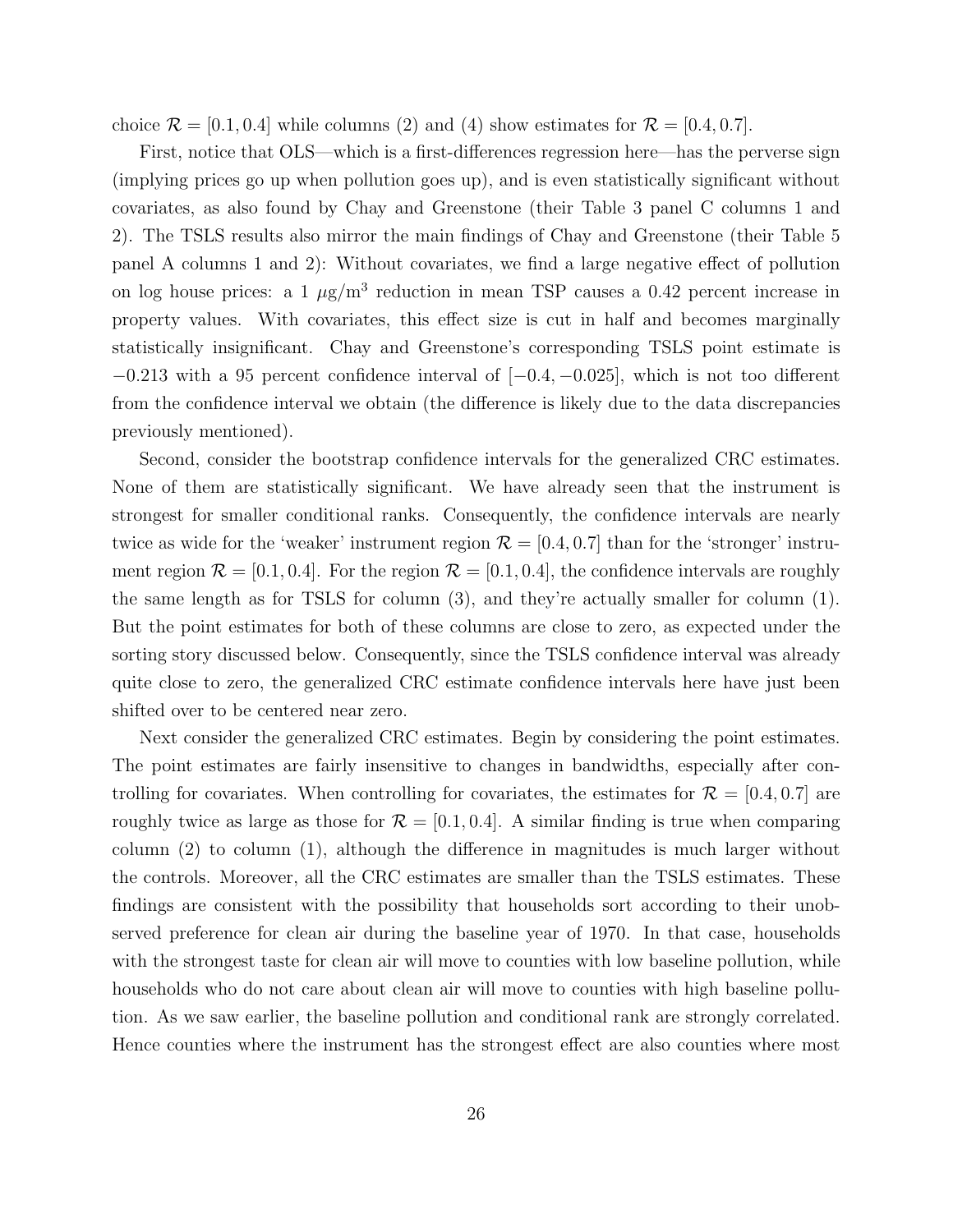households do not care about clean air, and so we find close to zero effects for  $\mathcal{R} = [0.1, 0.4]$ . For counties with households that moderately care about clean air,  $\mathcal{R} = [0.4, 0.7]$ , we find moderate sized effects. For counties with households that care strongly about clean air.  $\mathcal{R} = [0.7, 0.1]$ , we are unable to identify their preferences, since those are precisely the counties where the instrument has little or no effect—because those are the counties with little pollution to begin with. The finding that TSLS is larger than all the CRC estimates suggests that the effects for counties with  $\mathcal{R} = [0.7, 1]$  are larger than  $-0.15$ , the effect we found for  $\mathcal{R} = [0.4, 0.7]$ . This is because TSLS is a weighted average effect, where the weights depend on the strength of the instrument. Although counties in  $\mathcal{R} = [0.7, 1]$  will receive close to zero weight in forming the TSLS estimand, if their actual effect size is large enough it can still pull up the overall estimate.

In this application, we showed that the instrument has a naturally interpreted heterogeneous effect due to differences in baseline pollution levels. We showed that the data is consistent with sorting, and that comparing our CRC estimates with TSLS allows us to draw conclusions about effects for counties where the instrument is weak. Overall, our findings suggest that there is substantial heterogeneity in the size of the effect of pollution on housing prices.

### <span id="page-27-0"></span>7 Conclusion

In this paper we have studied a linear correlated random coefficients model. We provided conditions under which we can point identify the average partial and treatment effects of an endogenous treatment variable by using variation in an instrumental variable. In contrast to previous research, these conditions allow for heterogeneous effects of the instrument in the first stage equation, as well as binary or discrete instruments in many cases. Our identification argument led directly to a simple estimator of a trimmed average of the outcome coefficients. This estimator is just an average of weighted least squares regressions, where the weights depend on a first stage estimator. We established  $\sqrt{n}$ -consistency and asymptotic normality of this estimator, and showed that it performs well in finite sample simulations. We have illustrated how allowing for and analyzing heterogeneity in the first stage and in the outcome equation can be easily and fruitfully incorporated into a typical applied instrumental variables analysis.

Several issues remain for future research. First, it may be theoretically interesting to modify our estimator to better account for boundary effects both due to kernel smoothing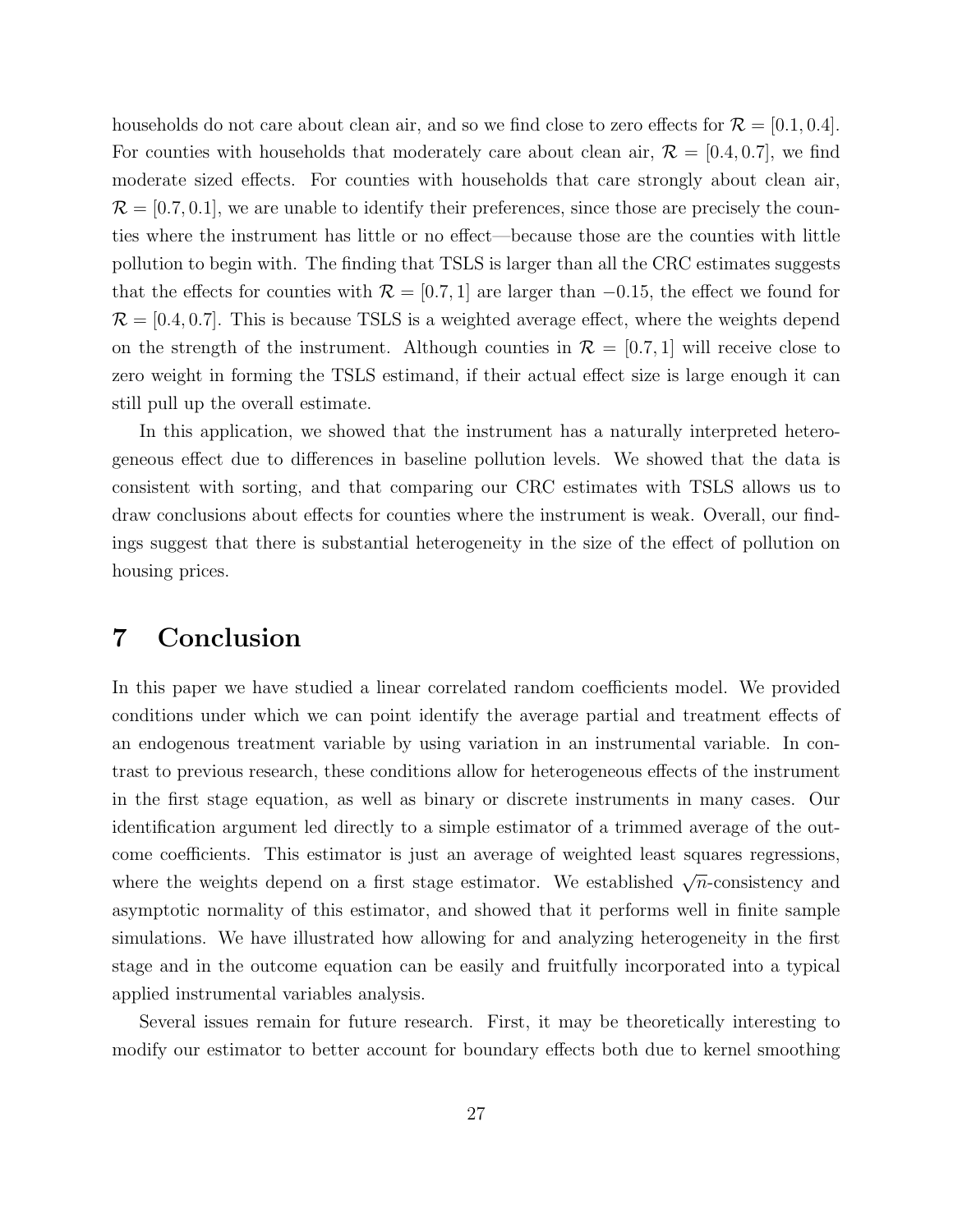and first stage rank estimation. Second, we have not provided a method for choosing the bandwidth *h*, which is an important question in practice. Third, we assumed the set  $R$  for which the relevance condition [I5](#page-7-2) holds is known *a priori*. In some applications, this is a reasonable assumption, such as in our empirical application. In other applications, it may not be reasonable. In principle, this set can be estimated in a preliminary step, and then the previous analysis can be repeated by using this estimated set  $\hat{\mathcal{R}}$  in place of  $\mathcal{R}$ . This extension is both nontrivial and of independent interest, and we leave it to future work. Fourth, it may be helpful to explore modifications of our proposed estimator to achieve efficiency gains. Finally, we are coding a Stata module that will enable practitioners to apply the estimator in this paper with minimal investment.

### <span id="page-28-0"></span>A Proofs

*Proof of Proposition [1](#page-7-1).* For any  $r \equiv (r_1, \ldots, r_{d_b}) \in \text{int supp}(R)$ ,  $z \in \text{supp}(Z)$  and  $b \in$  $\mathbb{R}^{d_w}$  we have

$$
\mathbb{P}\left[R_k \le r_k \forall k, B \le b | Z = z\right] = \mathbb{P}\left[X_k \le Q_{X_k|Z}(r_k|z) \, k = 1, \dots, d_b, B \le b | Z = z\right]
$$
\n
$$
= \mathbb{P}\left[h_k(z, V_k) \le h_k(z, Q_{V_k|Z}(r_k|z)) \, \forall k, B \le b | Z = z\right]
$$
\n
$$
= \mathbb{P}\left[V_k \le Q_{V_k|Z}(r_k|z) \, \forall k, B \le b | Z = z\right]
$$
\n
$$
= \mathbb{P}\left[V_k \le Q_{V_k}(r_k) \, \forall k, B \le b\right],
$$

where the first equality follows because for  $k = 1, \ldots, d_b$ ,  $X_k | Z = z$  is continuous by [I2](#page-6-0) and  $r_k \in (0, 1)$ , the second follows by [I2](#page-6-0) and the equivariance to monotone transformations property of quantiles, the third follows because  $h_k(z, \cdot)$  is strictly increasing by [I2,](#page-6-0) and the fourth uses [I4.](#page-6-1) Since the right-hand side does not depend on *z*, we conclude that  $(R, B) \perp Z$ .

The second statement follows because  $R = r$  if and only if  $X_k = Q_{X_k|Z}(r_k|Z)$  for  $k =$ 1,...,d<sub>b</sub>. Hence, conditional on  $R = r$ ,  $X_k$  is a stochastic function of Z for  $k = 1, \ldots, d_b$ . Since, by [I3,](#page-6-2) the derived endogenous variables,  $X_k$ ,  $k > d_b$ , are functions of  $X_1, \ldots, X_{d_b}$ and  $Z_1$ , they are also stochastic functions of  $Z$  alone after conditioning on  $R = r$ . Thus, conditional on  $R = r$ ,  $W = [1, X', Z_1']'$  is only stochastic through *Z*. Since  $Z \perp \!\!\!\perp B | R$  (as implied by  $(R, B) \perp Z$ , this shows that  $W \perp B | R$  as well.  $Q.E.D.$ 

*Proof of Theorem [3](#page-15-1).* **We begin by rewriting the model as**  $Y_i \equiv W_i' \beta(r) + U_i(r)$ **, where**  $U_i(r) \equiv W_i'(B_i - \beta(r))$ . Substituting into [\(5\)](#page-13-1), we have  $\beta(r) = \hat{P}(r)^+ \hat{P}(r)\beta(r) + \hat{P}(r)^+ \hat{A}(r)$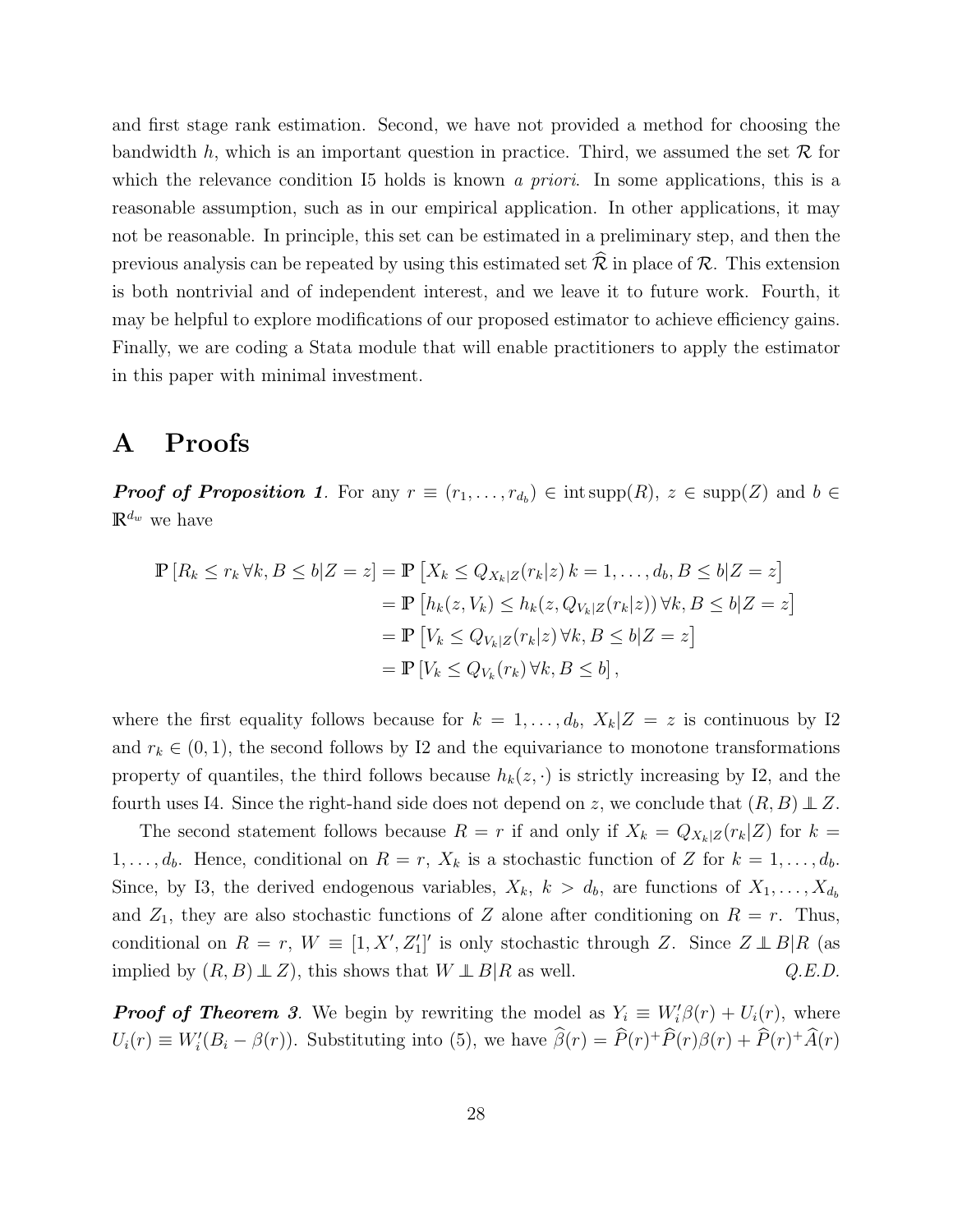<span id="page-29-5"></span>with  $\widehat{P}(r) \equiv n^{-1} \sum_{i=1}^n \widehat{k}_i^h(r) W_i W_i'$  and  $\widehat{A}(r) \equiv n^{-1} \sum_{i=1}^n \widehat{k}_i^h(r) W_i U_i(r)$ . For any square matrix *M*, let  $\sigma(M)$  denote the absolute value of the smallest eigenvalue of *M*. Then [I5](#page-7-2) and [E5](#page-16-6) imply that  $\inf_{r \in \mathcal{R}} \sigma(P(r)) = C$  for some  $C > 0$ . Defining  $\hat{1} \equiv \mathbb{1}[\inf_{r \in \mathcal{R}} \sigma(\hat{P}(r)) > C/2]$ , we have  $\hat{1}(\hat{\beta}(r) - \beta(r)) = \hat{1}P(r)^{+}\hat{A}(r)$ , since  $\hat{1}(P(r)^{+}P(r) - I) = 0$  for all  $r \in \mathcal{R}^4$  $r \in \mathcal{R}^4$ . Centering, integrating over  $\mathcal R$  and scaling by  $\sqrt{n}$ , we obtain by Lemma [A.1](#page-33-0) that

<span id="page-29-4"></span>
$$
\widehat{1}\sqrt{n}\left(\int_{\mathcal{R}}\widehat{\beta}(r)\,dr-\int_{\mathcal{R}}\beta(r)\,dr\right)=\widehat{1}\sqrt{n}\int_{\mathcal{R}}P(r)^{-1}\widehat{A}(r)\,dr+o_{\mathbb{P}}(1).
$$

Next, define  $T_i(r) \equiv P(r)^{-1}W_iU_i(r)$  and note that our assumptions only ensure that  $T_i(r)$ is defined for  $r \in \mathcal{R}$ . For  $r \notin \mathcal{R}$  we use the convention that  $\mathbb{1}[r \in \mathcal{R}]T_i(r) = 0 \cdot T_i(r) = 0$ , which will help to ease notation.<sup>[5](#page-29-1)</sup> Then

$$
\int_{\mathcal{R}} P(r)^{-1} \sqrt{n} \widehat{A}(r) dr = \frac{1}{\sqrt{n}} \sum_{i=1}^{n} \int \frac{1}{h} K\left(\frac{r - \widehat{R}_{i}}{h}\right) \mathbb{1}[r \in \mathcal{R}] T_{i}(r) dr
$$

$$
= \frac{1}{\sqrt{n}} \sum_{i=1}^{n} \int K(\eta) \mathbb{1}[\widehat{R}_{i} + h\eta \in \mathcal{R}] T_{i}(\widehat{R}_{i} + h\eta) d\eta
$$

$$
\stackrel{\text{a.s.}}{=} \frac{1}{\sqrt{n}} \sum_{i=1}^{n} \mathbb{1}[R_{i} \notin \text{bd}(\mathcal{R})] \int K(\eta) \mathbb{1}[\widehat{R}_{i} + h\eta \in \mathcal{R}] T_{i}(\widehat{R}_{i} + h\eta) d\eta, \quad (8)
$$

where the second equality follows by changing the variable of integration from *r* to  $\eta \equiv (r - \frac{1}{2})$  $\widehat{R}_i$ )*/h* and the third equality follows with bd(*R*) denoting the boundary of *R* and  $\stackrel{a.s.}{=}$  denoting almost-sure equality because  $\mathbb{P}[R_i \in \text{bd}(\mathcal{R}), \text{ any } i] = 0.6$  $\mathbb{P}[R_i \in \text{bd}(\mathcal{R}), \text{ any } i] = 0.6$  Note that every component of the vector  $\mathbb{1}[r \in \mathcal{R}]T_i(r)$  is twice continuously differentiable at all  $r \notin \text{bd}(\mathcal{R})$ , since [I5](#page-7-2) and [E5](#page-16-6) imply that  $T_i(r)$  is twice continuously differentiable at all  $r \in \mathcal{R}^{\circ}$  (the interior of  $\mathcal{R}$ ) with first and second component-wise derivatives  $\ddot{T}_i(r)$  and  $\ddot{T}_i(r)$ , while  $\mathbb{1}[r \in \mathcal{R}]T_i(r) = 0$  for  $r \notin \mathcal{R}^{\mathcal{T}}$  For  $R_i \in \mathcal{R}^{\circ}$ , a second order element-by-element application of Young's form of

<span id="page-29-0"></span> $4$  That  $\hat{1}$  is indeed a random variable (in the sense of being a measurable function on the underlying sample space) follows from Theorem 18.19 of [Aliprantis and Border](#page-35-13) [\(2006\)](#page-35-13) combined with standard results.

<span id="page-29-1"></span><sup>&</sup>lt;sup>5</sup> The alternative would be to define  $T_i(r)$  and related functions (its derivatives, etc.) case by case, which seems unnecessarily tedious.

<span id="page-29-2"></span> $6$  Since almost-sure equality is sufficient for determining limiting distributions, we will drop the "a.s." qualifier in the following.

<span id="page-29-3"></span><sup>&</sup>lt;sup>7</sup>The differentiability of  $T_i(r)$  for  $r \in \mathcal{R}^{\circ}$  can be determined using the calculus rules for matrices of functions derived in Section 6.5 of [Horn and Johnson](#page-36-10) [\(1991\)](#page-36-10).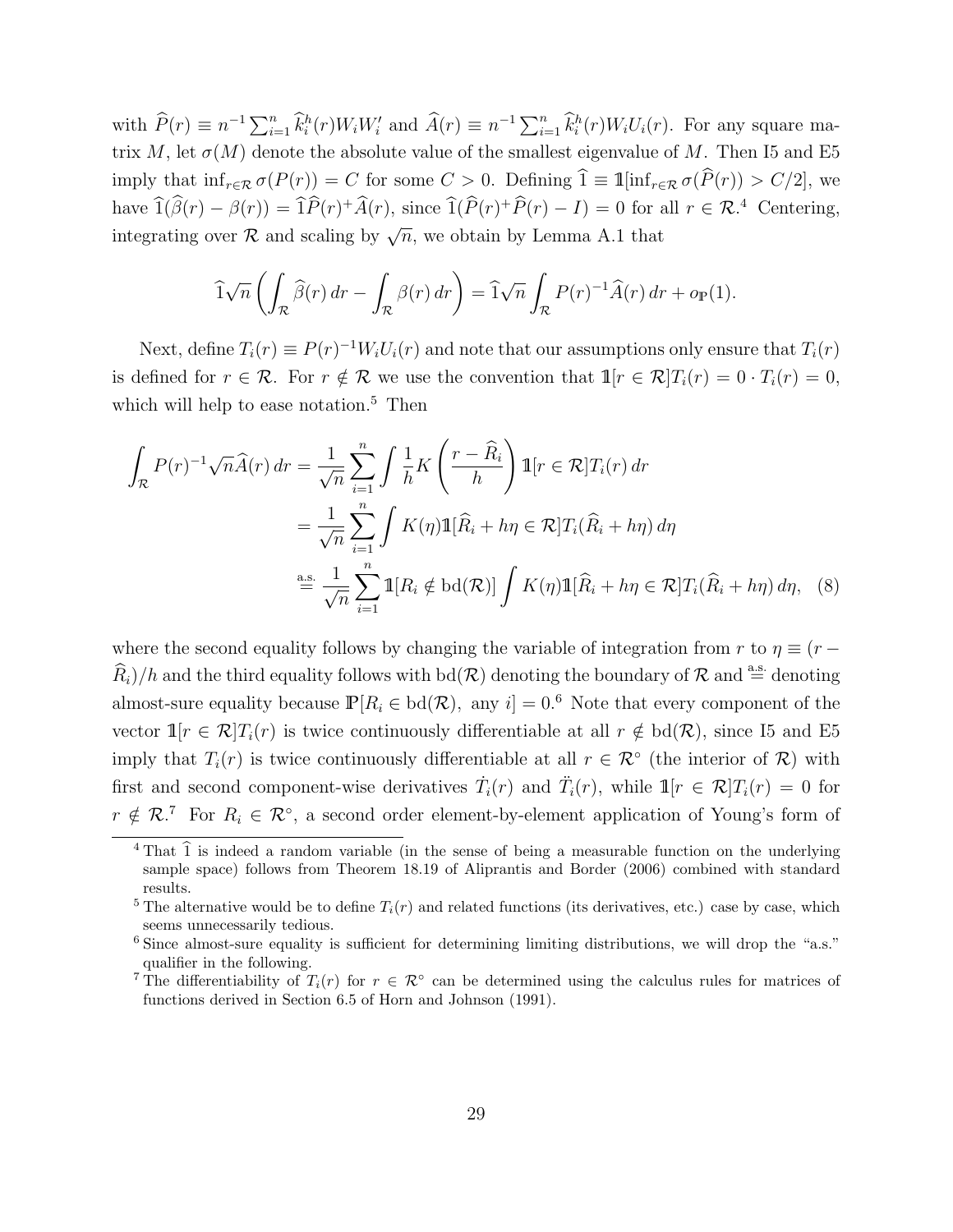Taylor's Theorem yields

<span id="page-30-0"></span>
$$
\begin{split} \mathbb{1}[\widehat{R}_i + h\eta \in \mathcal{R}] T_i(\widehat{R}_i + h\eta) \\ &= \mathbb{1}[R_i \in \mathcal{R}] \Big[ T_i(R_i) + (\widehat{R}_i - R_i)\dot{T}_i(R_i) + h\eta \dot{T}_i(R_i) + (\widehat{R}_i - R_i)^2 (\ddot{T}_i(R_i) + o(1)) \\ &+ 2(\widehat{R}_i - R_i)h\eta(\ddot{T}_i(R_i) + o(1)) + (h\eta)^2 (\ddot{T}_i(R_i) + o(1)) \Big]. \end{split} \tag{9}
$$

Let  $\alpha_i^h \equiv \mathbb{1}[R_i \notin \text{bd}(\mathcal{R})] \int K(\eta) \mathbb{1}[R_i + h\eta \in \mathcal{R}] T_i(\hat{R}_i + h\eta) d\eta$  so that from [\(8\)](#page-29-4) we have  $\int_{\mathcal{R}} P(r)^{-1} \sqrt{n} \widehat{A}(r) dr = n^{-1/2} \sum_{i=1}^{n} \alpha_i^h$ . Substituting the Taylor expansion in [\(9\)](#page-30-0) into the definition of  $\alpha_i^h$  and using the symmetry of K,  $\int K(\eta) d\eta = 1$  and  $\mathbb{1}[R_i \in \mathcal{R}]\mathbb{1}[R_i \notin \text{bd}(\mathcal{R})] =$  $\mathbb{1}[R_i \in \mathcal{R}^\circ],$  we obtain

<span id="page-30-1"></span>
$$
\frac{1}{\sqrt{n}} \sum_{i=1}^{n} \alpha_i^h = \frac{1}{\sqrt{n}} \sum_{i=1}^{n} \mathbb{1}[R_i \in \mathcal{R}^\circ] \left[ T_i(R_i) + (\widehat{R}_i - R_i) T_i(R_i) \right] \n+ \frac{1}{\sqrt{n}} \sum_{i=1}^{n} \mathbb{1}[R_i \in \mathcal{R}^\circ] \left[ (\widehat{R}_i - R_i)^2 + h^2 \int \eta^2 K(\eta) d\eta \right] (\ddot{T}_i(R_i) + o(1)).
$$
\n(10)

It can be shown through some tedious algebra that [I5,](#page-7-2) [E5](#page-16-6) and [E6](#page-16-7) imply that  $\mathbb{E}[\mathbb{1}]R_i \in$  $\mathcal{R}^{\circ}$ || $|\mathcal{T}_i(R_i)|$ || is finite. As a result, the second term in [\(10\)](#page-30-1) is  $o_{\mathbb{P}}(1)$ , since by [E7](#page-16-3)

$$
\left\| \frac{1}{\sqrt{n}} \sum_{i=1}^{n} \mathbb{1}[R_i \in \mathcal{R}^{\circ}](\widehat{R}_i - R_i)^2 (\ddot{T}_i(R_i) + o(1)) \right\|
$$
  

$$
\leq \max_{i: R_i \in \mathcal{R}^{\circ}} \sqrt{n}(\widehat{R}_i - R_i)^2 \left[ \frac{1}{n} \sum_{i=1}^{n} \mathbb{1}[R_i \in \mathcal{R}^{\circ}] \left( \| \ddot{T}_i(R_i) \| + o(1) \right) \right] = O_{\mathbb{P}}(n^{-1/2}),
$$

and by  $\int \eta^2 K(\eta) d\eta$  finite and [E4,](#page-16-5)

$$
\left\| \frac{1}{\sqrt{n}} \sum_{i=1}^n \mathbb{1}[R_i \in \mathcal{R}^\circ] \left[ h^2 \int \eta^2 K(\eta) d\eta \right] (\ddot{T}_i(R_i) + o(1)) \right\|
$$
  

$$
\leq \sqrt{n} O(h^2) \left[ \frac{1}{n} \sum_{i=1}^n \mathbb{1}[R_i \in \mathcal{R}^\circ] \left( \| \ddot{T}_i(R_i) \| + o(1) \right) \right] = o_{\mathbb{P}}(1).
$$

Substituting the asymptotically linear form for  $\hat{R}_i - R_i$  given in [E7](#page-16-3) into the first term in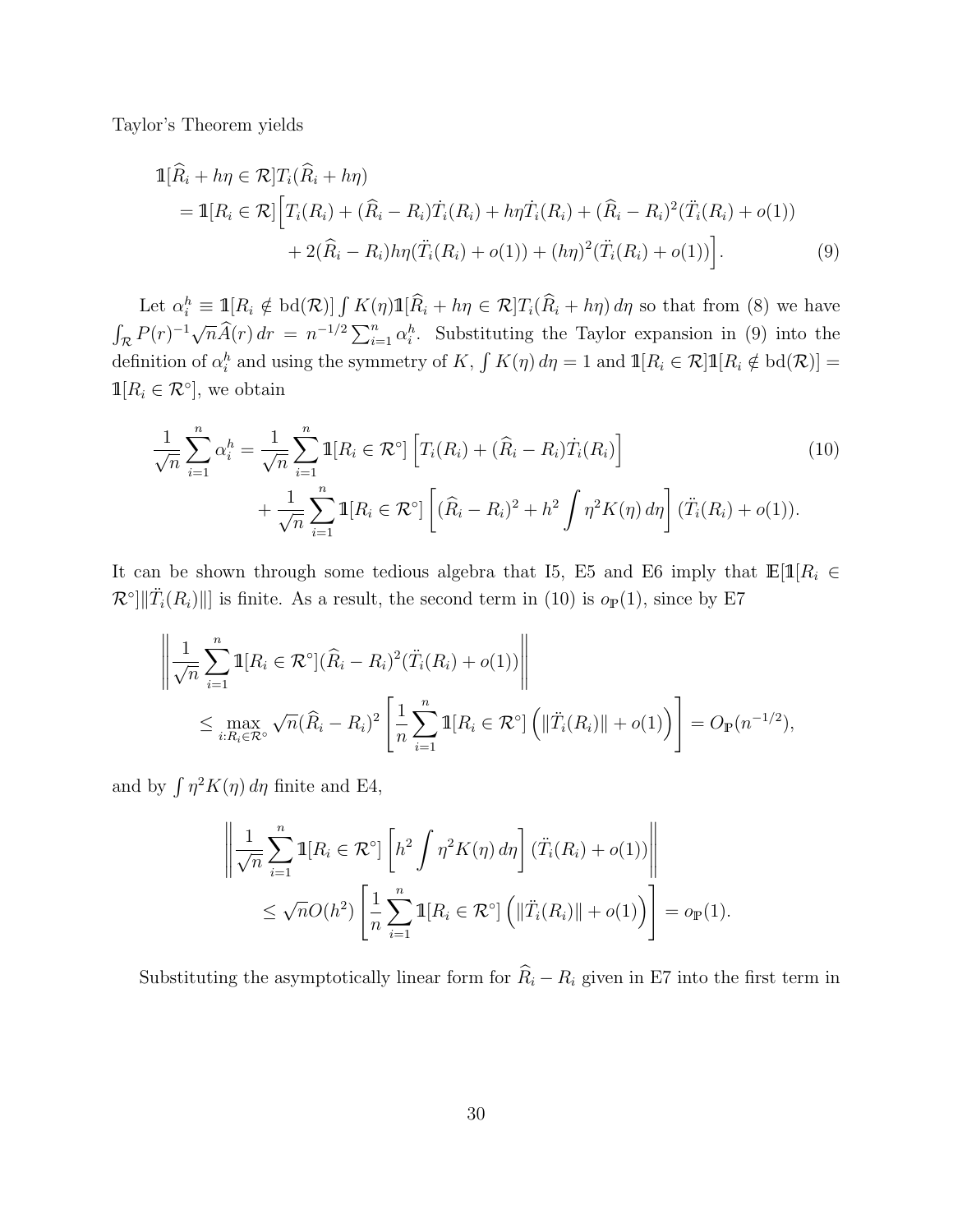[\(10\)](#page-30-1), we obtain

<span id="page-31-0"></span>
$$
\frac{1}{\sqrt{n}} \sum_{i=1}^{n} \alpha_i^h = \frac{\sqrt{n}}{n^2} \sum_{i=1}^{n} \sum_{j=1}^{n} \mathbb{1}[R_i \in \mathcal{R}^\circ] \left( T_i(R_i) + \xi_j(X_i|Z_i) \dot{T}_i(R_i) \right) + \frac{1}{n} \sum_{i=1}^{n} \mathbb{1}[R_i \in \mathcal{R}^\circ] \rho_n(X_i|Z_i) \dot{T}_i(R_i) + o_{\mathbb{P}}(1).
$$
(11)

Some tedious algebra shows that [I5,](#page-7-2) [E5](#page-16-6) and [E6](#page-16-7) imply that  $\mathbb{E}[\mathbb{1}[R_i \in \mathcal{R}^{\circ}] || \dot{T}_i(R_i) ||^4]$  is finite. Consequently, the second term in [\(11\)](#page-31-0) is asymptotically negligible under [E7](#page-16-3) since

$$
\left\| \frac{1}{n} \sum_{i=1}^{n} \mathbb{1}[R_i \in \mathcal{R}^\circ] \rho_n(X_i | Z_i) T_i(R_i) \right\|
$$
  

$$
\leq \left[ \sup_{(x,z) \in \mathcal{X} \mathcal{Z}(\mathcal{R})} |\rho_n(x|z)| \right] \frac{1}{n} \sum_{i=1}^{n} \mathbb{1}[R_i \in \mathcal{R}^\circ] \| T_i(R_i) \| = o_{\mathbb{P}}(1).
$$

The first term in [\(11\)](#page-31-0) can be written as a second-order V-statistic with a symmetric kernel by defining  $M_{ij} \equiv \mathbb{1}[R_i \in \mathcal{R}^\circ] \left( T_i(R_i) + \xi_j(X_i|Z_i) T_i(R_i) \right)$  and  $\zeta_{ij} \equiv \frac{1}{2}(M_{ij} + M_{ji})$ , so that

$$
\frac{\sqrt{n}}{n^2} \sum_{i=1}^n \sum_{j=1}^n \mathbb{1}[R_i \in \mathcal{R}^\circ] \left( T_i(R_i) + \xi_j(X_i|Z_i) \dot{T}_i(R_i) \right) = \frac{\sqrt{n}}{n^2} \sum_{i=1}^n \sum_{j=1}^n \zeta_{ij}.
$$

As noted, it can be shown that  $\mathbb{E}[\mathbb{1}[R_i \in \mathcal{R}^\circ] \| \dot{T}_i(R_i) \|^4]$  is finite under our moment and smoothness assumptions. It can similarly be shown that [I5,](#page-7-2) [E5](#page-16-6) and [E6](#page-16-7) imply that  $\mathbb{E}[\mathbb{1}[R_i \in$  $\mathcal{R}^{\circ}$ || $T_i(R_i)$ ||<sup>2</sup>] is also finite. These observations and [E7](#page-16-3) imply that

$$
\mathbb{E}(\|M_{ij}\|^2) \leq \mathbb{E}(\mathbb{1}[R_i \in \mathcal{R}^\circ] \|T_i(R_i)\|^2) \n+ \mathbb{E}(\mathbb{1}[R_i \in \mathcal{R}^\circ] \|T_i(R_i)\|^4)^{1/2} \mathbb{E}(\xi_j(X_i|Z_i)^4)^{1/2} < \infty,
$$

for both  $j \neq i$  and  $j = i$ . Since  $\mathbb{E}(\|\zeta_{ij}\|^2) \leq \frac{1}{2} \mathbb{E}(\|M_{ij}\|^2)$ , this implies that  $\mathbb{E}(\|\zeta_{ij}\|^2) < \infty$ for all *i* and *j*, by which we can conclude that

$$
\frac{\sqrt{n}}{n^2} \sum_{i=1}^n \sum_{j=1}^n \zeta_{ij} = \sqrt{n} {n \choose 2}^{-1} \sum_{i < j} \zeta_{ij} + o_{\mathbb{P}}(1).
$$

That is, the second-order V-statistic is asymptotically equivalent to a second-order U-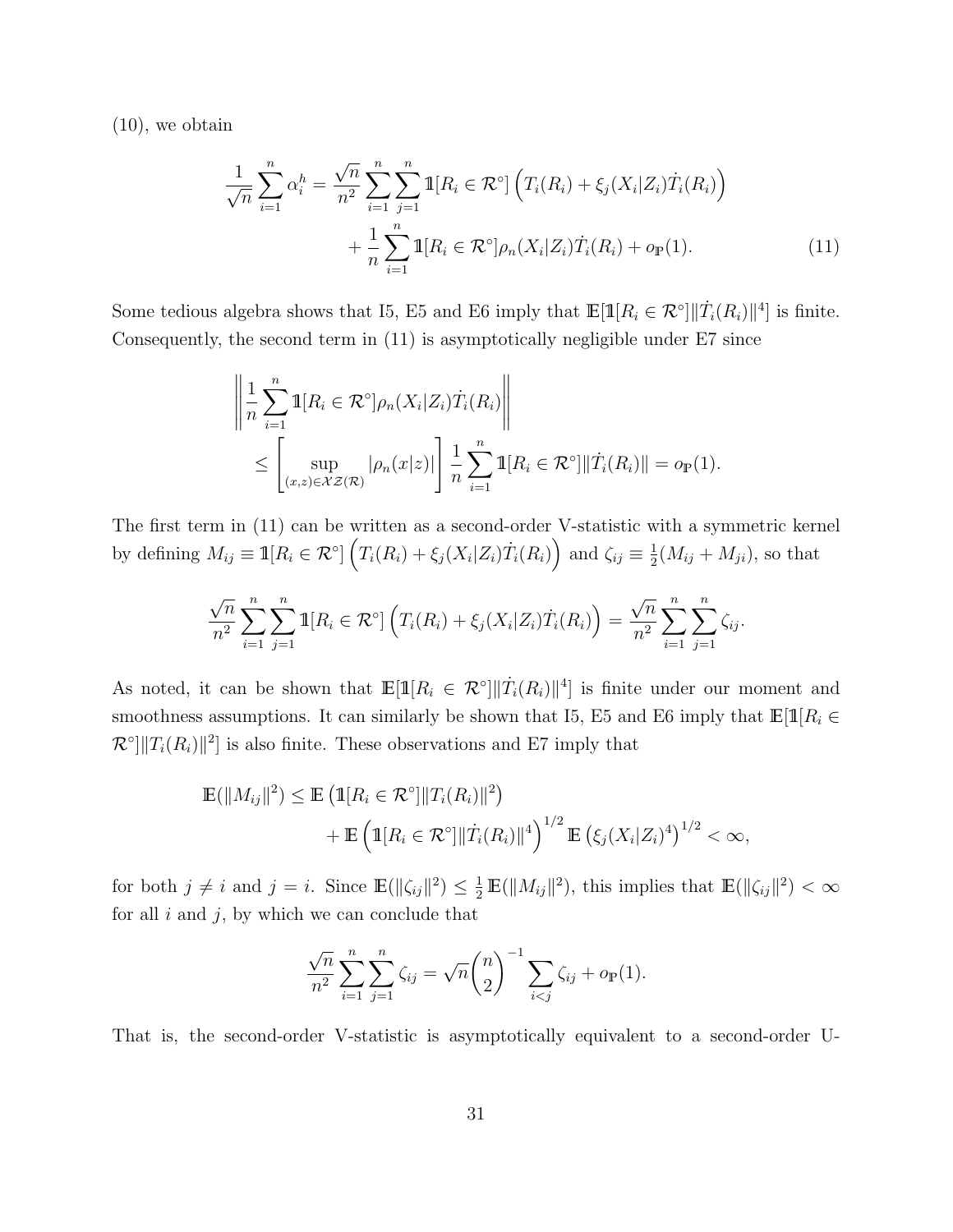<span id="page-32-5"></span>statistic, see e.g. pg. 206 of [Serfling](#page-38-8)  $(1980)$ .<sup>[8](#page-32-0)</sup> Recapping, we have now shown that

<span id="page-32-1"></span>
$$
\widehat{1}\sqrt{n}\left(\int_{\mathcal{R}}\widehat{\beta}(r)\,dr-\int_{\mathcal{R}}\beta(r)\,dr\right)=\widehat{1}\sqrt{n}\binom{n}{2}^{-1}\sum_{i
$$

We determine the projection of the U-statistic in [\(12\)](#page-32-1) by computing  $\mathbb{E}(\zeta_{ii}|i)$  for  $j \neq i$ , where the notation  $\mathbb{E}(\cdot|i)$  is shorthand for  $\mathbb{E}(\cdot|Y_i, X_i, Z_i)$ . First, since  $\mathbb{E}[\xi_j(X_i|Z_i)|i] = 0$  for  $R_i \in \mathcal{R}^{\circ}$  by [E1](#page-16-1) and [E7,](#page-16-3)

$$
\mathbb{E}(M_{ij}|i) = \mathbb{E}\left[\mathbb{1}[R_i \in \mathcal{R}^{\circ}]\left(T_i(R_i) + \xi_j(X_i|Z_i)\dot{T}_i(R_i)\right)|i\right]
$$
  
=  $\mathbb{1}[R_i \in \mathcal{R}^{\circ}]\left(T_i(R_i) + \mathbb{E}(\xi_j(X_i|Z_i)|i)\dot{T}_i(R_i)\right) \stackrel{\text{a.s.}}{=} \mathbb{1}[R_i \in \mathcal{R}]T_i(R_i) \equiv \zeta_{1i},$ 

which has mean zero, because  $\mathbb{E}(\zeta_{1i}|R_i=r) = \mathbb{1}[r \in \mathcal{R}]P(r)\mathbb{E}(W_iU_i(r)|R_i=r) = 0$  and  $\mathbb{E}(W_iU_i(r)|R_i=r) = \mathbb{E}(W_iW_i'(B_i-\beta(r))|R_i=r) = 0$  by Proposition [1.](#page-7-1) Second,

$$
\mathbb{E}(M_{ji}|i) = \mathbb{E}\left[\mathbb{1}[R_j \in \mathcal{R}^\circ] \left(T_j(R_j) + \xi_i(X_j|Z_j)\dot{T}_j(R_j)\right)|i\right]
$$
  
\n
$$
= \mathbb{E}[\mathbb{1}[R_j \in \mathcal{R}^\circ]T_j(R_j)] + \mathbb{E}\left[\mathbb{1}[R_j \in \mathcal{R}^\circ]\xi_i(X_j|Z_j)\dot{T}_j(R_j)|i\right]
$$
  
\n
$$
= \mathbb{E}(\zeta_{1j}) + \mathbb{E}\left[\mathbb{1}[R_j \in \mathcal{R}^\circ]\xi_i(X_j|Z_j)\mathbb{E}(\dot{T}_j(R_j)|R_j,Z_j)|i\right]
$$
  
\n
$$
= - \mathbb{E}[\mathbb{1}[R_j \in \mathcal{R}]\xi_i(X_j|Z_j)P(R_j)^{-1}W_jW_j'\dot{\beta}(R_j)|i] \equiv \zeta_{2i},
$$

where the third equality uses the law of iterated expectations (noting that  $X_i$  is deterministic conditional on  $R_j$ ,  $Z_j$ ) and the fourth equality uses  $\dot{T}_j(r) = -P(r)^{-1}[\dot{P}(r)P(r)^{-1}W_jU_j(r) +$  $W_j W'_j \dot{\beta}(r)$  and  $\mathbb{E}[U_j(R_j)|R_j, Z_j] = 0$ . Applying the law of iterated expectations shows that  $\mathbb{E}(\zeta_{2i}) = 0$ , since  $\mathbb{E}(\xi_i(x|z)) = 0$  for  $(x, z) \in \mathcal{XZ}(\mathcal{R})$  by [E7.](#page-16-3) We have now shown that  $\mathbb{E}(\zeta_{ij}|i) = \frac{1}{2}(\zeta_{1i} + \zeta_{2i}), \ \mathbb{E}(\zeta_{ij}) = \mathbb{E}[\mathbb{E}(\zeta_{ij}|i)] = 0 \text{ and } \mathbb{E}(\|\zeta_{ij}\|^2) < \infty$ , so that by the central limit theorem for U-statistics (e.g. Theorem A on page 192 of [Serfling](#page-38-8)  $1980)^{10}$  $1980)^{10}$  $1980)^{10}$  $1980)^{10}$ 

<span id="page-32-4"></span>
$$
\sqrt{n}\binom{n}{2}^{-1}\sum_{i (13)
$$

<span id="page-32-0"></span><sup>8</sup> Serfling's discussion is limited to scalar-valued variables, but the modification for vector-valued variables is immediate.

<span id="page-32-2"></span><sup>&</sup>lt;sup>9</sup> This expression for the component-wise derivative of  $T_j(r)$  follows immediately from the rules in Section 6.5 of [Horn and Johnson](#page-36-10) [\(1991\)](#page-36-10).

<span id="page-32-3"></span> $10$  Serfling's discussion is limited to scalar-valued variables. The original work by Hoeff[ding](#page-36-11) [\(1948\)](#page-36-11) contains an explicit statement of the vector case; see also Chapter 5 of [Kowalski and Tu](#page-37-14) [\(2008\)](#page-37-14) for a modern treatment.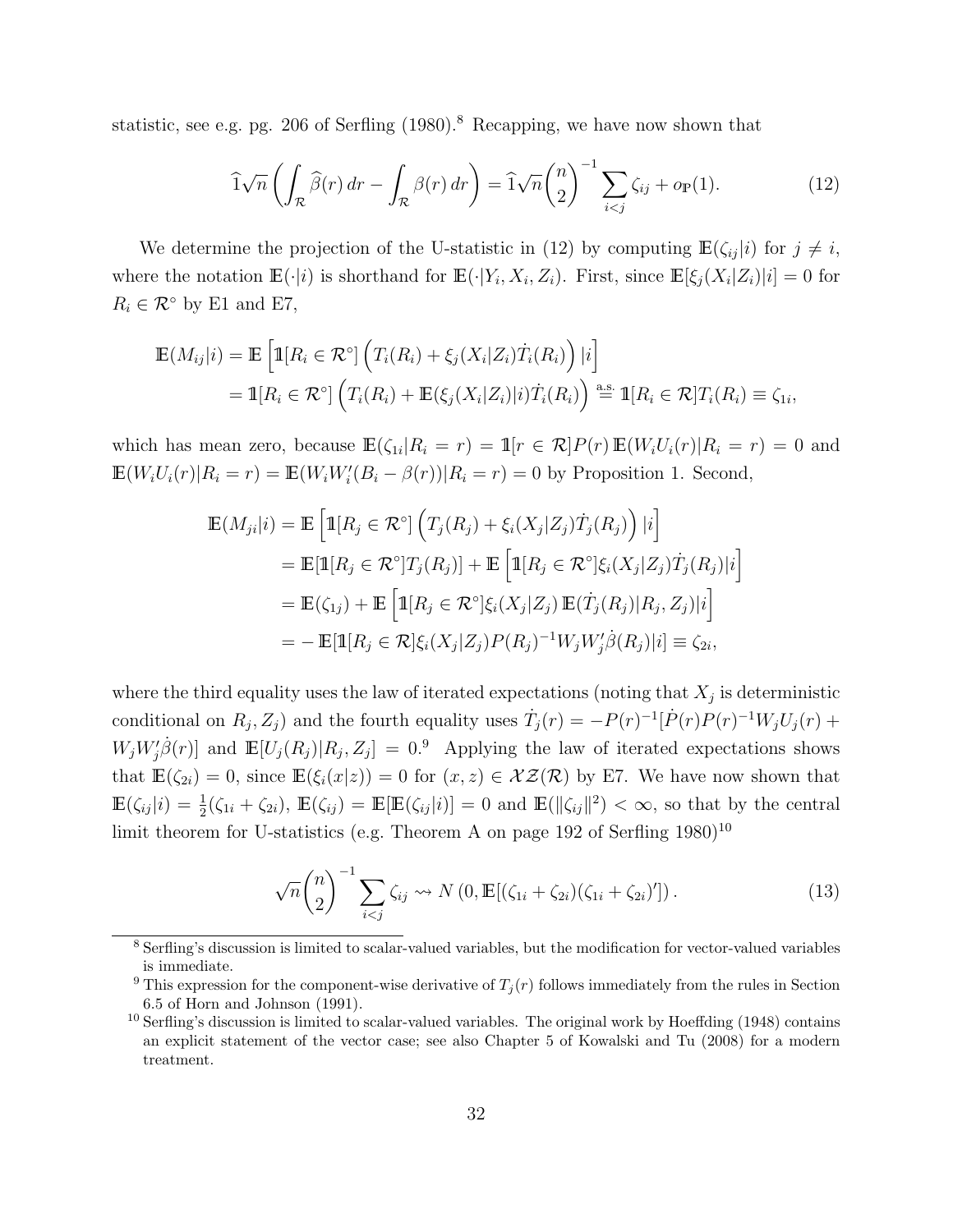<span id="page-33-3"></span>Combining equations [\(12\)](#page-32-1) and [\(13\)](#page-32-4) and applying Slutsky's theorem with  $\hat{1} \rightarrow_{\mathbb{P}} 1$  from Lemma [A.1,](#page-33-0) we have

$$
\sqrt{n}\left(\int_{\mathcal{R}}\widehat{\beta}(r)\,dr-\int_{\mathcal{R}}\beta(r)\,dr\right)\rightsquigarrow N\left(0,\mathbb{E}[(\zeta_{1i}+\zeta_{2i})(\zeta_{1i}+\zeta_{2i})']\right).
$$

The result now follows after scaling both sides by  $\lambda(\mathcal{R})^{-1}$ . *Q.E.D.* 

<span id="page-33-0"></span>**Lemma A.1.** *Under the assumptions of Theorem [3,](#page-15-1)*  $\hat{1} \rightarrow_{\mathbb{P}} 1$  *and* 

<span id="page-33-2"></span>
$$
\widehat{1}\int_{\mathcal{R}}[\widehat{P}(r)^{+}-P(r)^{-1}]\widehat{A}(r) dr = o_{\mathbb{P}}(n^{-1/2}).
$$

*Proof of Lemma [A.1](#page-33-0).* Let  $J(r) \equiv \hat{P}(r)^{+} - P(r)^{-1}$ , let  $\|\cdot\|_1$  denote the  $l_1$  norm and let  $\lVert \cdot \rVert_{1,op}$  denote the matrix operator norm induced by the  $l_1$  norm. Then

$$
\left\|\widehat{1}\int_{\mathcal{R}}J(r)\widehat{A}(r)dr\right\|_{1} \leq \widehat{1}\int_{\mathcal{R}}\|J(r)\widehat{A}(r)\|_{1} dr
$$
  

$$
\leq \widehat{1}\int_{\mathcal{R}}\|J(r)\|_{op,1}\|\widehat{A}(r)\|_{1} dr \leq \widehat{1}\sup_{r\in\mathcal{R}}\|J(r)\|_{op,1}\sup_{r\in\mathcal{R}}\|\widehat{A}(r)\|,
$$
 (14)

where the first inequality follows because for vector-valued function  $x : \mathbb{R} \to \mathbb{R}^K$  and component-wise integration we have  $\sum_{k=1}^{K} |f(x(r))| \le \sum_{k=1}^{K} |f(x(r))| \, dr = \int ||x(r)||_1 \, dr$ , and the second inequality uses the sub-multiplicative property of the matrix operator norm.

First, we consider the behavior of

$$
\sup_{r \in \mathcal{R}} \|\widehat{P}(r) - P(r)\| \le \sup_{r \in \mathcal{R}} \|\widehat{P}(r) - \widetilde{P}(r)\| + \sup_{r \in \mathcal{R}} \|\widetilde{P}(r) - P(r)\|,
$$

where  $\widetilde{P}(r) \equiv n^{-1} \sum_{i=1}^n k_i^h(r) W_i W_i'$  with  $k_i^h \equiv h^{-1} K((R_i - r)/h)$ . Notice that both  $\widehat{P}(r)$  and  $P(r)$  are Nadaraya-Watson kernel regression estimators of the matrix  $P(r) \equiv \mathbb{E}[WW'|R =$  $r|f_R(r)$  with  $f_R(r) = 1$ , but that the weights in  $\hat{P}(r)$  use the generated regressor  $\hat{R}_i$ , while the weights in  $\widetilde{P}(r)$  use  $R_i$ . Recent work on nonparametric regression with generated regressors has established that  $\sup_{r \in \mathcal{R}} ||\widehat{P}(r) - \widetilde{P}(r)|| = O_{\mathbb{P}}(\log(n)n^{-1/2})$  under our assumptions.[11](#page-33-1) Using standard results in the literature, our assumptions also ensure that

<span id="page-33-1"></span> $11$  In particular, we appeal to Lemma 1 of [Mammen et al.](#page-37-10) [\(2012\)](#page-37-10), but see also [Sperlich](#page-38-9) [\(2009\)](#page-38-9), [Mammen,](#page-37-15) [Rothe, and Schienle](#page-37-15) [\(2013\)](#page-37-15), [Hahn and Ridder](#page-36-12) [\(2013\)](#page-36-12), [Lee](#page-37-16) [\(2013\)](#page-37-16) and [Escanciano, Jacho-Chavez, and](#page-36-13) [Lewbel](#page-36-13) [\(2014\)](#page-36-13) for related results. We verify the conditions for Lemma 1 of [Mammen et al.](#page-37-10) [\(2012\)](#page-37-10). In their Assumption 1, (i) is [E1,](#page-16-1) (ii) is satisfied with  $R \sim$  Unif[0,1], (iii) is [E5,](#page-16-6) (iv) is not used in the proof of their Lemma 1, (v) is [E3](#page-16-4) and (vi) is met under [E4](#page-16-5) and [E7.](#page-16-3) Their Assumptions 2 and 3 are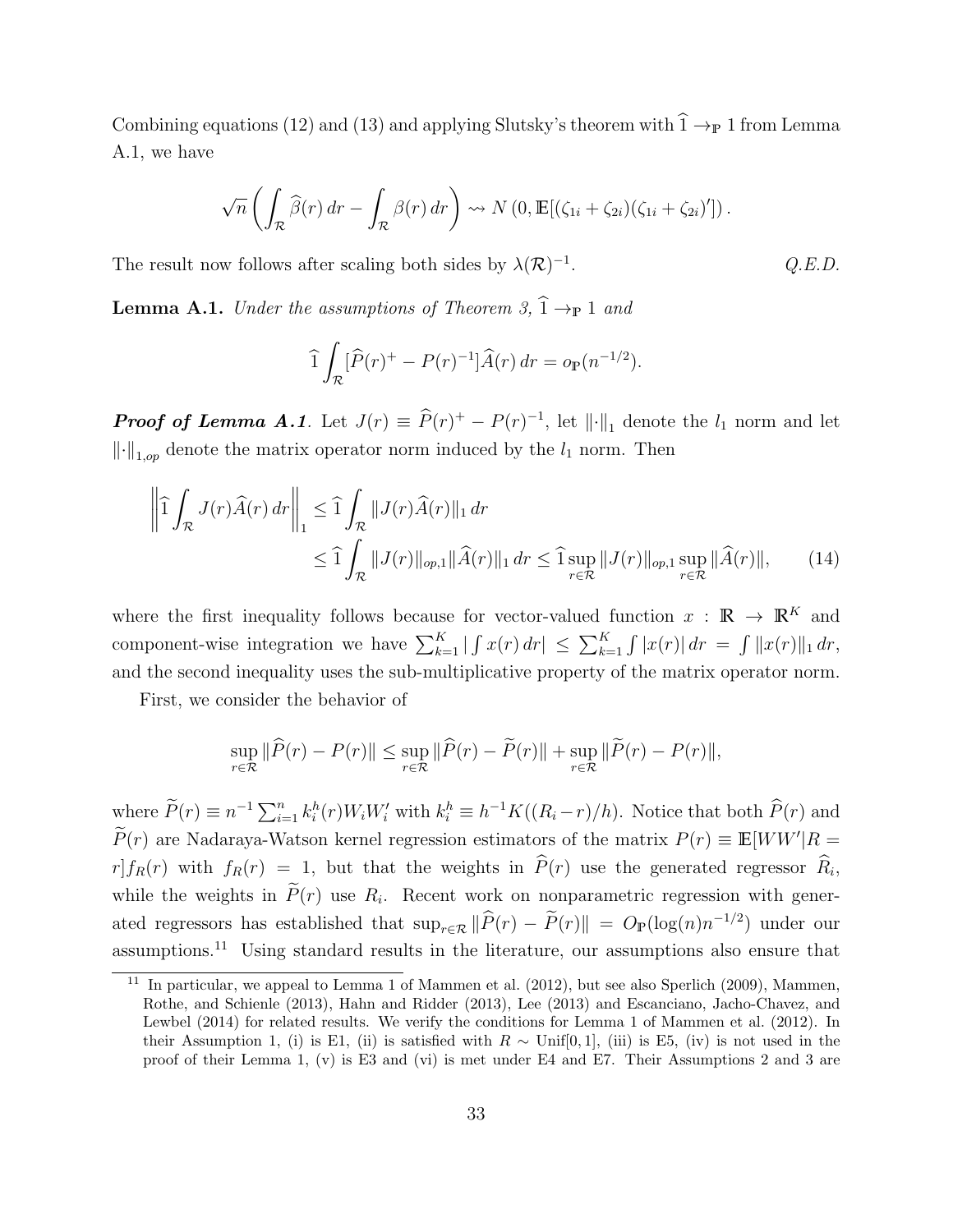<span id="page-34-2"></span> $\sup_{r \in \mathcal{R}} \|\widetilde{P}(r) - P(r)\| = O_P((\log(n)/nh)^{1/2} + h^2)$ , with the dominant rate being  $(\log(n)/nh)^{1/2}$ given [E4.](#page-16-5)<sup>[12](#page-34-0)</sup> Since this rate also dominates  $\log(n)n^{-1/2}$ , it follows that  $\sup_{r \in \mathcal{R}} |\widehat{P}(r) - P(r)| =$  $O_{\mathbb{P}}((\log(n)/nh)^{1/2})$ . Note that this also implies that  $\hat{1} \rightarrow_{\mathbb{P}} 1$ . Using these observations, the definition of  $\hat{1}$  and [I5](#page-7-2) with [E5,](#page-16-6) we have that

$$
\begin{split} \widehat{1} \sup_{r \in \mathcal{R}} \|J(r)\| &= \widehat{1} \sup_{r \in \mathcal{R}} \|\widehat{P}(r)^{-1}(P(r) - \widehat{P}(r))P(r)^{-1}\| \\ &\le \widehat{1} \sup_{r \in \mathcal{R}} \|\widehat{P}(r)^{-1}\| \sup_{r \in \mathcal{R}} \|\widehat{P}(r) - P(r)\| \sup_{r \in \mathcal{R}} \|P(r)^{-1}\| = O_{\mathbb{P}}((\log(n)/nh)^{1/2}). \end{split}
$$

The same rate applies to  $\widehat{1}$  sup<sub>*r*∈R</sub>  $||J(r)||_{op,1}$ , because finite-dimensional norms are equivalent.

A rate of convergence for  $\sup_{r\in\mathcal{R}}\|\widehat{A}(r)\|$  follows similarly after using the definition of  $U_i(r) \equiv W_i'(B_i - \beta(r))$  to write

$$
\widehat{A}(r) = \frac{1}{n} \sum_{i=1}^{n} \widehat{k}_i^h(r) W_i W_i' B_i - \widehat{P}(r) \beta(r)
$$
  
and 
$$
\widetilde{A}(r) = \frac{1}{n} \sum_{i=1}^{n} k_i^h(r) W_i W_i' B_i - \widetilde{P}(r) \beta(r).
$$

The difference of the first two terms in these expressions is uniformly  $O_P(\log(n)n^{-1/2})$  again by Lemma 1 of [Mammen et al.](#page-37-10) [\(2012\)](#page-37-10).<sup>[13](#page-34-1)</sup> Since  $\beta(r)$  is bounded uniformly over  $\mathcal R$  by [E2](#page-16-2) and [E5,](#page-16-6) the difference of the second two terms is also  $O_P(\log(n)n^{-1/2})$  using the already established rate for  $\sup_{r \in \mathcal{R}} \|\widehat{P}(r) - \widetilde{P}(r)\|$ , and hence  $\sup_{r \in \mathcal{R}} \|\widehat{A}(r) - \widetilde{A}(r)\| = O_{\mathbb{P}}(\log(n)n^{-1/2})$ . Also, since  $\mathbb{E}[WW'B|R = r] - \mathbb{E}[WW'|R = r]\beta(r) = 0$  by Proposition [1,](#page-7-1) standard results again imply that  $\sup_{r \in \mathcal{R}} ||\widetilde{A}(r)|| = O_{\mathbb{P}}((\log(n)/nh)^{1/2})$  under our assumptions. We conclude that  $\sup_{r \in \mathcal{R}} ||\widehat{A}(r)|| = O_{\mathbb{P}}((\log(n)/nh)^{1/2})$ . This establishes the claim via [\(14\)](#page-33-2), since under [E4,](#page-16-5)  $\sqrt{n} \log(n) (nh)^{-1} = \log(n) / (\sqrt{n}h) \to 0.$  *Q.E.D.* 

satisfied by our [E7,](#page-16-3) while their Assumption 4 is not used in the proof of their Lemma 1. The rate of  $O_{\mathbb{P}}(\log(n)n^{-1/2})$  is determined by computing  $\kappa_1$  on pg. 1141 and observing their notational convention of leaving out  $log(n)$  terms.

<span id="page-34-0"></span> $12$  For example, see Lemma B3 of [Newey](#page-37-17) [\(1994\)](#page-37-17).

<span id="page-34-1"></span><sup>&</sup>lt;sup>13</sup> The verification for most of their conditions is as in footnote [11.](#page-33-1) Their Assumption 1 (iii) is satisfied since each component of  $\mathbb{E}[WW'B|R=r] = P(r)\beta(r)$  is twice continuously differentiable by [E5.](#page-16-6)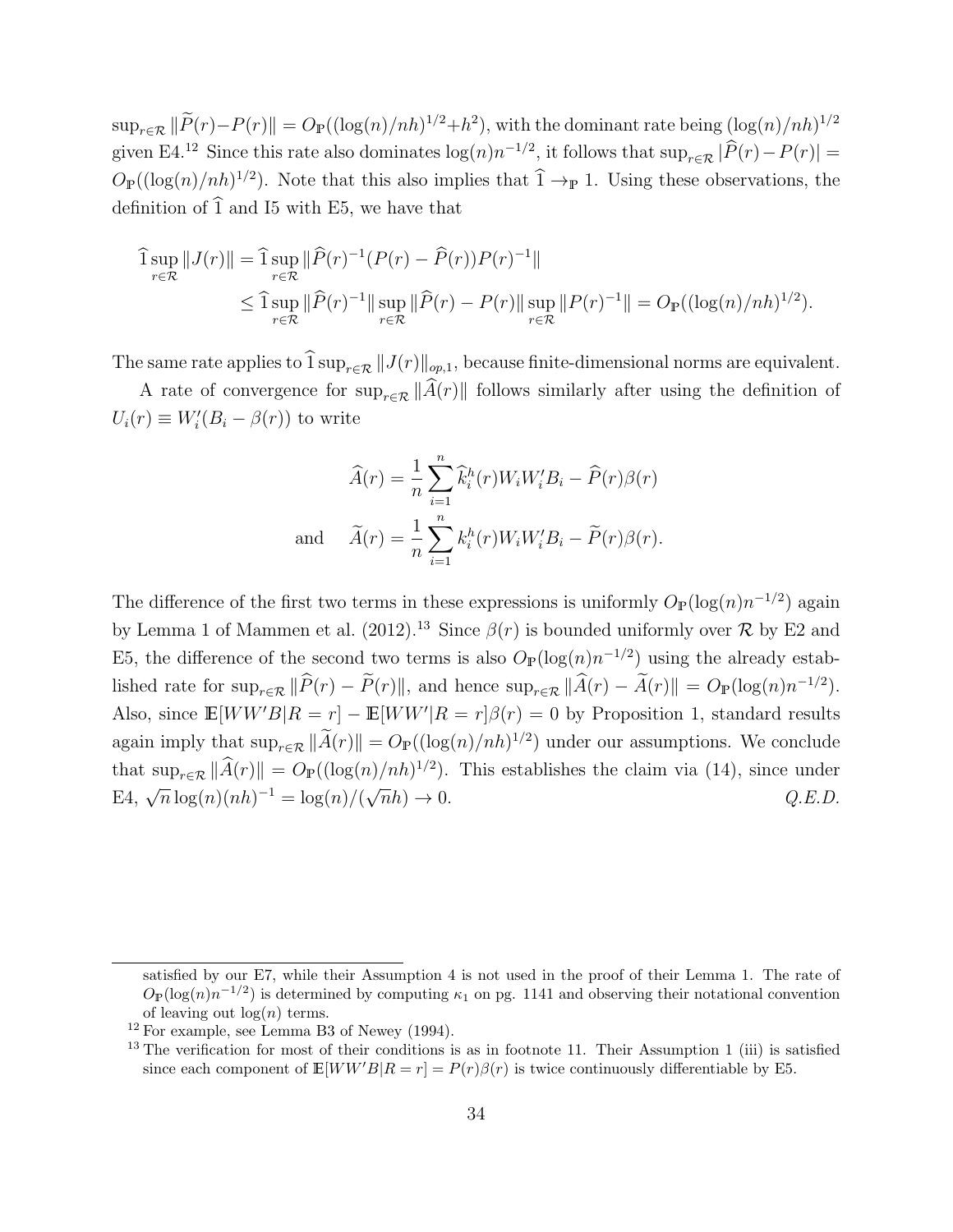### References

- <span id="page-35-13"></span>Aliprantis, C. D. and K. C. Border (2006): *Infinite Dimensional Analysis: A Hitchhiker's Guide*, Springer, 3 ed. [29](#page-29-5)
- <span id="page-35-0"></span>ANGRIST, J. D. AND G. W. IMBENS (1995): "Two-Stage Least Squares Estimation of Average Causal E↵ects in Models with Variable Treatment Intensity," *The Journal of the American Statistical Association*, 90, 431–442. [2](#page-2-1)
- Angrist, J. D., M. P. Keane, E. E. Leamer, A. Nevo, J.-S. Pischke, C. A. Sims, J. H. Stock, and M. D. Whinston (2010): "Symposia: Con out of Economics," *The Journal of Economic Perspectives*, 24, 3–94.
- <span id="page-35-5"></span>BERAN, R. AND P. HALL (1992): "Estimating Coefficient Distributions in Random Coefficient Regressions," *The Annals of Statistics*, 1970–1984. [4](#page-4-0)
- <span id="page-35-6"></span>Blundell, R. W. and J. L. Powell (2004): "Endogeneity in Semiparametric Binary Response Models," *The Review of Economic Studies*, 71, 655–679. [4](#page-4-0)
- <span id="page-35-4"></span>Chamberlain, G. (1992): "Eciency Bounds for Semiparametric Regression," *Econometrica*, 60, 567–596. [4](#page-4-0)
- <span id="page-35-7"></span>Chay, K. Y. and M. Greenstone (2005): "Does Air Quality Matter? Evidence from the Housing Market," *The Journal of Political Economy*, 113, 376–424. [5,](#page-5-2) [21,](#page-21-1) [22](#page-22-0)
- <span id="page-35-9"></span>CHERNOZHUKOV, V., I. FERNÁNDEZ-VAL, AND A. GALICHON  $(2010)$ : "Quantile and Probability Curves Without Crossing," *Econometrica*, 78, 1093–1125. [13,](#page-13-2) [17](#page-17-0)
- <span id="page-35-12"></span>CHERNOZHUKOV, V., I. FERNÁNDEZ-VAL, AND A. KOWALSKI  $(2011)$ : "Quantile Regression with Censoring and Endogeneity," *Working paper*. [18](#page-18-1)
- <span id="page-35-10"></span>CHERNOZHUKOV, V., I. FERNÁNDEZ-VAL, AND B. MELLY (2009): "Inference on Counterfactual Distributions," *Working paper*. [13,](#page-13-2) [17](#page-17-0)
- <span id="page-35-11"></span>——— (2012): "Inference on Counterfactual Distributions," *Econometrica (forthcoming)*. [13,](#page-13-2) [17](#page-17-0)
- <span id="page-35-1"></span>CHERNOZHUKOV, V. AND C. HANSEN (2005): "An IV Model of Quantile Treatment Effects," *Econometrica*, 73, 245–261. [4,](#page-4-0) [10](#page-10-0)
- <span id="page-35-3"></span>Chesher, A. (2003): "Identification in Nonseparable Models," *Econometrica*, 71, 1405–1441. [4](#page-4-0)
- DEATON, A., J. J. HECKMAN, AND G. W. IMBENS (2010): "Forum on the Estimation of Treatment Effects," *The Journal of Economic Literature*, 48, 356-455.
- <span id="page-35-2"></span>D'HAULTFŒUILLE, X. AND P. FÉVRIER (2012): "Identification of Nonseparable Models with Endogeneity and Discrete Instruments," *Working paper*. [4](#page-4-0)
- <span id="page-35-8"></span>Doksum, K. (1974): "Empirical Probability Plots and Statistical Inference for Nonlinear Models in the Two-Sample Case," *The Annals of Statistics*, 2, 267–277. [10](#page-10-0)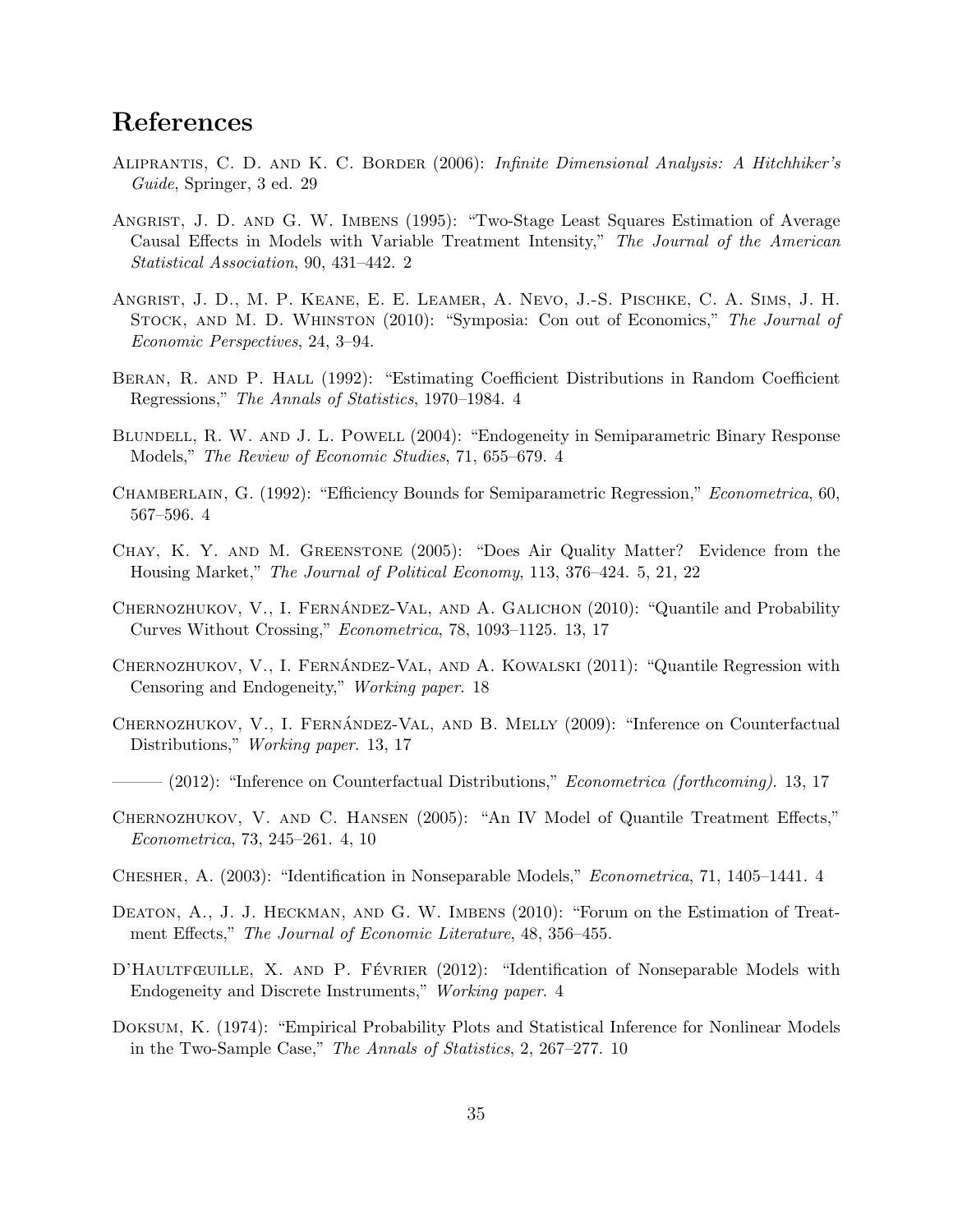- <span id="page-36-8"></span>Ekeland, I., J. J. Heckman, and L. Nesheim (2004): "Identification and Estimation of Hedonic Models," *The Journal of Political Economy*, 112, 60. [21](#page-21-1)
- <span id="page-36-13"></span>Escanciano, J. C., D. T. Jacho-Chavez, and A. Lewbel (2014): "Uniform Convergence of Weighted Sums of Non and Semiparametric Residuals for Estimation and Testing," *Journal of Econometrics*, 178, 426–443. [33](#page-33-3)
- <span id="page-36-3"></span>FLORENS, J. P., J. J. HECKMAN, C. MEGHIR, AND E. VYTLACIL (2008): "Identification of Treatment Effects Using Control Functions in Models With Continuous, Endogenous Treatment and Heterogeneous Effects," *Econometrica*, 76, 1191–1206. [3,](#page-3-0) [4,](#page-4-0) [5,](#page-5-2) [6,](#page-6-4) [7,](#page-7-3) [8,](#page-8-1) [9,](#page-9-0) [11,](#page-11-1) [22](#page-22-0)
- <span id="page-36-4"></span>GRAHAM, B. S. AND J. L. POWELL (2012): "Identification and Estimation of Average Partial Effects in Irregular Correlated Random Coefficient Panel Data Models," *Econometrica*, 80, 2105– 2152. [4](#page-4-0)
- <span id="page-36-12"></span>HAHN, J. AND G. RIDDER (2013): "Asymptotic Variance of Semiparametric Estimators With Generated Regressors," *Econometrica*, 81, 315–340. [33](#page-33-3)
- <span id="page-36-2"></span>Heckman, J. and E. Vytlacil (1998): "Instrumental Variables Methods for the Correlated Random Coefficient Model: Estimating the Average Rate of Return to Schooling When the Return is Correlated with Schooling," *The Journal of Human Resources*, 33, 974–987. [2,](#page-2-1) [5,](#page-5-2) [9,](#page-9-0) [10,](#page-10-0) [20,](#page-20-1) [22](#page-22-0)
- <span id="page-36-0"></span>Heckman, J. J. (2001): "Micro Data, Heterogeneity, and the Evaluation of Public Policy: Nobel Lecture," *The Journal of Political Economy*, 109, 673–748. [2](#page-2-1)
- <span id="page-36-9"></span>HECKMAN, J. J., R. L. MATZKIN, AND L. NESHEIM (2010): "Nonparametric Identification and Estimation of Nonadditive Hedonic Models," *Econometrica*, 78, 1569–1591. [21](#page-21-1)
- <span id="page-36-7"></span>Heckman, J. J., J. Smith, and N. Clements (1997): "Making the Most Out of Programme Evaluations and Social Experiments: Accounting for Heterogeneity in Programme Impacts," *The Review of Economic Studies*, 64, 487–535. [10](#page-10-0)
- <span id="page-36-5"></span>HODERLEIN, S., J. KLEMELÄ, AND E. MAMMEN (2010): "Analyzing the Random Coefficient Model Nonparametrically," *Econometric Theory*, 26, 804–837. [4](#page-4-0)
- <span id="page-36-6"></span>Hoderlein, S. and R. Sherman (2013): "Identification and Estimation in a Correlated Random Coefficients Binary Response Model," *Working paper.* [4,](#page-4-0) [14](#page-14-2)
- <span id="page-36-11"></span>Hoeffding, W. (1948): "A Class of Statistics with Asymptotically Normal Distribution," *The Annals of Mathematical Statistics*, 19, 293–325. [32](#page-32-5)
- <span id="page-36-10"></span>Horn, R. A. and C. R. Johnson (1991): *Topics in Matrix Analysis*, Cambridge: Cambridge University Press. [29,](#page-29-5) [32](#page-32-5)
- <span id="page-36-1"></span>Imbens, G. (2007): "Nonadditive Models with Endogenous Regressors," in *Advances in Economics and Econometrics: Theory and Applications, Ninth World Congress*, ed. by R. Blundell, W. Newey, and T. Persson, Cambridge University Press, New York, vol. 3. [2,](#page-2-1) [7](#page-7-3)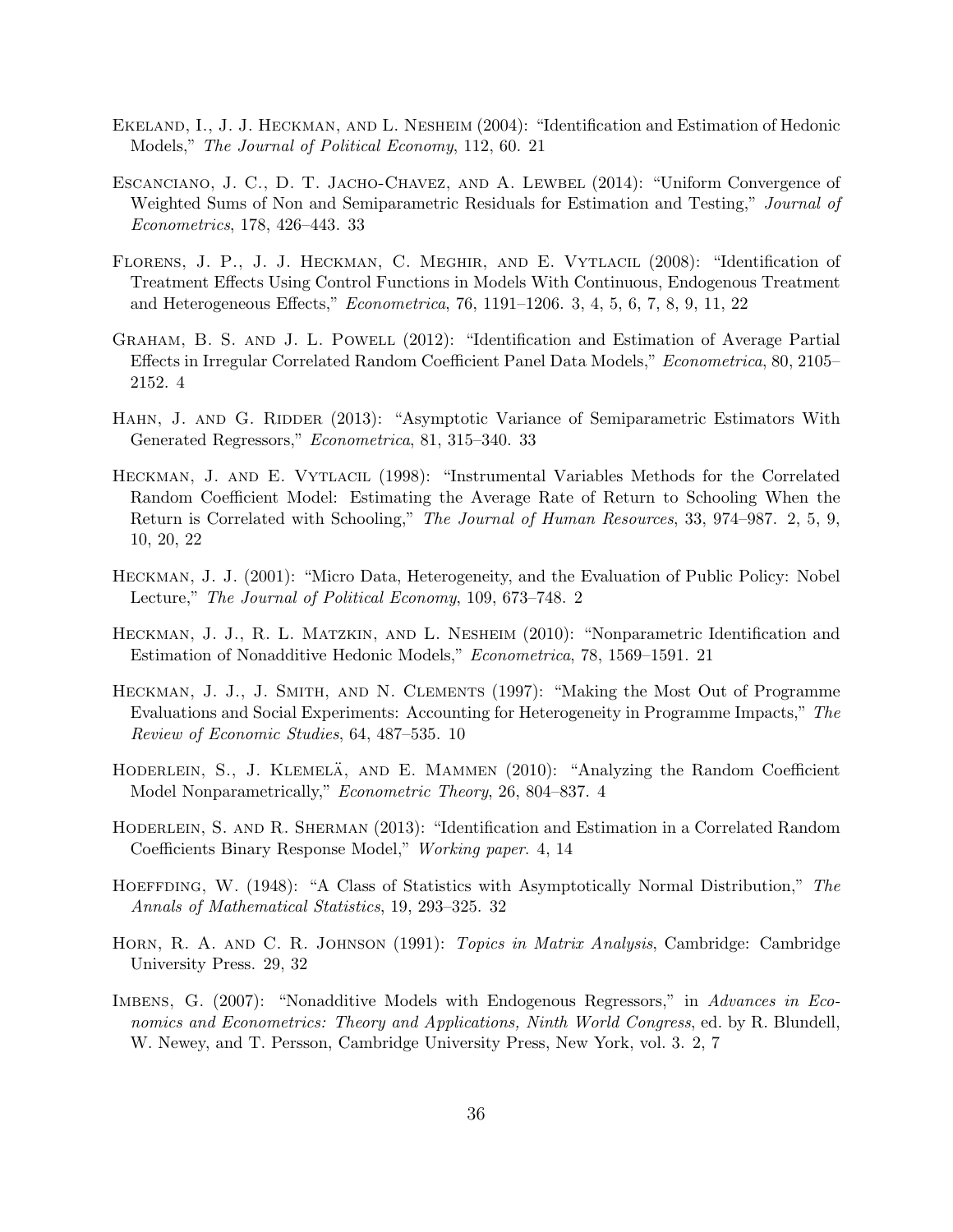- <span id="page-37-0"></span>IMBENS, G. W. AND J. D. ANGRIST (1994): "Identification and Estimation of Local Average Treatment E↵ects," *Econometrica*, 62, 467–475. [2,](#page-2-1) [9](#page-9-0)
- <span id="page-37-2"></span>Imbens, G. W. and W. K. Newey (2009): "Identification and Estimation of Triangular Simultaneous Equations Models Without Additivity," *Econometrica*, 77, 1481–1512. [3,](#page-3-0) [4,](#page-4-0) [7,](#page-7-3) [12](#page-12-2)
- <span id="page-37-7"></span>Jun, S. J. (2009): "Local Structural Quantile E↵ects in a Model with a Nonseparable Control Variable," *Journal of Econometrics*, 151, 82–97. [12](#page-12-2)
- <span id="page-37-6"></span>Kasy, M. (2011): "Identification In Triangular Systems Using Control Functions," *Econometric Theory*, 27, 663–671. [7](#page-7-3)

<span id="page-37-3"></span>——— (2013): "Identification in General Triangular Systems," *Working paper*. [3,](#page-3-0) [10](#page-10-0)

- <span id="page-37-8"></span>Koenker, R. and G. Bassett (1978): "Regression Quantiles," *Econometrica*, 46, 33–50. [13,](#page-13-2) [18](#page-18-1)
- <span id="page-37-14"></span>Kowalski, J. and X. M. Tu (2008): *Modern Applied U-statistics*, Wiley. [32](#page-32-5)
- <span id="page-37-16"></span>Lee, Y.-Y. (2013): "Partial Mean Processes with Generated Regressors: Continuous Treatment Effects and Nonseparable Models," *Working paper*. [33](#page-33-3)
- <span id="page-37-1"></span>LI, M. AND J. L. TOBIAS (2011): "Bayesian Inference in a Correlated Random Coefficients Model: Modeling Causal Effect Heterogeneity with an Application to Heterogeneous Returns to Schooling," *Journal of Econometrics*, 162, 345–361. [3](#page-3-0)
- <span id="page-37-10"></span>MAMMEN, E., C. ROTHE, AND M. SCHIENLE (2012): "Nonparametric Regression With Nonparametrically Generated Covariates," *The Annals of Statistics*, 40, 1132–1170. [17,](#page-17-0) [33,](#page-33-3) [34](#page-34-2)

<span id="page-37-15"></span>——— (2013): "Semiparametric Estimation with Generated Covariates," *Working paper*. [33](#page-33-3)

- <span id="page-37-4"></span>MASTEN, M. A. (2012): "Random Coefficients on Endogenous Variables in Simultaneous Equations Models," *Working paper*. [4](#page-4-0)
- <span id="page-37-17"></span>Newey, W. K. (1994): "Kernel Estimation of Partial Means and a General Variance Estimator," *Econometric Theory*, 10, 233–253. [34](#page-34-2)
- <span id="page-37-13"></span>Palmquist, R. B. (2005): "Property Value Models," *Handbook of Environmental Economics*, 2, 763–819. [21](#page-21-1)
- <span id="page-37-11"></span>POWELL, J. L., J. H. STOCK, AND T. M. STOKER (1989): "Semiparametric Estimation of Index Coefficients," *Econometrica*, 57, 1403–1430. [17](#page-17-0)
- <span id="page-37-12"></span>ROSEN, S. (1974): "Hedonic Prices and Implicit Markets: Product Differentiation in Pure Competition," *The Journal of Political Economy*, 82, 34–55. [21](#page-21-1)
- <span id="page-37-5"></span>ROTHE, C. (2009): "Semiparametric Estimation of Binary Response Models with Endogenous Regressors," *Journal of Econometrics*, 153, 51–64. [4](#page-4-0)
- <span id="page-37-9"></span>RUPPERT, D. AND M. P. WAND (1994): "Multivariate Locally Weighted Least Squares Regression," *The Annals of Statistics*, 22, 1346–1370. [17](#page-17-0)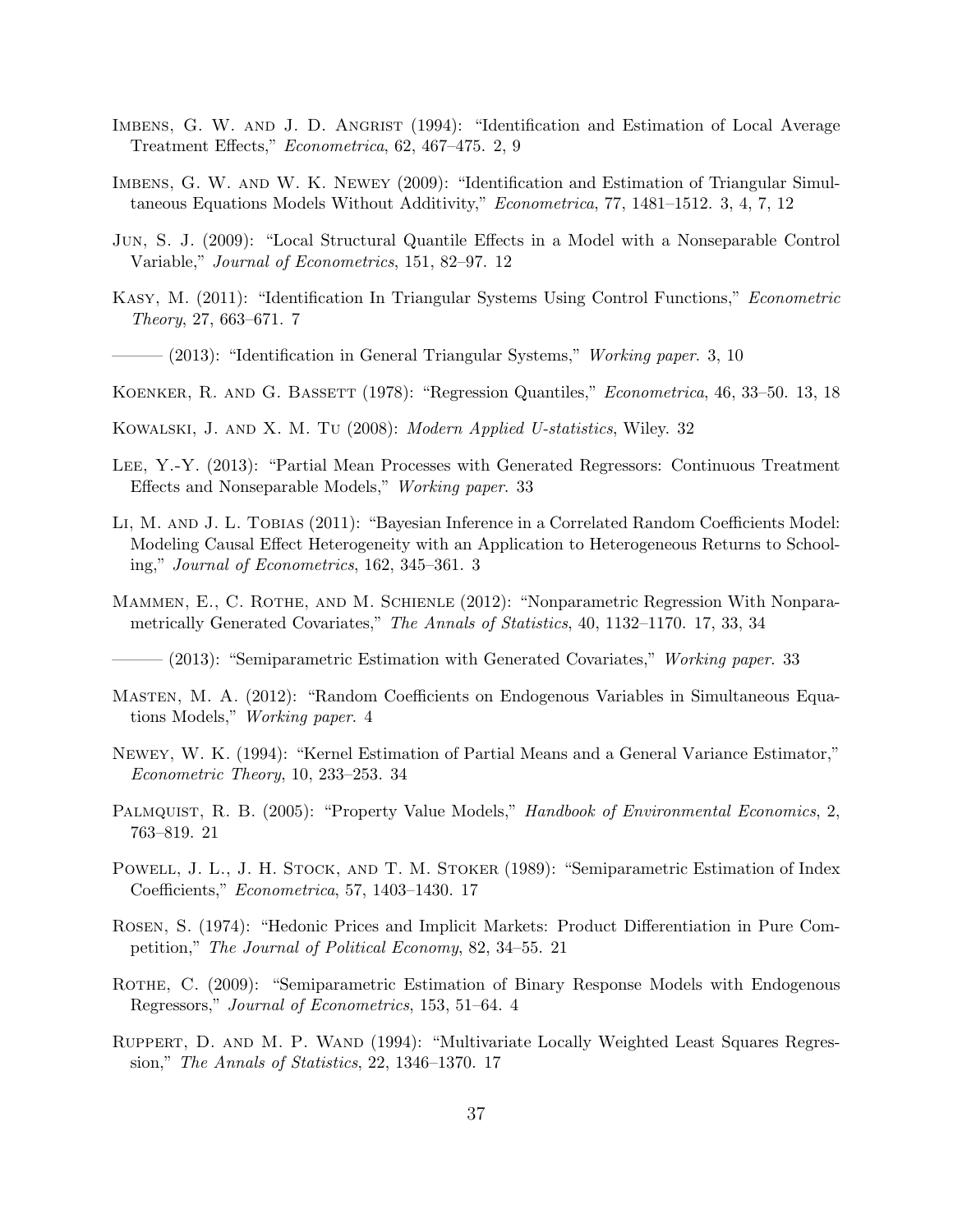- <span id="page-38-8"></span>Serfling, R. J. (1980): *Approximation Theorems of Mathematical Statistics*, New York: John Wiley & Sons. [32](#page-32-5)
- <span id="page-38-7"></span>Smith, V. K. and J.-C. Huang (1995): "Can Markets Value Air Quality? A Meta-analysis of Hedonic Property Value Models," *The Journal of Political Economy*, 209–227. [21](#page-21-1)
- <span id="page-38-9"></span>Sperlich, S. (2009): "A Note on Non-parametric Estimation with Predicted Variables," *Econometrics Journal*, 12, 382–395. [33](#page-33-3)
- <span id="page-38-3"></span>Torgovitsky, A. (2012): "Identification of Nonseparable Models with General Instruments," *Working paper*. [4,](#page-4-0) [7,](#page-7-3) [10](#page-10-0)
- <span id="page-38-4"></span>——— (2013): "Minimum Distance from Independence Estimation of Nonseparable Instrumental Variables Models," *Working paper*. [4](#page-4-0)
- <span id="page-38-5"></span>Train, K. (2009): *Discrete Choice Methods with Simulation*, Cambridge University Press, 2 ed. [14](#page-14-2)
- U.S. Department of Commerce. Bureau of the Census (2008): *County and City Data Book [United States], 1983. ICPSR version*, Ann Arbor, MI: Inter-university Consortium for Political and Social Research (ICPSR) [distributor], <http://doi.org/10.3886/ICPSR08256.v1>.
- ——— (2012): *County and City Data Book [United States] Consolidated File: County Data, 1947- 1977, ICPSR07736-v2*, Ann Arbor, MI: Inter-university Consortium for Political and Social Research (ICSPR) [distributor], <http://doi.org/10.3886/ICPSR07736.v2>.
- U.S. ENVIRONMENTAL PROTECTION AGENCY (2001): "Historical TSP data, 1970–1999," [http:](http://www.epa.gov/ttn/airs/airsaqs/archived%20data) [//www.epa.gov/ttn/airs/airsaqs/archived%20data](http://www.epa.gov/ttn/airs/airsaqs/archived%20data), accessed: 10-8-2013.
- <span id="page-38-6"></span>van der Vaart, A. W. and J. A. Wellner (1996): *Weak Convergence and Empirical Processes: With Applications to Statistics*, Springer. [16](#page-16-8)
- <span id="page-38-0"></span>WOOLDRIDGE, J. M. (1997): "On Two Stage Least Squares Estimation of the Average Treatment Effect in a Random Coefficient Model," *Economics Letters*, 56, 129–133. [2,](#page-2-1) [5,](#page-5-2) [9,](#page-9-0) [10,](#page-10-0) [20,](#page-20-1) [22](#page-22-0)
- <span id="page-38-1"></span>——— (2003): "Further Results on Instrumental Variables Estimation of Average Treatment Effects in the Correlated Random Coefficient Model," *Economics Letters*, 79, 185–191. [2,](#page-2-1) [5,](#page-5-2) [9,](#page-9-0) [10,](#page-10-0) [20,](#page-20-1) [21,](#page-21-1) [22](#page-22-0)

<span id="page-38-2"></span> $-$  (2008): "Instrumental Variables Estimation of the Average Treatment Effect in the Correlated Random Coefficient Model," in *Modelling and Evaluating Treatment Effects in Econometrics (Advances in Econometrics, Volume 21)*, ed. by D. Millimet, J. Smith, and E. Vytlacil, Emerald Group Publishing Limited, 93–116. [2,](#page-2-1) [5,](#page-5-2) [9,](#page-9-0) [10,](#page-10-0) [20,](#page-20-1) [21,](#page-21-1) [22](#page-22-0)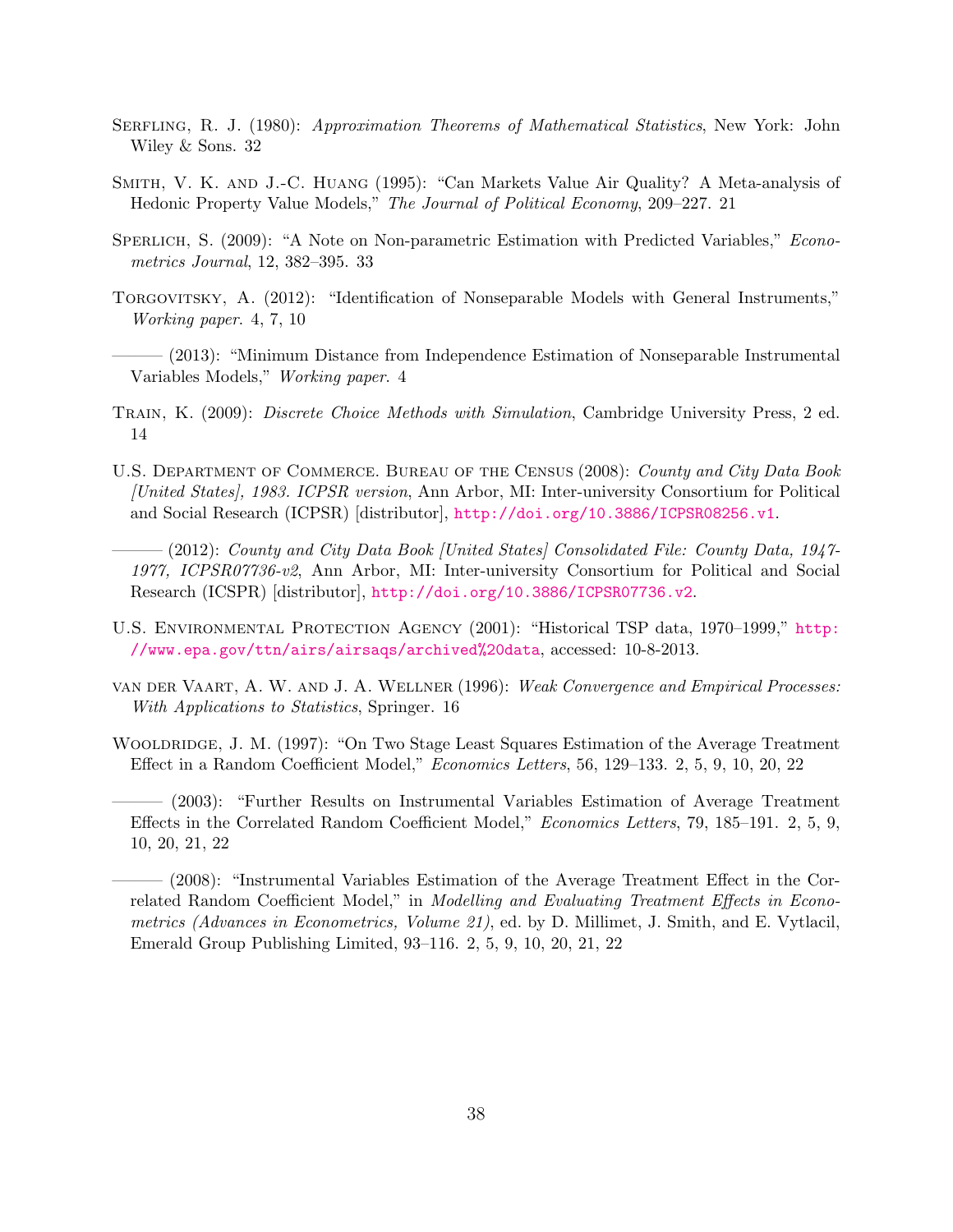| estimators of  |           | $N = 500$      |        |           | $N = 1000$     |        |
|----------------|-----------|----------------|--------|-----------|----------------|--------|
| $E(B_0) = .23$ | bias      | $(\text{std})$ | mse    | bias      | $(\text{std})$ | mse    |
| <b>OLS</b>     | 0.0291    | (0.0228)       | 0.0014 | 0.0294    | (0.0172)       | 0.0012 |
| <b>TSLS</b>    | 0.1124    | (0.0581)       | 0.0160 | 0.1105    | (0.0393)       | 0.0137 |
| $h = 0.01$     | $-0.0136$ | (0.1784)       | 0.0320 | $-0.0164$ | (0.1085)       | 0.0120 |
| $h = 0.03$     | $-0.0394$ | (0.1322)       | 0.0190 | $-0.0391$ | (0.0830)       | 0.0084 |
| $h = 0.05$     | $-0.0590$ | (0.1118)       | 0.0160 | $-0.0571$ | (0.0703)       | 0.0082 |
| $h = 0.07$     | $-0.0750$ | (0.0988)       | 0.0154 | $-0.0724$ | (0.0620)       | 0.0091 |
| $h = 0.09$     | $-0.0878$ | (0.0896)       | 0.0157 | $-0.0852$ | (0.0558)       | 0.0104 |
| $h = 0.11$     | $-0.0980$ | (0.0822)       | 0.0164 | $-0.0957$ | (0.0510)       | 0.0118 |
| $h = 0.13$     | $-0.1066$ | (0.0762)       | 0.0172 | $-0.1045$ | (0.0472)       | 0.0132 |
| $h = 0.15$     | $-0.1137$ | (0.0716)       | 0.0181 | $-0.1120$ | (0.0444)       | 0.0145 |
|                |           |                |        |           |                |        |
| estimators of  |           | $N = 500$      |        |           | $N = 1000$     |        |
| $E(B_1) = .52$ | bias      | $(\text{std})$ | mse    | bias      | $(\text{std})$ | mse    |
| <b>OLS</b>     | 0.4136    | (0.0889)       | 0.1790 | 0.4142    | (0.0648)       | 0.1757 |
| <b>TSLS</b>    | $-0.0024$ | (0.2757)       | 0.0760 | 0.0104    | (0.1877)       | 0.0353 |
| $h = 0.01$     | $-0.0125$ | (0.2668)       | 0.0713 | 0.0094    | (0.1700)       | 0.0290 |
| $h = 0.03$     | 0.0207    | (0.2256)       | 0.0513 | 0.0338    | (0.1491)       | 0.0234 |
| $h = 0.05$     | 0.0532    | (0.2012)       | 0.0433 | 0.0621    | (0.1333)       | 0.0216 |
| $h = 0.07$     | 0.0853    | (0.1826)       | 0.0406 | 0.0908    | (0.1211)       | 0.0229 |
| $h = 0.09$     | 0.1158    | (0.1674)       | 0.0414 | 0.1192    | (0.1111)       | 0.0265 |
| $h = 0.11$     | 0.1442    | (0.1549)       | 0.0448 | 0.1463    | (0.1028)       | 0.0320 |
| $h = 0.13$     | 0.1706    | (0.1447)       | 0.0501 | 0.1719    | (0.0963)       | 0.0388 |

<span id="page-39-0"></span>Table 1: Performance of  $\beta_{\mathcal{R}}$  as an estimator of  $\mathbb{E}(B)$  relative to ordinary least squares (OLS) and two stage least squares (TSLS) in the dgp without first stage heterogeneity ( $\gamma = 0$ ).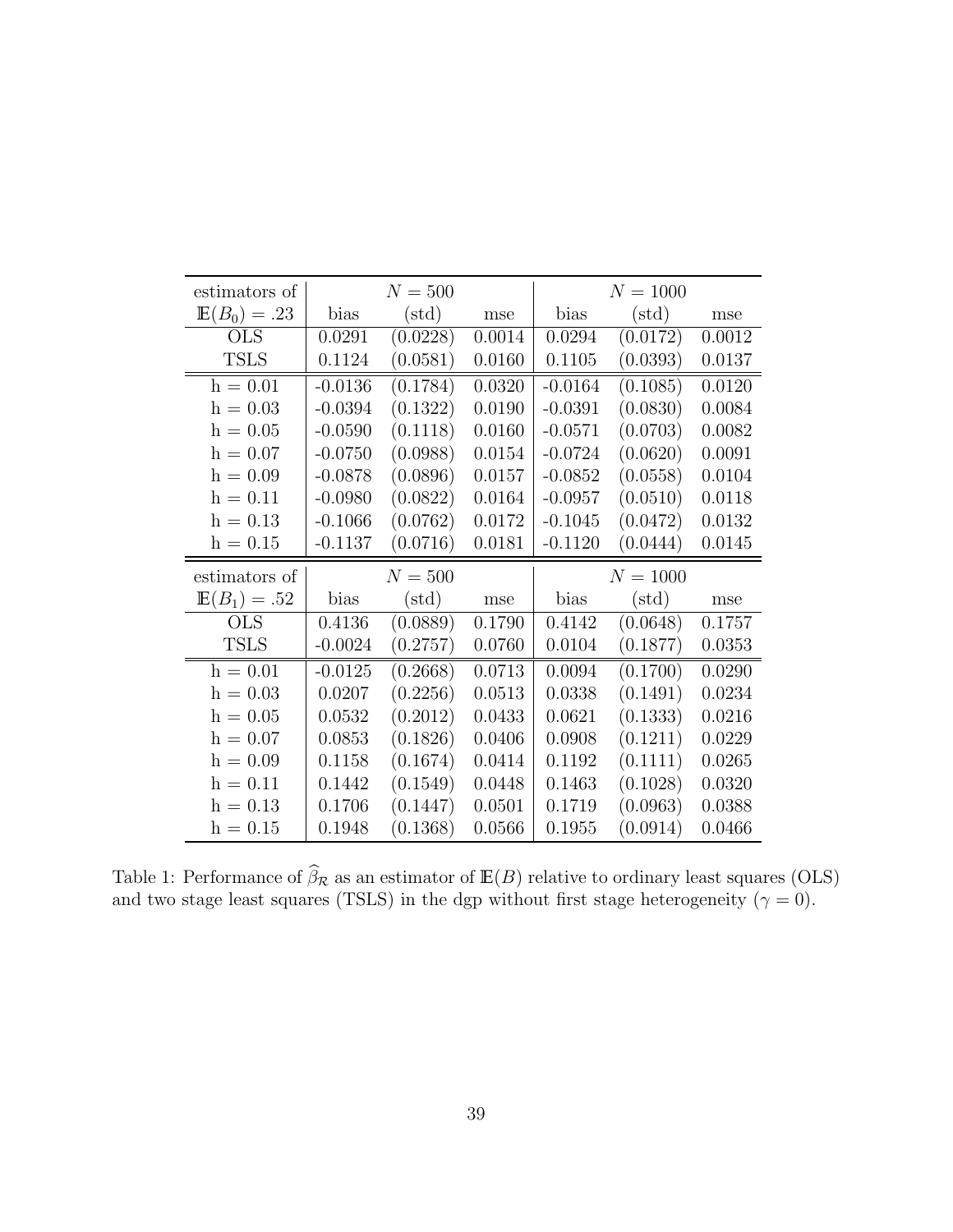| estimators of  |           | $N = 500$      |        |           | $N = 1000$     |            |
|----------------|-----------|----------------|--------|-----------|----------------|------------|
| $E(B_0) = .23$ | bias      | $(\text{std})$ | mse    | bias      | $(\text{std})$ | mse        |
| <b>OLS</b>     | 0.0532    | (0.0254)       | 0.0035 | 0.0537    | (0.0190)       | 0.0032     |
| <b>TSLS</b>    | 0.0927    | (0.0542)       | 0.0115 | 0.0912    | (0.0360)       | 0.0096     |
| $h = 0.01$     | $-0.0067$ | (0.1562)       | 0.0244 | $-0.0157$ | (0.1146)       | 0.0134     |
| $h = 0.03$     | $-0.0226$ | (0.0993)       | 0.0104 | $-0.0228$ | (0.0684)       | $0.0052\,$ |
| $h = 0.05$     | $-0.0349$ | (0.0887)       | 0.0091 | $-0.0331$ | (0.0595)       | 0.0046     |
| $h = 0.07$     | $-0.0451$ | (0.0836)       | 0.0090 | $-0.0432$ | (0.0549)       | 0.0049     |
| $h = 0.09$     | $-0.0543$ | (0.0797)       | 0.0093 | $-0.0528$ | (0.0516)       | 0.0055     |
| $h = 0.11$     | $-0.0626$ | (0.0761)       | 0.0097 | $-0.0615$ | (0.0486)       | 0.0061     |
| $h = 0.13$     | $-0.0704$ | (0.0729)       | 0.0103 | $-0.0696$ | (0.0461)       | 0.0070     |
| $h = 0.15$     | $-0.0776$ | (0.0702)       | 0.0109 | $-0.0771$ | (0.0439)       | 0.0079     |
|                |           |                |        |           |                |            |
| estimators of  |           | $N = 500$      |        |           | $N = 1000$     |            |
| $E(B_1) = .52$ | bias      | $(\text{std})$ | mse    | bias      | $(\text{std})$ | mse        |
| <b>OLS</b>     | 0.3678    | (0.0926)       | 0.1439 | 0.3690    | (0.0665)       | 0.1406     |
| <b>TSLS</b>    | 0.1888    | (0.2578)       | 0.1021 | 0.2002    | (0.1742)       | 0.0704     |
| $h = 0.01$     | $-0.0194$ | (0.3205)       | 0.1031 | $-0.0105$ | (0.2315)       | 0.0537     |
| $h = 0.03$     | $-0.0077$ | (0.1970)       | 0.0389 | 0.0053    | (0.1310)       | 0.0172     |
| $h = 0.05$     | 0.0101    | (0.1655)       | 0.0275 | 0.0213    | (0.1100)       | 0.0126     |
| $h = 0.07$     | 0.0304    | (0.1512)       | 0.0238 | 0.0389    | (0.1009)       | 0.0117     |
| $h = 0.09$     | 0.0515    | (0.1423)       | 0.0229 | 0.0579    | (0.0949)       | 0.0124     |
| $h = 0.11$     | 0.0724    | (0.1354)       | 0.0236 | 0.0769    | (0.0901)       | 0.0140     |
| $h = 0.13$     | 0.0923    | (0.1298)       | 0.0254 | 0.0956    | (0.0864)       | 0.0166     |

<span id="page-40-0"></span>Table 2: Performance of  $\beta_{\mathcal{R}}$  as an estimator of  $\mathbb{E}(B)$  relative to ordinary least squares (OLS) and two stage least squares (TSLS) in the dgp with first stage heterogeneity ( $\gamma = 0.4$ ).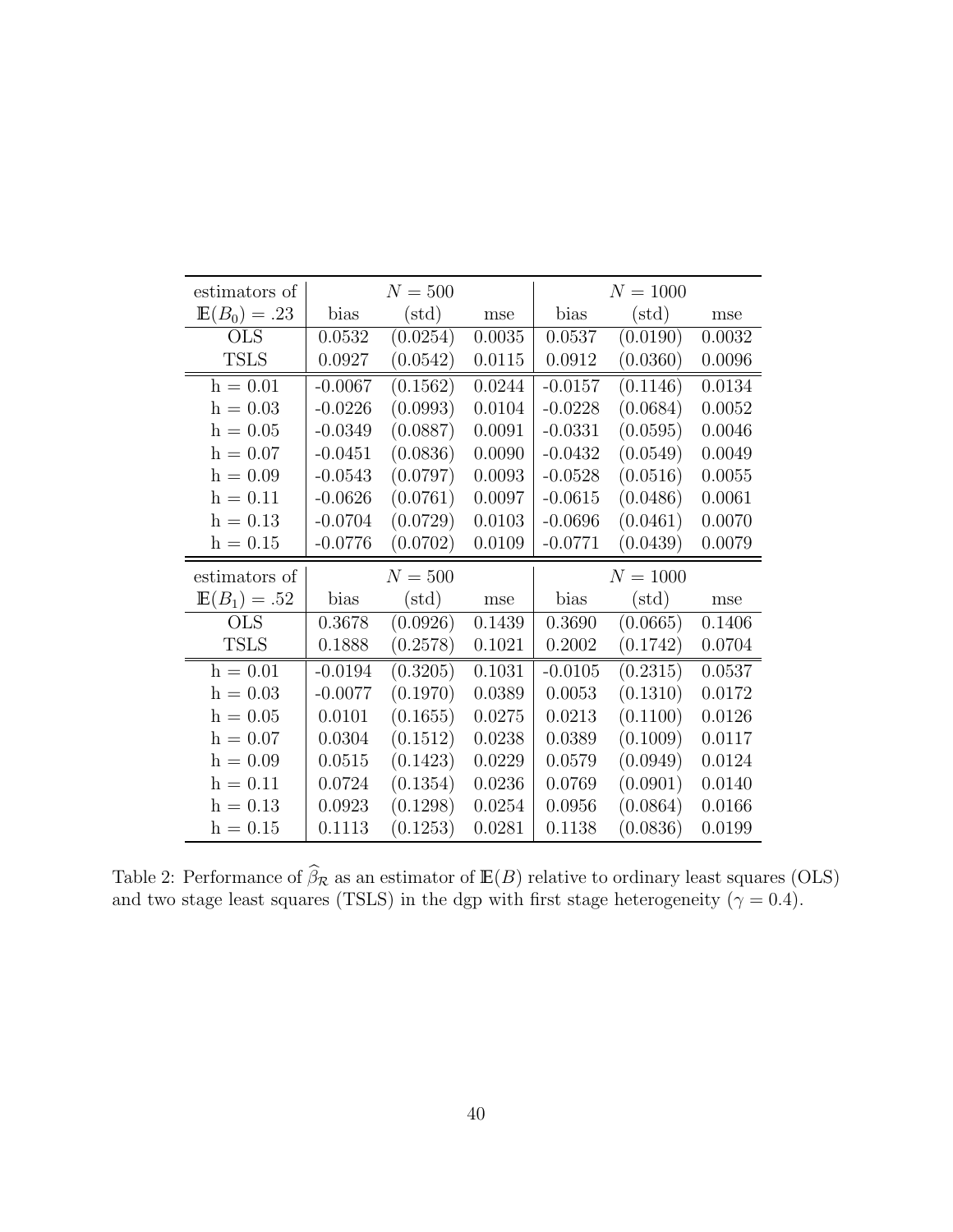|                                 | 1970        | 1980        |
|---------------------------------|-------------|-------------|
| Mean housing value              | 40,268      | 53,046      |
| Mean TSPs                       | 65.5        | 56.3        |
| Income per capita               | 7,530       | 9,279       |
| Total population                | 163,880,811 | 175,516,811 |
| Unemployment rate               | .0455       | .068        |
| % employment in manufacturing   | .249        | .226        |
| Population density              | 613         | 476         |
| $\% \geq$ high school graduate  | .504        | .646        |
| $\% \geq$ college graduate      | .0971       | .146        |
| % urban                         | .576        | .593        |
| % poverty                       | .124        | .0976       |
| % white                         | $.902\,$    | .877        |
| % female                        | .51         | .511        |
| % senior citizens               | .0997       | .113        |
| % overall vacancy rate          | .0336       | .0782       |
| % owner-occupied                | .676        | .638        |
| % of houses without plumbing    | .0822       | .0253       |
| Per capita government revenue   | 748         | 1,138       |
| Per capita property taxes       | 314         | 366         |
| Per capita general expenditures | 769         | 1,111       |
| % spending on education         | .549        | .509        |
| % spending on highways          | .0909       | .0698       |
| % spending on welfare           | .0462       | .0371       |
| $%$ spending on health          | .0486       | .0669       |
| Observations                    | 989         | 989         |

<span id="page-41-0"></span>Table 3: Summary Statistics, 1970 and 1980

Statistics are based on the 989 counties with data on TSP in 1970, 1980, and 1974 or 1975, as well as nonmissing price data in both 1970 and 1980. Mean TSP for 1970 is the average of 1970 to 1972 annual TSP. Mean TSP for 1980 is the average of 1977 to 1980 annual TSP. Annual TSP for a county is the weighted average of the geometric mean of each monitor's TSP readings in the county, using the number of observations per monitor as weights. All dollar quantities are adjusted to 1982-1984 dollars (housing values use the housing only part of the CPI, series CUUR0000SAH; all other values use overall CPI, series CUUR0000SA0).